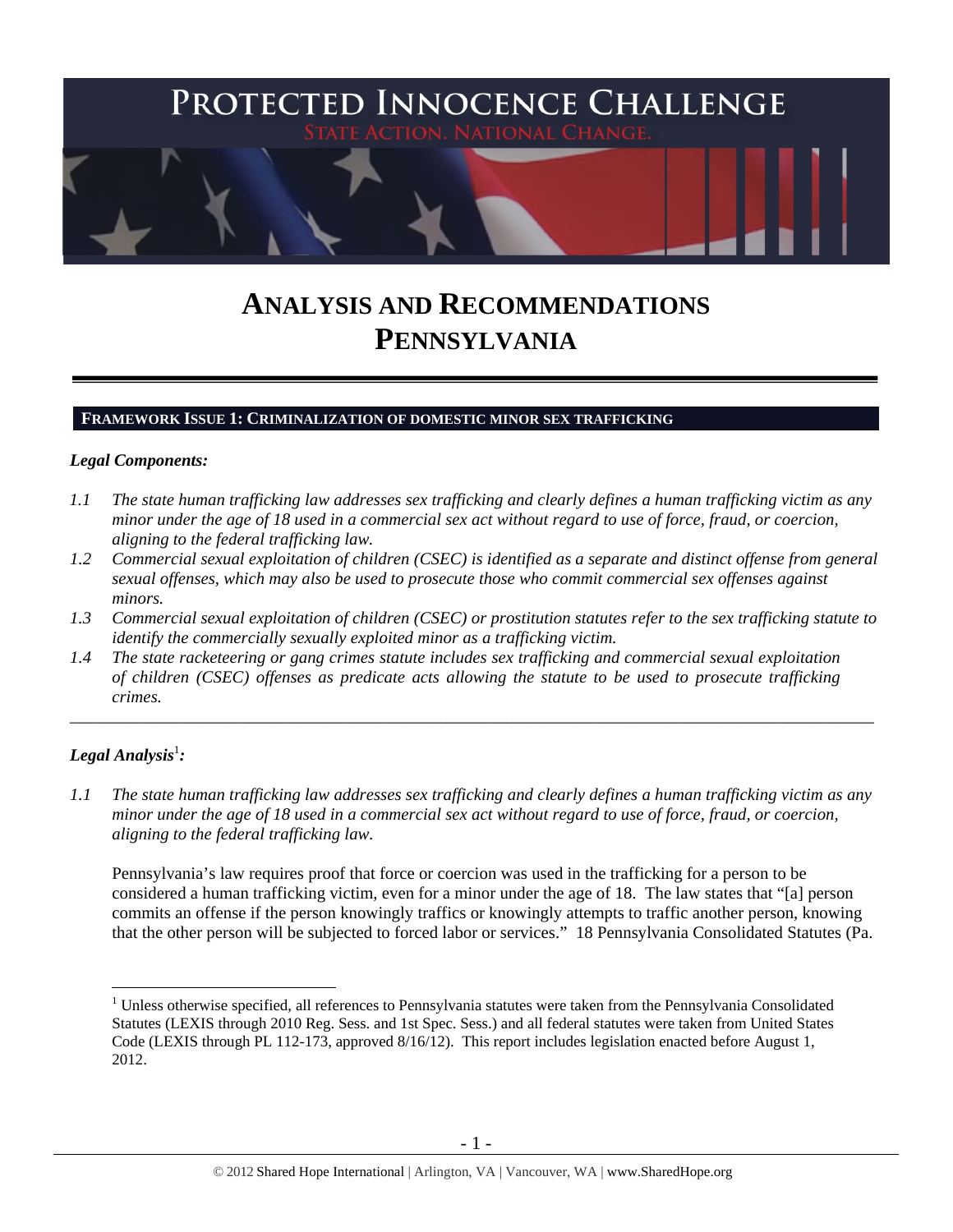Cons. Stat.) § 3002(a) (Trafficking of persons). Under this law, "forced labor or services" is defined in 18 Pa. Cons. Stat. §3001 as the following:

Labor or services that are performed or provided by another person which are obtained or maintained when a person:

(1) attempts to cause, causes or by threat of physical menace puts another person in fear of bodily injury;

(2) physically restrains or threatens to physically restrain another person unlawfully;

(3) abuses or threatens to abuse the law or legal process;

(4) possesses except as required by Federal immigration law or regulation, destroys, conceals, removes or confiscates any actual or purported passport or other immigration document of another person, or any other actual or purported government identification document of another person; or (5) engages in criminal coercion of another person.

- 1.1.1 Recommendation: Eliminate the requirement to prove that force or coercion was used in the sex trafficking of a minor.
- 1.1.2 Recommendation: Amend 18 Pa. Cons. Stat. § 3001 to include a definition of "commercial sex act."
- 1.1.3 Recommendation: Alternatively, enact a separate sex trafficking of a child statute that eliminates the requirement to prove force or coercion.<sup>2</sup>
- *1.2 Commercial sexual exploitation of children (CSEC) is identified as a separate and distinct offense from general sexual offenses, which may also be used to prosecute those who commit commercial sex offenses against minors.*

The following laws criminalize CSEC in Pennsylvania:

1. 18 Pa. Cons. Stat. § 5902(b.1) (Prostitution)<sup>3</sup> makes it a third degree felony to "knowingly promote[] prostitution of a minor."<sup>4</sup> The following constitutes promoting prostitution under subsection (b.1):

(b.1) Promoting prostitution of minor. --A person who knowingly promotes prostitution of a minor commits a felony of the third degree. The following acts shall, without limitation of the foregoing, constitute promoting prostitution of a minor:

(1) owning, controlling, managing, supervising or otherwise keeping, alone or in association with others, a house of prostitution or a prostitution business in which a victim is a minor;

(2) procuring an inmate who is a minor for a house of prostitution or a place in a house of prostitution where a minor would be an inmate;

(3) encouraging, inducing, or otherwise intentionally causing a minor to become or remain a prostitute;

(4) soliciting a minor to patronize a prostitute;

<sup>&</sup>lt;sup>2</sup> Subsequent recommendations in this report referring to 18 Pa. Cons. Stat. § 3002 (Trafficking of persons) or § 3001 (Definitions) are predicated upon the recommendations contained in Section 1.1 being previously or simultaneously implemented.

 $3$  Here and elsewhere in this report that 18 Pa. Cons. Stat. § 5902 (Prostitution) is quoted or cited, it has been updated to reflect the amendments added by the passage of Senate Bill 1183, Act 2011-111, P.L. 446, § 1.2. (Effective Feb. 18, 2012).

<sup>&</sup>lt;sup>4</sup> Pursuant to 18 Pa. Const. Stat.§ 5902(f), "[m]inor" is defined as "[a]n individual under 18 years of age."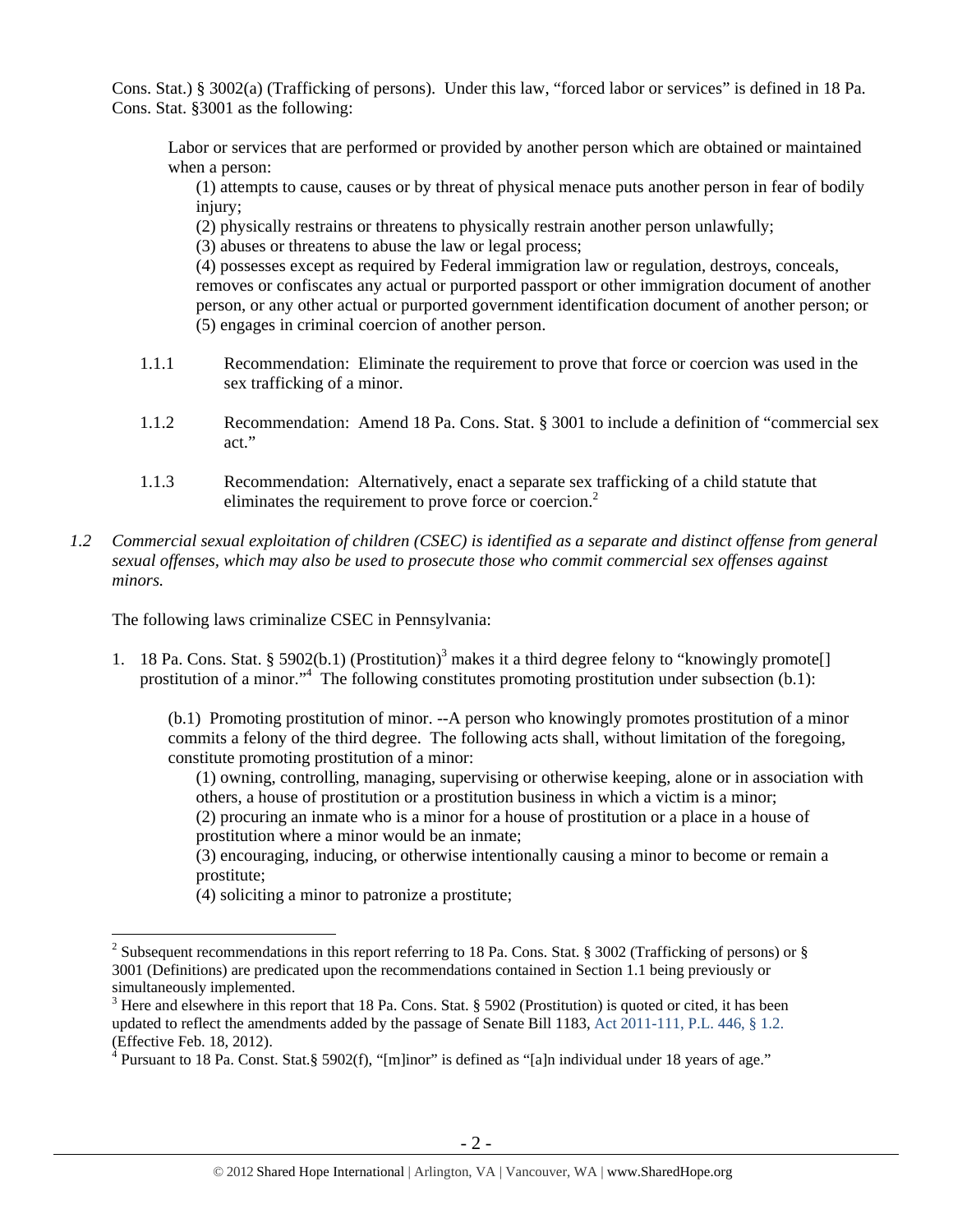(5) procuring a prostitute who is a minor for a patron;

(6) transporting a minor into or within this Commonwealth with intent to promote the engaging in prostitution by that minor, or procuring or paying for transportation with that intent;

(7) leasing or otherwise permitting a place controlled by the actor, alone or in association with others, to be regularly used for prostitution of a minor or the promotion of prostitution of a minor, or failure to make reasonable effort to abate such use by ejecting the tenant, notifying law enforcement authorities or other legally available means; or

(8) soliciting, receiving, or agreeing to receive any benefit for doing or agreeing to do anything forbidden by this subsection.

2. 18 Pa. Cons. Stat. § 6318(a) (Unlawful contact with minor) states,

 $\overline{a}$ 

(a) OFFENSE DEFINED.—A person commits an offense if he is intentionally in contact with a minor, or a law enforcement officer acting in the performance of his duties who has assumed the identity of a minor, for the purpose of engaging in an activity prohibited under any of the following, and either the person initiating the contact or the person being contacted is within this Commonwealth:

(1) Any of the offenses enumerated in Chapter 31 (relating to sexual offenses).

(2) Open lewdness as defined in section 5901 (relating to open lewdness).

(3) Prostitution as defined in section 5902 (relating to prostitution and related offenses).

(4) Obscene and other sexual materials and performances as defined in section 5903 (relating to obscene and other sexual materials and performances).

(5) Sexual abuse of children as defined in section 6312 (relating to sexual abuse of children).

(6) Sexual exploitation of children as defined in section 6320 (relating to sexual exploitation of children).

Under subsection (b), "A violation of subsection (a) is: (1) an offense of the same grade and degree as the most serious underlying offense in subsection (a) for which the defendant contacted the minor; or (2) a felony of the third degree; whichever is greater." Subsection (c) defines "contacts" as "[d]irect or indirect contact or communication by any means, method or device, including contact or communication in person or through an agent or agency, through any print medium, the mails, a common carrier or communication common carrier, any electronic communication system and any telecommunications, wire, computer or radio communications device or system."

3. 18 Pa. Cons. Stat. §  $5903(a)^5$  (Obscene and other sexual materials and performances) states it is illegal to "hire, employ, use or permit any minor child to do or assist in doing any act or thing mentioned in [subsection (a)]." These things include the following:

<sup>&</sup>lt;sup>5</sup> In 1975, the Supreme Court of Pennsylvania held in Commonwealth v. MacDonald, 347 A.2d 290, 299 (Pa. 1975), "that section 5903(a) fails to satisfy the *Miller* standard and therefore may not constitutionally be applied unless and until it is amended to specifically define the sexual conduct whose depiction or description is to be regulated thereby." The statute was subsequently amended and appears to have not been held unconstitutional since. *See, e.g.*, Commonwealth v. Bond, 504 A.2d 869, 875 (Pa. Super. Ct. 1986); Commonwealth v. Croll, 480 A.2d 266, 268–69 (Pa. Super. Ct. 1984) ("Initially, appellant argues that the obscenity statute is unconstitutionally vague. This question has, however, been considered and decided adversely to appellant by this Court. *See Commonwealth v. Doe* . . . . Appellant's argument was ably refuted by Judge Johnson in that case. Appellant concedes that the Pennsylvania Act was amended 'with slavish adherence to' the decision of the United States Supreme Court in *Miller v. California* . . . .") (citations omitted).

Here and elsewhere in this report that 18 Pa. Cons. Stat. § 5903 (Prostitution) is quoted or cited, it has been updated to reflect the amendments added by the passage of Senate Bill 1183, Act 2011-111, P.L. 446, § 1.2. (Effective Feb. 18, 2012).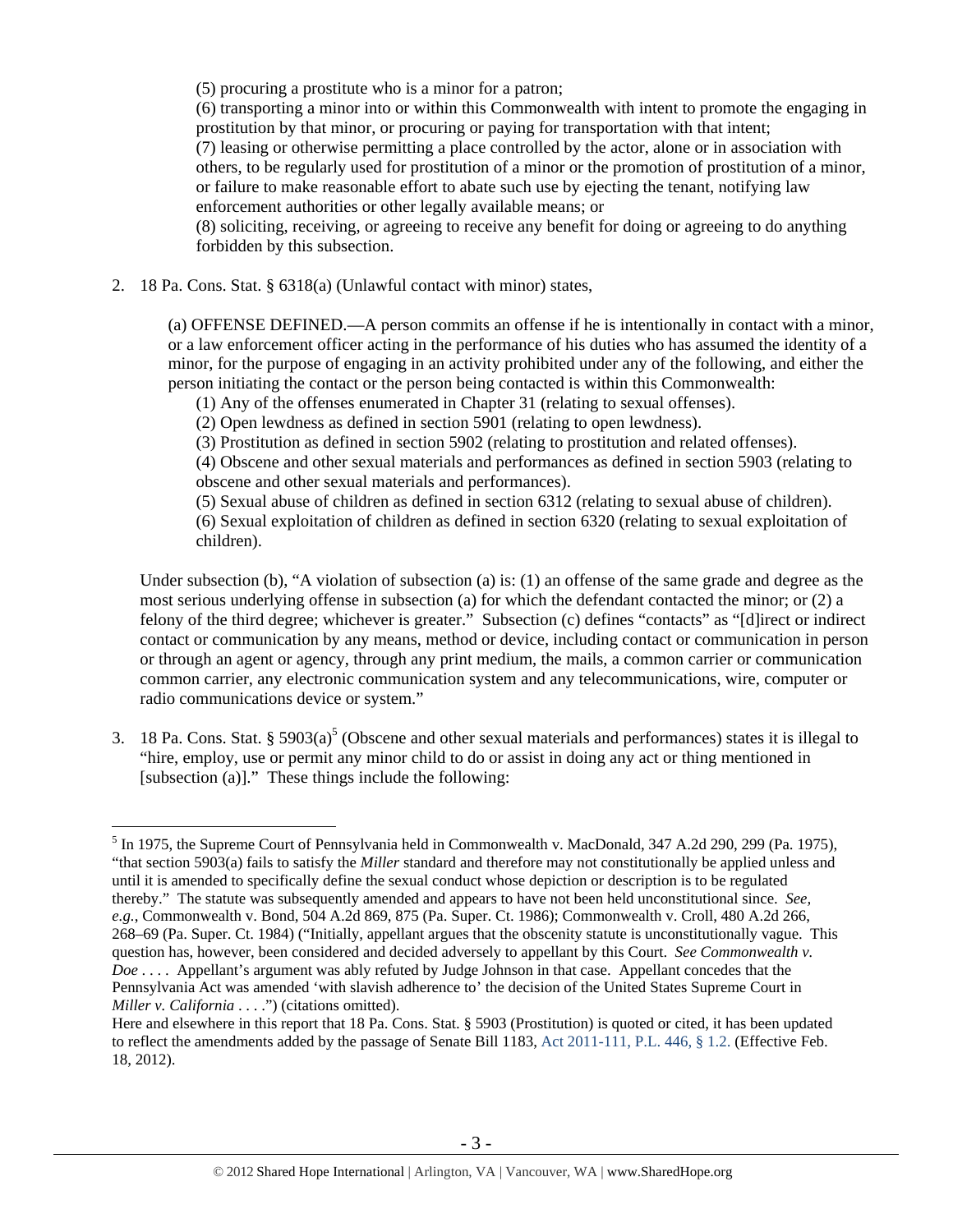(a) OFFENSES DEFINED.—No person, knowing the obscene character of the materials or performances involved, shall:

 $(3)$  . . . .

. . .

(ii) design, copy, draw, photograph, print, utter, publish or in any manner manufacture or prepare any obscene materials in which a minor $\delta$  is depicted;

 $(4)$  ....

(ii) write, print, publish, utter or cause to be written, printed, published or uttered any advertisement or notice of any kind giving information, directly or indirectly, stating or purporting to state where, how, from whom or by what means any obscene materials can be purchased, obtained or had if the victim is a minor in which a minor is included;

. . . .  $(5)$ . . . .

> (ii) produce, present or direct any obscene performance or participate in a portion thereof that is obscene or that contributes to its obscenity if a minor is included;

Although not expressly commercial, the following laws could apply to commercial sexual exploitation of children in Pennsylvania:

- 1. 18 Pa. Cons. Stat. § 6320 (Sexual exploitation of children) makes it a felony in the second degree "if [a person] procures for another person a child under 18 years of age for the purpose of sexual exploitation." 18 Pa. Cons. Stat. § 6320(a), (b). "Sexual exploitation" is defined as "[a]ctual or simulated sexual activity or nudity arranged for the purpose of sexual stimulation or gratification of any person." 18 Pa. Cons. Stat. § 6320(c).
- 2. Producing child pornography is addressed in 18 Pa. Cons. Stat. § 6312 (Sexual abuse of children), which states in subsection (b),

(b) PHOTOGRAPHING, VIDEOTAPING, DEPICTING ON COMPUTER OR FILMING SEXUAL ACTS.—Any person who causes or knowingly permits a child under the age of 18 years to engage in a prohibited sexual  $\arctan^7$  or in the simulation of such act is guilty of a felony of the second degree if such person knows, has reason to know or intends that such act may be photographed, videotaped, depicted on computer or filmed. Any person who knowingly photographs, videotapes, depicts on computer or films a child under the age of 18 years engaging in a prohibited sexual act or in the simulation of such an act is guilty of a felony of the second degree.

3. Pennsylvania's corruption of minors statute, 18 Pa. Cons. Stat. § 6301, could apply to trafficking and states in subsection (a),

(a) OFFENSE DEFINED.—

(1)

(i) Except as provided in subparagraph (ii), whoever, being of the age of 18 years and upwards, by any act corrupts or tends to corrupt the morals of any minor less than 18 years of age, or who aids, abets, entices or encourages any such minor in the commission of any crime, or who

 6 Pursuant to 18 Pa. Cons. Stat. § 5903(b), "minor" is defined as "an individual under 18 years of age."

<sup>&</sup>lt;sup>7</sup> 18 Pa. Cons. Stat. § 6312(g) defines "prohibited sexual act" as "[s]exual intercourse as defined in section 3101 (relating to definitions), masturbation, sadism, masochism, bestiality, fellatio, cunnilingus, lewd exhibition of the genitals or nudity if such nudity is depicted for the purpose of sexual stimulation or gratification of any person who might view such depiction."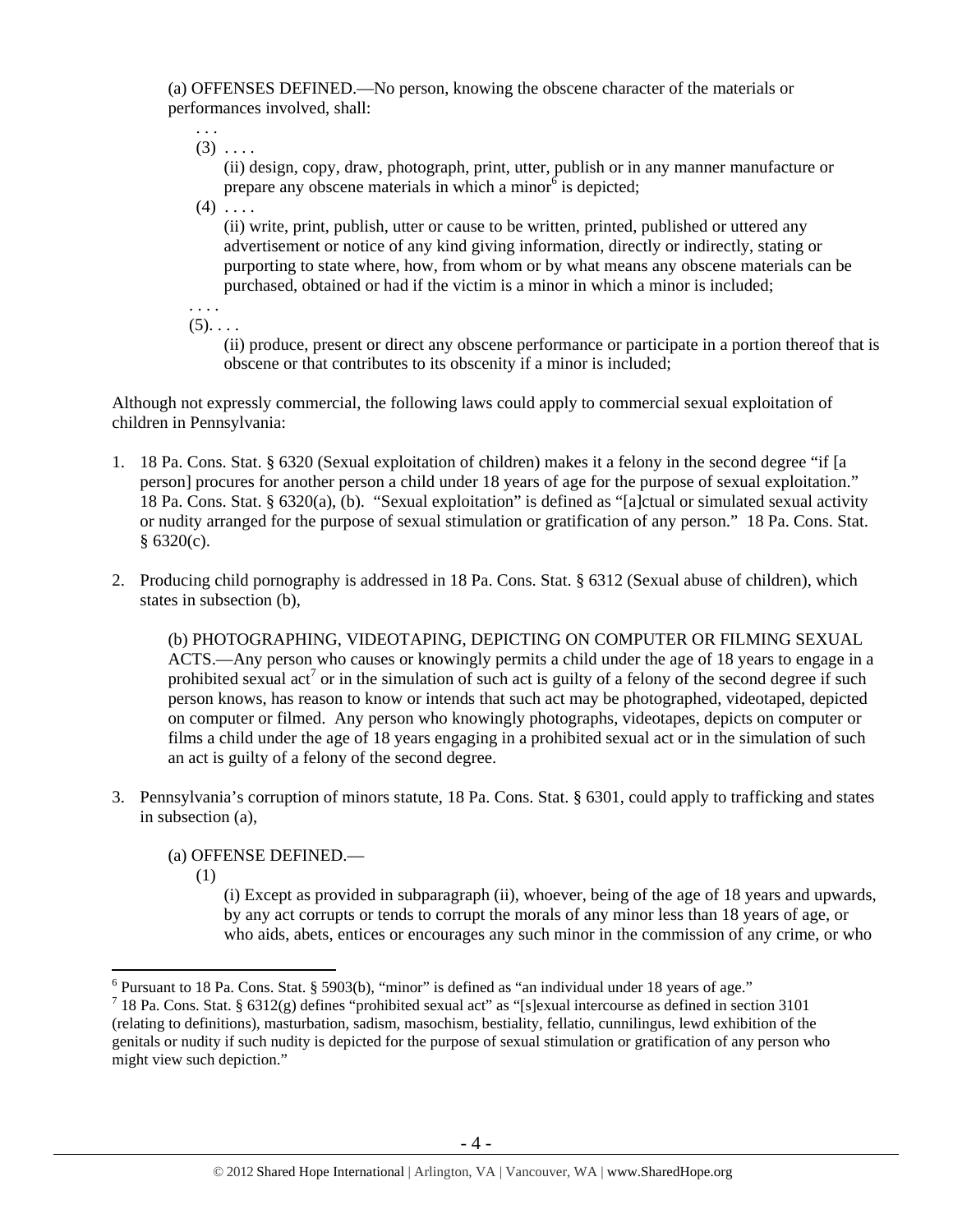knowingly assists or encourages such minor in violating his or her parole or any order of court, commits a misdemeanor of the first degree.

(ii) Whoever, being of the age of 18 years and upwards, by any course of conduct in violation of Chapter 31 (relating to sexual offenses) corrupts or tends to corrupt the morals of any minor less than 18 years of age, or who aids, abets, entices or encourages any such minor in the commission of an offense under Chapter 31 commits a felony of the third degree.

(2) Any person who knowingly aids, abets, entices or encourages a minor younger than 18 years of age to commit truancy commits a summary offense. Any person who violates this paragraph within one year of the date of a first conviction under this section commits a misdemeanor of the third degree. A conviction under this paragraph shall not, however, constitute a prohibition under section 6105 (relating to persons not to possess, use, manufacture, control, sell or transfer firearms).

*1.3 Commercial sexual exploitation of children (CSEC) or prostitution statutes refer to the sex trafficking statute to identify the commercially sexually exploited minor as a trafficking victim.* 

Pennsylvania CSEC statutes, including the prostitution law, 18 Pa. Cons. Stat. § 5902(a) (Prostitution) when the person engaged in prostitution is under 18, do not refer to 18 Pa. Cons. Stat. § 3002(a) (Trafficking of persons) to clarify the status of the victim.

- 1.3.1 Recommendation: Amend 18 Pa. Cons. Stat. § 5902 (Prostitution), § 6301(a) (Corruption of minors), § 6312 (Sexual abuse of children), § 6320 (Sexual exploitation of children), §  $5903(a)(6)$  (Obscene and other sexual materials and performance), and § 6318(a) (Unlawful contact with a minor) to refer cases of commercial sexual exploitation of a minor to 18 Pa. Cons. Stat. § 3002(a) (Trafficking of persons) in order to ensure proper identification of the minor as a sex trafficking victim.
- *1.4 The state racketeering or gang crimes statute includes sex trafficking and commercial sexual exploitation of children (CSEC) offenses as predicate acts allowing the statute to be used to prosecute trafficking crimes.*

Pennsylvania's Corrupt Organizations statute<sup>8</sup> is codified at 18 Pa. Cons. Stat. § 911 and may be applicable to traffickers facilitators.

18 Pa. Cons. Stat. § 911(b) states in part,

 $\overline{a}$ 

"(1) It shall be unlawful for any person who has received any income derived, directly or indirectly, from a pattern of racketeering activity<sup>9</sup> in which such person participated as a principal, to use or invest, directly or indirectly, any part of such income, or the proceeds of such income, in the acquisition of any interest in, or the establishment or operation of, any enterprise  ${}^{10}$ : ...

(2) It shall be unlawful for any person through a pattern of racketeering activity to acquire or maintain, directly or indirectly, any interest in or control of any enterprise.

<sup>&</sup>lt;sup>8</sup> For additional information on racketeering offenses, see http://www.sharedhope.org/wp-

content/uploads/2012/11/SHI-WhitePaperFederalStateRacketeeringGangCrimeLaws.pdf. 9

<sup>&</sup>lt;sup>9</sup> A "pattern of racketeering activity" is defined as "a course of conduct requiring two or more acts of racketeering activity one of which occurred after the effective date of this section." 18 Pa. Cons. Stat. §911(h)(4).  $^{10}$  An "enterprise" is defined as "any individual, partnership, corporation, association or other legal entity, a

union or group of individuals associated in fact although not a legal entity, engaged in commerce and includes legitimate as well as illegitimate entities and governmental entities." 18 Pa. Cons. Stat. §911(h)(3).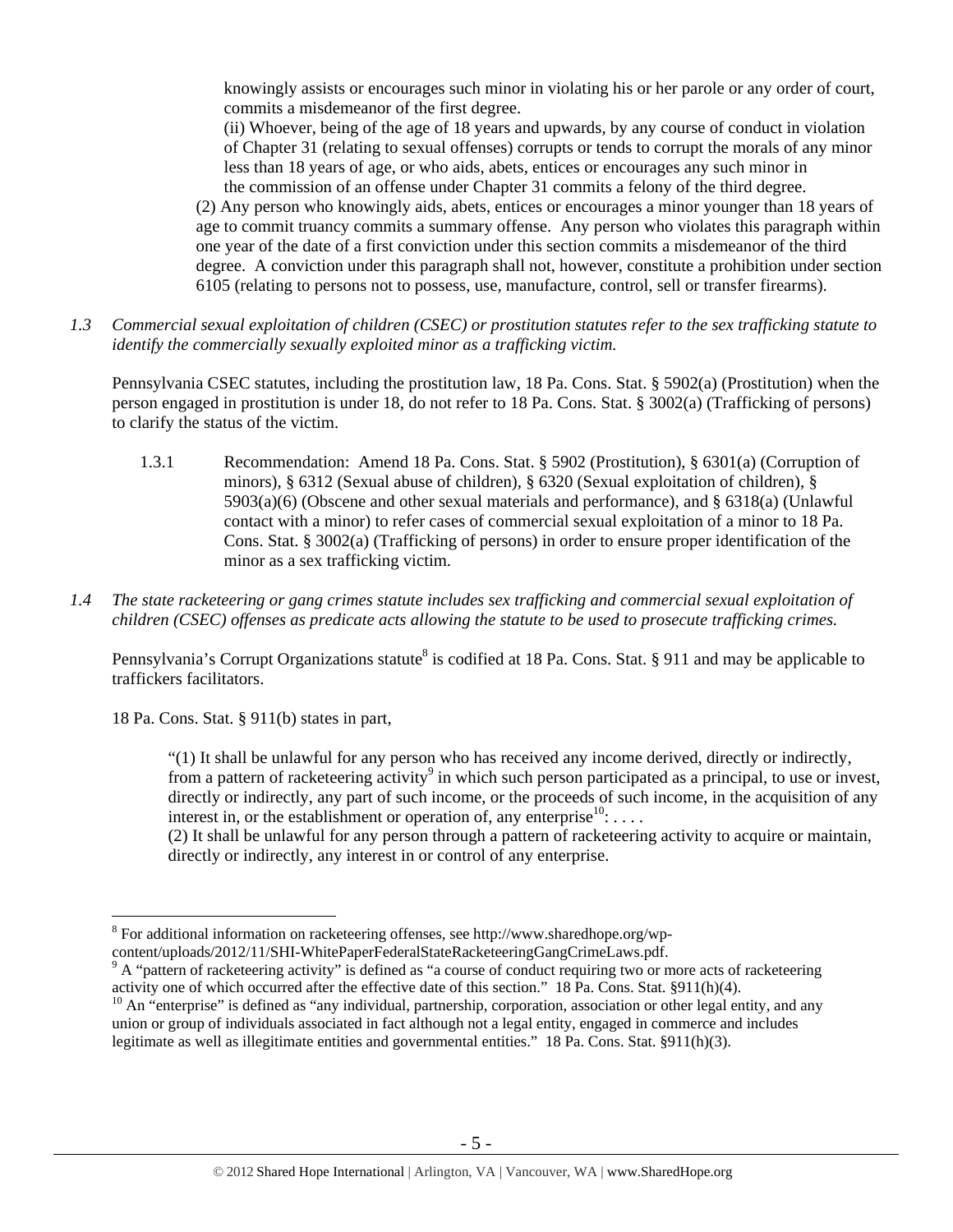(3) It shall be unlawful for any person employed by or associated with any enterprise to conduct or participate, directly or indirectly, in the conduct of such enterprise's affairs through a pattern of racketeering activity.

(4) It shall be unlawful for any person to conspire to violate any of the provisions of subsections (1), (2) or (3) of this subsection."

"Racketeering activity" is defined in 18 Pa. Cons. Stat.  $\S 911(h)(1)(i)$  and means all of the following:

(i) An act which is indictable under any of the following provisions of this title:

Chapter 30 (relating to trafficking of persons)

Chapter 59 (relating to public indecency) [which includes 18 Pa. Cons. Stat. § 5902 (Prostitution and related offenses)]."

Conviction under this statute is a first degree felony, which is punishable by a possible fine not to exceed \$25,000 and possible imprisonment up to 20 years. 18 Pa. Cons. Stat. §§ 911(c), 1101(2), 1103(1).

Additionally, an offender is subject to civil asset forfeiture. 18 Pa. Cons. Stat. § 911(d)(1)(i) provides, in part,

(1) The several courts of common pleas, and the Commonwealth Court, shall have jurisdiction to prevent and restrain violations of subsection (b) of this section by issuing appropriate orders, including but not limited to:

(i) ordering any person to divest himself of any interest direct or indirect, in the enterprise; imposing reasonable restrictions on the future activities or investments of any person, including but not limited to, prohibiting any person from engaging in the same type of endeavor as the enterprise engaged in. . . . . .

1.4.1 Recommendation: Amend 18 Pa. Cons. Stat.  $\S 911(h)(1)(i)$  to include the following offenses within the definition of racketeering activity: 18 Pa. Cons. Stat. § 6318(a) (Unlawful contact with minor), and § 902 (Criminal solicitation).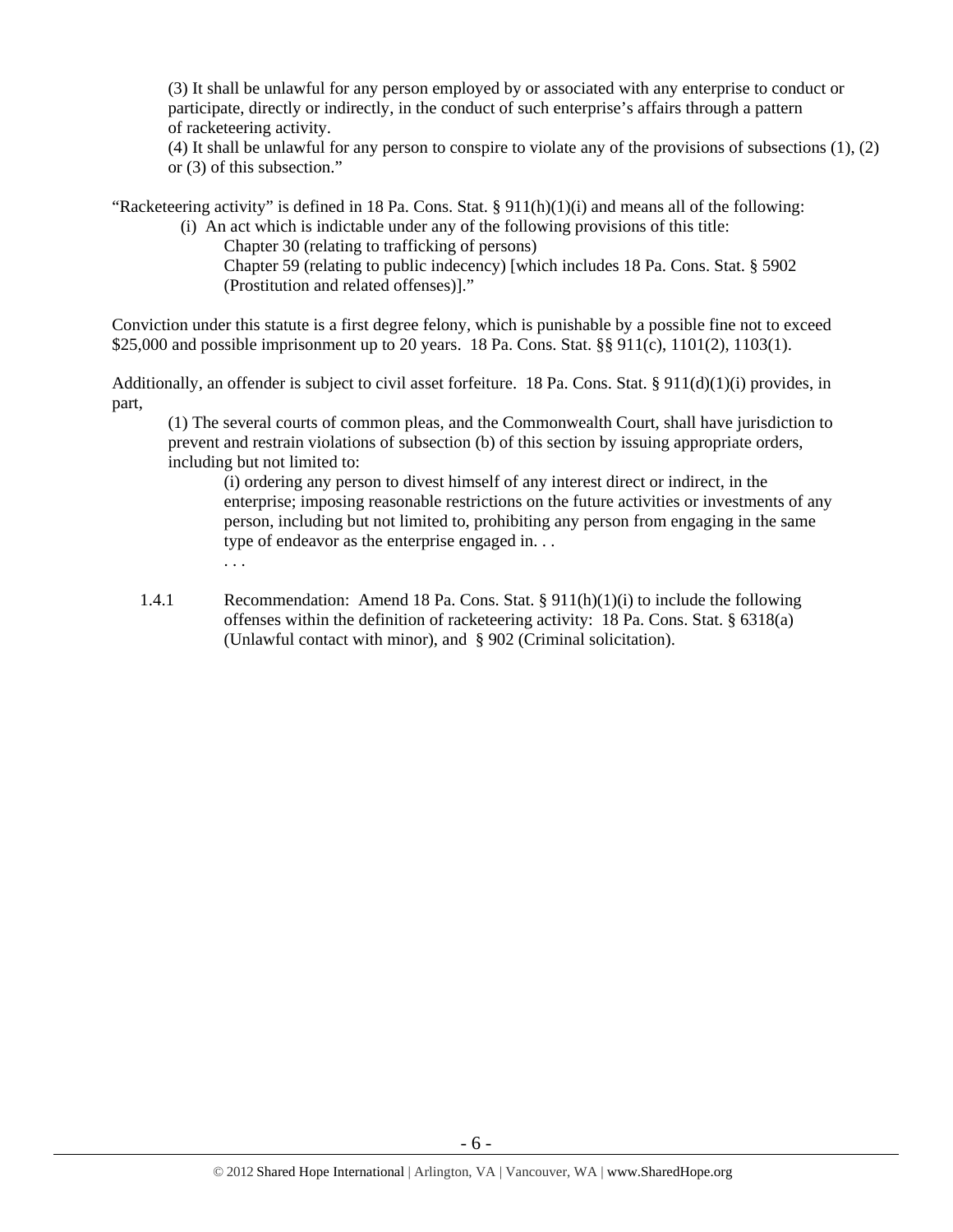#### **FRAMEWORK ISSUE 2: CRIMINAL PROVISIONS ADDRESSING DEMAND**

#### *Legal Components:*

- *2.1 The state sex trafficking law can be applied to the buyers of commercial sex acts with a victim of domestic minor sex trafficking.*
- *2.2 Buyers of commercial sex acts with a minor can be prosecuted under commercial sexual exploitation of children (CSEC) laws.*
- *2.3 Solicitation of prostitution laws differentiate between buying sex acts with an adult and buying sex acts with a minor under 18.*
- *2.4 Penalties for buyers of commercial sex acts with minors are as high as federal penalties.*
- *2.5 Using the Internet to lure, entice, or purchase, or attempt to lure, entice, or purchase commercial sex acts with a minor is a separate crime or results in an enhanced penalty for buyers.*
- *2.6 No age mistake defense is permitted for a buyer of commercial sex acts with any minor under 18.*
- *2.7 Base penalties for buying sex acts with a minor under 18 are sufficiently high and not reduced for older minors.*
- *2.8 Financial penalties for buyers of commercial sex acts with minors are sufficiently high to make it difficult for buyers to hide the crime.*
- *2.9 Buying and possessing child pornography carries penalties as high as similar federal offenses.*
- *2.10 Convicted buyers of commercial sex acts with minors and child pornography are required to register as sex offenders*.

#### *Legal Analysis:*

*2.1 The state sex trafficking law can be applied to the buyers of sex with a victim of domestic minor sex trafficking.*

\_\_\_\_\_\_\_\_\_\_\_\_\_\_\_\_\_\_\_\_\_\_\_\_\_\_\_\_\_\_\_\_\_\_\_\_\_\_\_\_\_\_\_\_\_\_\_\_\_\_\_\_\_\_\_\_\_\_\_\_\_\_\_\_\_\_\_\_\_\_\_\_\_\_\_\_\_\_\_\_\_\_\_\_\_\_\_\_\_\_\_\_\_\_

18 Pa. Cons. Stat. § 3002(a) (Trafficking of persons) states that a person commits the offense of trafficking "if the person knowingly traffics or knowingly attempts to traffic another person, knowing that the other person will be subjected to forced labor or services." "Traffic" is defined in 18 Pa. Cons. Stat. § 3001 as occurring when one "[r]ecruits, entices, harbors, transports or provides or obtains by any means." Federal prosecutors, under the Trafficking Victims Protection Act  $(TVPA)$ ,<sup>11</sup> have applied the crime of human trafficking to attempted buyers of commercial sex with minors by charging that the buyers attempted to "obtain"<sup>12</sup> a person under 18 to engage in commercial sex.<sup>13</sup> It is unsettled whether the courts will uphold this interpretation of the TVPA. It is arguable, therefore, that the term "obtain" in Pennsylvania's trafficking statute may be similarly applied, and could, therefore, implicate buyers under 18 Pa. Cons. Stat. § 3002(a). Under the Pennsylvania statute, however, the buyer would need to "knowingly traffic[] or knowingly attempt[] to traffic" and to "know[] that the other person will be subjected to forced labor or services." 18 Pa. Cons. Stat. §§ 3002(a), 3001. This requirement makes it less likely that 18 Pa. Cons. Stat. § 3002(a) would be applicable against buyers.

 $11$  Trafficking Victims Protection Act (TVPA) of 2000, Pub. L. No. 106-386, 114 Stat. 1464, 1466 (codified in scattered sections of 18 and 22 U.S.C.).

 $12$  18 U.S.C. § 1591(a).

<sup>13</sup> *See, e.g*., Indictment at 1, United States v. Oflyng, No. 09-00084-01-CR-W-SOW (W.D. Mo. Mar. 10, 2009); *see also* News Release, U.S. Department of Justice, Office of the Unites States Attorney for the Western District of Missouri, Human Trafficking Rescue Project, Operation Guardian Angel, Final Defendant Pleads Guilty to Sex Trafficking of a Child, (Dec. 18, 2009), http://www.justice.gov/usao/mow/news2009/mikoloyck.ple.htm.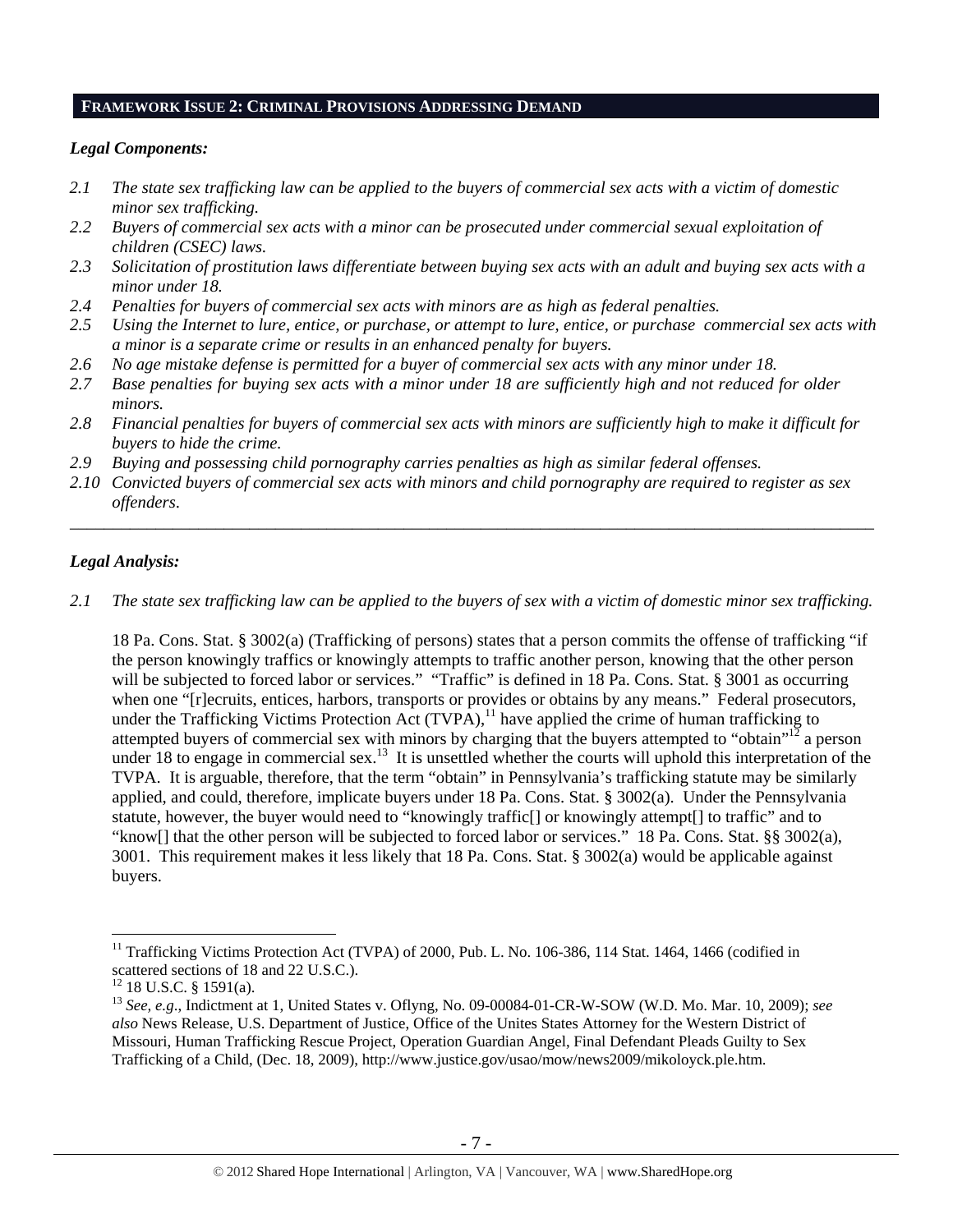- 2.1.1 Recommendation: Amend the definition of "traffic" in Pa. Cons. Stat. § 3001 to clearly make the law applicable to buyers.
- 2.1.2 Recommendation: Eliminate the requirement that buyers of commercial sex with minors must "know" of the force or coercion occurring in the trafficking situation.

## *2.2 Buyers of commercial sex acts with a minor can be prosecuted under commercial sexual exploitation of children (CSEC) laws.*

Pennsylvania law has several offenses applicable to the crime of buying sex with a minor. Patronizing a prostitute is a crime that applies to those who patronize both minors and adults for commercial sexual purposes. Under 18 Pa. Cons. Stat. § 5902(e), "[A] person commits the offense of patronizing prostitutes if that person hires a prostitute or any other person enters or remains in a house of prostitution for the purpose of engaging in sexual activity." The crime is a third degree misdemeanor for the first or second offense, a second degree misdemeanor for the third offense, and a first degree misdemeanor for the fourth and subsequent offenses. 18 Pa. Cons. Stat. § 5902(e)(E.1)(1)–(3).

A buyer in Pennsylvania could be charged with unlawful contact with a minor under 18 Pa. Cons. Stat. § 6318. Under 18 Pa. Cons. Stat. § 6318(a)(3).,

A person commits an offense if he is intentionally in contact with a minor, or a law enforcement officer acting in the performance of his duties who has assumed the identity of a minor, for the purpose of engaging in an activity prohibited under any of the following, and either the person initiating the contact or the person being contacted is within this Commonwealth:

 . . . . (3) Prostitution as defined in section 5902 (relating to prostitution and related offenses).<sup>14</sup>

Under this statute, a crime constitutes either "(1) an offense of the same grade and degree as the most serious underlying offense in subsection (a) for which the defendant contacted the minor; or (2) a felony of the third degree; whichever is greater." 18 Pa. Cons. Stat. § 6318(b). Since prostitution is generally a misdemeanor offense in Pennsylvania, the buyer could be guilty of a third degree felony under this statute. 18 Pa. Cons. Stat.  $§$  5902(a), (A.1).

A buyer could be charged with criminal solicitation under 18 Pa. Cons. Stat. § 902 if he attempts to patronize a prostitute under 18 Pa. Cons. Stat. § 5902(a).

Lastly, a buyer could possibly be charged with corruption of minors under Pa. Cons. Stat. § 6301(a)(1)(ii), which states that "[w]hoever, being of the age of 18 years and upwards, by any course of conduct in violation of Chapter  $31^{15}$  (relating to sexual offenses) corrupts or tends to corrupt the morals of any minor less than 18 years of age, or who aids, abets, entices or encourages any such minor in the commission of an offense under Chapter 31 commits a felony of the third degree."

<sup>&</sup>lt;sup>14</sup> A person is guilty of "prostitution" in 18 Pa. Cons. Stat. § 5902(a) "if he or she: (1) is an inmate of a house of prostitution or otherwise engages in sexual activity as a business; or (2) loiters in or within view of any public place for the purpose of being hired to engage in sexual activity."

<sup>&</sup>lt;sup>15</sup> Offenses falling within Chapter 31 include the following: Pa. Cons. Stat. § 3121 (Rape), § 3122.1 (Statutory sexual assault), § 3123 (Involuntary deviate sexual intercourse), § 3124.1 (Sexual assault), § 3124.2 Institutional sexual assault), § 3125 (Aggravated indecent assault), § 3126 (Indecent assault), and § 3127 (Indecent exposure).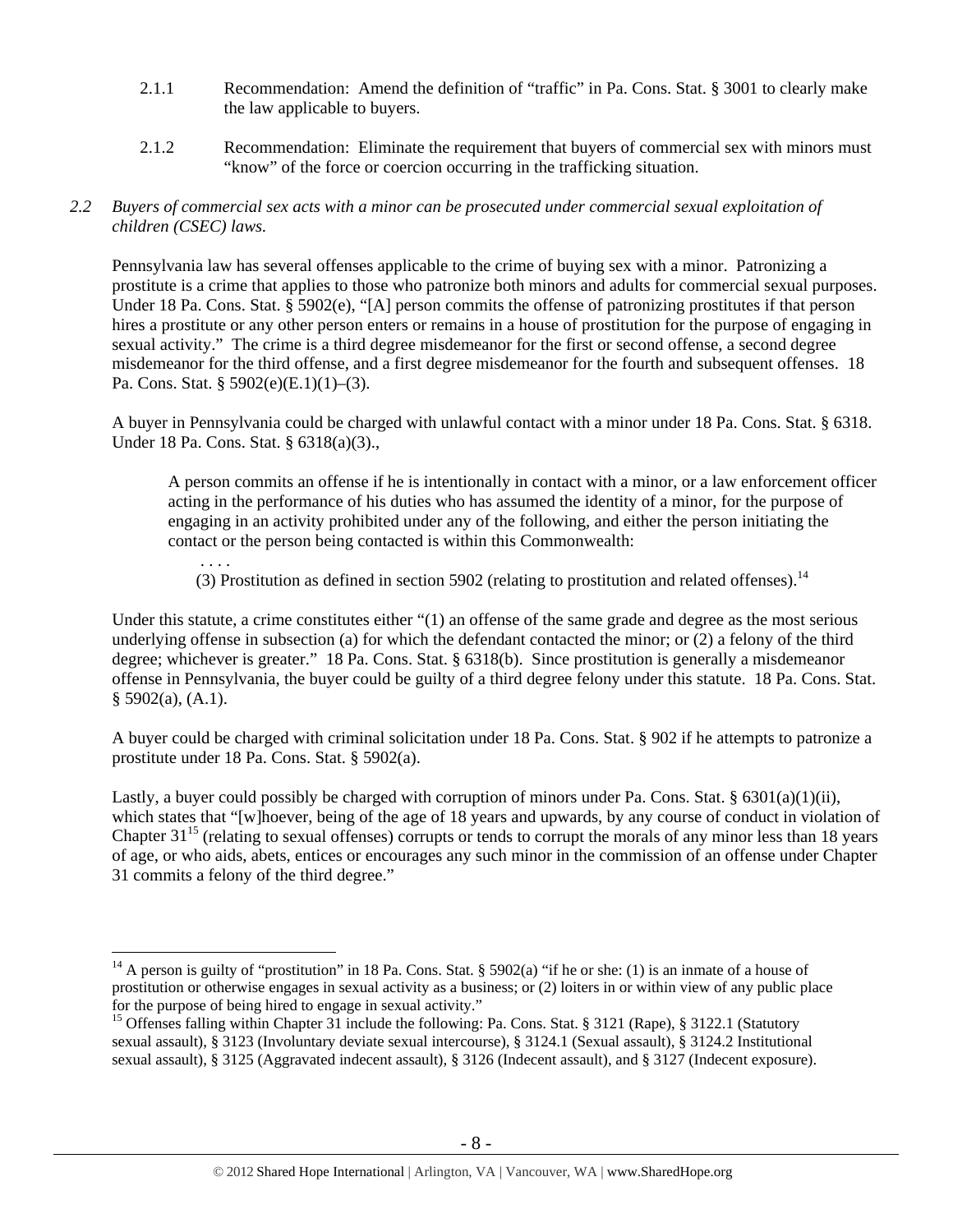2.2.1 Recommendation: Enact a statute, apart from the prostitution statute, to address the exploitation of minors through prostitution and live or recorded sexual performance, which will specifically criminalize buying sex acts with a minor.

## *2.3 Solicitation of prostitution laws differentiate between buying sex acts with an adult and buying sex acts with a minor under 18.*

18 Pa. Cons. Stat. § 5902(e), which addresses "patronizing prostitutes," does not differentiate between buying sex with a minor and buying sex with an adult. The law is age-neutral and makes buying sex a third degree misdemeanor for the first and second offense, a second degree misdemeanor for the third offense, and a first degree misdemeanor for a fourth or subsequent offense. 18 Pa. Cons. Stat. § 5902(e), (E.1). It is also possible that a buyer soliciting a minor to engage in prostitution could be charged with criminal solicitation under 18 Pa. Cons. Stat. § 902(a) with the underlying criminal conduct alleged as prostitution under 18 Pa. Cons. Stat. § 5902(a). But, this would result in a failure to recognize solicitation of a minor for prostitution as more severe than solicitation of an adult. However, under Pa. Cons. Stat. § 6318(a)(3) (Unlawful contact with a minor), a buyer potentially faces a third degree felony for contacting a minor under 18 in order to engage in prostitution. 18 Pa. Cons. Stat. § 6318(a)(3), (b).

2.3.1 Recommendation: Amend 18 Pa. Cons. Stat. § 5902(e) and § 902(a) when the crime solicited is any commercial sex act to indicate that solicitation of a minor is an offense under 18 Pa. Cons. Stat. § 3002(a) (Trafficking of persons).

## *2.4 Penalties for buyers of commercial sex acts with minors are as high as federal penalties.*

In the unlikely event that the trafficking provision applies to buyers, then the buyer would be guilty of a first degree felony with a fine up to \$25,000 and possible imprisonment up to 20 years. 18 Pa. Cons. Stat. §§ 3002(b), 1101(2), 1103(1). If, however, a trafficker commits the offense of trafficking of persons while also committing "(1) 18 Pa.C.S.  $\S 2901$  (relating to kidnapping); (2) 18 Pa.C.S.  $\S 3121$  (relating to rape); or (3) 18 Pa.C.S. § 3123 (relating to involuntary deviate sexual intercourse)," then the maximum possible term of imprisonment increases to life imprisonment. 42 Pa. Cons. Stat. § 9720.2.

For "patronizing a prostitute," regardless of the age of the prostituted person, the buyer is guilty of a third degree misdemeanor for the first and second offense with a possible fine of \$2,500 and a potential term of imprisonment not to exceed one year. 18 Pa. Cons. Stat. §§ 5902(E.1)(1), 1101(6), 1104(3). A third offense is a second degree misdemeanor with a possible fine of \$5,000 and possible imprisonment up to 2 years. 18 Pa. Cons. Stat. §§ 5902(E.1)(2), 1101(5), 1104(2). Fourth and subsequent offenses of patronizing a prostitute are first degree misdemeanors with a possible fine of \$10,000 and possible imprisonment up to 5 years. 18 Pa. Cons. Stat. §§ 5902(E.1)(3), 1101(4), 1104(1).

If convicted of unlawful contact with a minor under 18 Pa. Cons. Stat. § 6318, which includes being in contact with a minor for prostitution, or if convicted of corruption of minors under 18 Pa. Cons. Stat. §  $6301(a)(1)(ii)$ involving sexual offenses codified in Chapter 31, the buyer will be convicted of a felony in the third degree punishable by a fine up to \$15,000 and imprisonment up to 7 years. 18 Pa. Cons. Stat. §§ 6318(a), (b),  $6301(a)(1)(ii)$ ,  $1101(3)$ ,  $1103(3)$ . Corruption of minors not involving the sexual offenses in Chapter 31, such as Chapter 59 offenses (Prostitution), is prohibited under 18 Pa. Cons. Stat. § 6301(a)(1)(i), and the buyer will be convicted of a first degree misdemeanor punishable by a fine up to \$10,000 and imprisonment up to 5 years. 18 Pa. Cons. Stat. §§ 6301(a)(1)(i), 1101(4), 1104(1).

In comparison, if the victim is under the age of 14, a conviction under the TVPA for child sex trafficking is punishable by 15 years to life imprisonment and a fine not to exceed \$250,000. 18 U.S.C. §§ 1591(b)(1),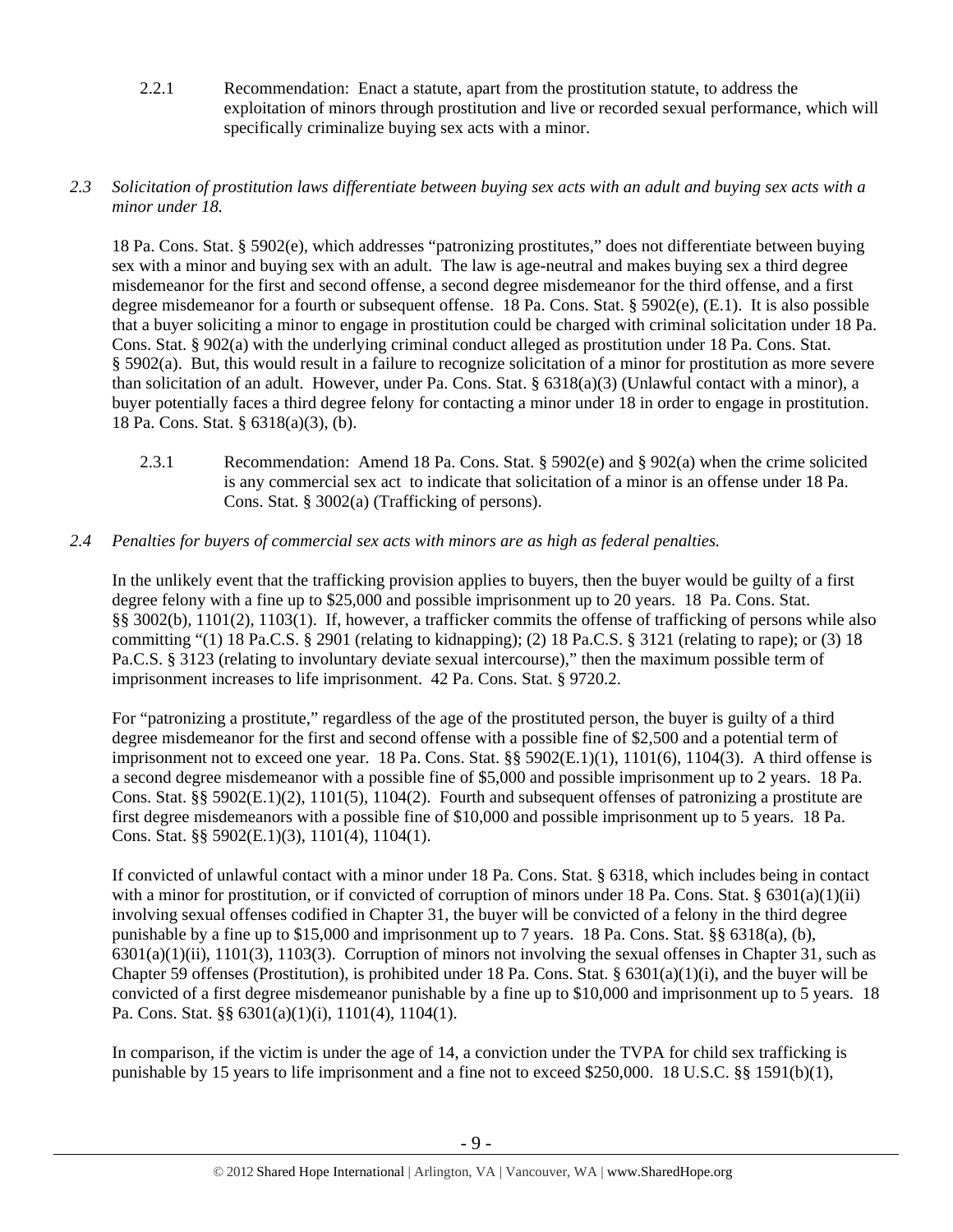$3559(a)(1)$ ,  $3571(b)(3)$ . If the victim is between the ages of  $14-17$ , a conviction is punishable by 10 years to life imprisonment and a fine not to exceed \$250,000. 18 U.S.C. §§ 1591(b)(2), 3559(a)(1), 3571(b)(3). A conviction is punishable by mandatory life imprisonment, however, if the buyer has a prior conviction for a federal sex offense<sup>16</sup> against a minor. 18 U.S.C. § 3559(e)(1). To the extent buyers can be prosecuted under other federal CSEC laws,<sup>17</sup> a conviction is punishable by penalties ranging from a fine not to exceed \$250,000 to life imprisonment and a fine not to exceed  $$250,000$ <sup>1</sup>

*2.5 Using the Internet to lure, entice, or purchase, or attempt to lure, entice, or purchase commercial sex acts with a minor is a separate crime or results in an enhanced penalty for buyers.* 

18 Pa. Cons. Stat. § 6318(a) (Unlawful contact with a minor) can possibly be used to prosecute those who use the Internet to lure, entice, recruit, or purchase commercial and non-commercial sex acts with minors. Under this provision,

(a) OFFENSE DEFINED—A person commits an offense if he is intentionally in contact with a minor, or a law enforcement officer acting in the performance of his duties who has assumed the identity of a minor, for the purpose of engaging in an activity prohibited under any of the following, and either the person initiating the contact or the person being contacted is within this Commonwealth:

(1) Any of the offenses enumerated in Chapter 31(relating to sexual offenses).

(2) Open lewdness as defined in section 5901 (relating to open lewdness).

(3) Prostitution as defined in section 5902 (relating to prostitution and related offenses).

(4) Obscene and other sexual materials and performances as defined in section 5903 (relating to obscene and other sexual materials and performances).

(5) Sexual abuse of children as defined in section 6312 (relating to sexual abuse of children). (6) Sexual exploitation of children as defined in section 6320 (relating to sexual exploitation of children).

"Contacts" is defined in subsection (c) as "[d]irect or indirect contact or communication by any means, method or device, including contact or communication in person or through an agent or agency, through any print medium, the mails, a common carrier or communication common carrier, any electronic communication system and any telecommunications, wire, computer or radio communications device or system." 18 Pa. Cons. Stat.

<sup>16</sup> Pursuant to 18 U.S.C. § 3559(e)(2), "federal sex offense" is defined as

 $\overline{a}$ 

an offense under section 1591 [18 USCS § 1591] (relating to sex trafficking of children), 2241 [18 USCS § 2241] (relating to aggravated sexual abuse), 2242 [18 USCS § 2242] (relating to sexual abuse), 2244(a)(1) [18 USCS

§ 2244(a)(1)] (relating to abusive sexual contact), 2245 [18 USCS § 2245] (relating to sexual abuse resulting in death), 2251 [18 USCS § 2251] (relating to sexual exploitation of children), 2251A [18 USCS § 2251A] (relating to selling or buying of children), 2422(b) [18 USCS § 2422(b)] (relating to coercion and enticement of a minor into prostitution), or  $2423(a)$  [18 USCS § 2423(a)] (relating to transportation of minors).<br><sup>17</sup> 18 U.S.C. §§ 2251A(b) (Selling or buying of children), 2251(a) (Sexual exploitation of children), 2423(a)

(Transportation of a minor with intent for minor to engage in criminal sexual activity), 2422(a) (Coercion and enticement), 2252(a)(2), (a)(4) (Certain activities relating to material involving the sexual exploitation of minors). <sup>18</sup> 18 U.S.C. §§ 2251A(b) (conviction punishable by imprisonment for 30 years to life and a fine), 225

(conviction punishable by imprisonment for 15–30 years and a fine), 2423(a) (conviction punishable by imprisonment for 10 years to life and a fine), 2422(a) (conviction punishable by a fine, imprisonment up to 20 years, or both),  $2252(a)(2)$ , (4) (stating that a conviction under subsection (a)(2) is punishable by imprisonment for 5–20 years and a fine, while a conviction under subsection (a)(4) is punishable by imprisonment up to 10 years, a fine, or both); *see also* 18 U.S.C. §§ 3559(a)(1) (classifying all of the above listed offenses as felonies), 3571(b)(3) (providing a fine up to \$250,000 for any felony conviction).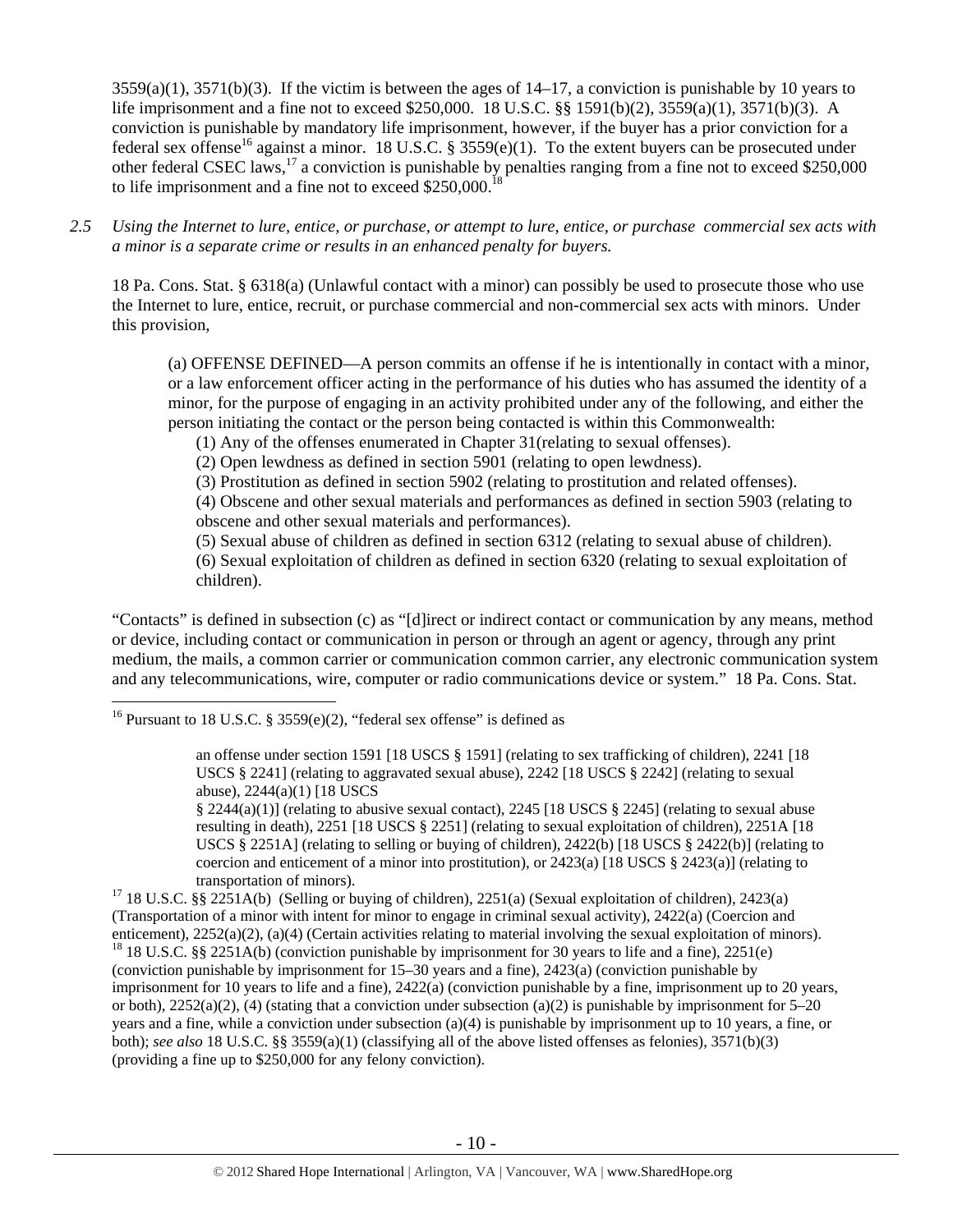§ 6318(c). A violation of 18 Pa. Cons. Stat. § 6318(a) (Unlawful contact with a minor) is "(1) an offense of the same grade and degree as the most serious underlying offense in subsection (a) for which the defendant contacted the minor; or (2) a felony of the third degree; whichever is greater." 18 Pa. Cons. Stat. § 6318(b). The statute gives concurrent jurisdiction to the Attorney General and district attorney "when the person charged with a violation of this section contacts a minor through the use of a computer, computer system or computer network." 18 Pa. Cons. Stat. § 6318(B.1).

2.5.1 Recommendation: Amend 18 Pa. Cons. Stat. § 6318(a) (Unlawful contact with a minor) to specify that any of the enumerated offenses committed against a minor for purposes of commercial sexual exploitation is punishable under 18 Pa. Cons. Stat. § 3002(a) (Trafficking of persons) and amend subsection (b) to indicate that if the underlying offense in subsection (a) for which the defendant contacted the minor is commercial sexual exploitation then punishment is the same grade and degree as that provided in 18 Pa. Cons. Stat. § 3002 (Trafficking of persons) where the victim is a minor in sexual servitude.

#### *2.6 No age mistake defense is permitted for a buyer of commercial sex acts with any minor under 18.*

18 Pa. Cons. Stat. § 6312(E.1) (Sexual abuse of children—Mistake of age) eliminates the possibility of a defense to a prosecution of 18 Pa. Cons. Stat.  $\S 6312(b)^{19}$  based on the defendant's lack of knowledge of the age of the child victimized. Further, it states, "Neither a misrepresentation of age by the child nor a bona fide belief that the person is over the specified age shall be a defense." 18 Pa. Cons. Stat. § 6312(E.1).

Also, 18 Pa. Cons. Stat. § 6301 (Corruption of minors) prohibits a mistake of age defense when the minor victim is under 16. Subsection  $(d)(1)$  states, "Whenever in this section the criminality of conduct depends upon the corruption of a minor whose actual age is under 16 years, it is no defense that the actor did not know the age of the minor or reasonably believed the minor to be older than 18 years." However, the same statute permits a mistake of age defense when the minor victim is 16–18 years old, pursuant to 18 Pa. Cons. Stat. 6301(d)(2) as follows, "Whenever in this section the criminality of conduct depends upon the corruption of a minor whose actual age is 16 years or more but less than 18 years, it is a defense for the actor to prove by a preponderance of the evidence that he reasonably believed the minor to be 18 years or older."

18 Pa. Cons. Stat. § 3102 creates a mistake of age provision for sexual offenses under Chapter 31, including 18 Pa. Cons. Stat. § 3122.1 (Statutory sexual assault), which criminalizes sexual intercourse with a minor under 16 in certain cases. Section 3102 states, "Except as otherwise provided, whenever in this chapter the criminality of conduct depends on a child being below the age of 14 years, it is no defense that the defendant did not know the age of the child or reasonably believed the child to be the age of 14 years or older. When criminality depends on the child's being below a critical age older than 14 years, it is a defense for the defendant to prove by a preponderance of the evidence that he or she reasonably believed the child to be above the critical age."

<sup>&</sup>lt;sup>19</sup> 18 Pa. Cons. Stat. § 6312(b), states,

PHOTOGRAPHING, VIDEOTAPING, DEPICTING ON COMPUTER OR FILMING SEXUAL ACTS.—Any person who causes or knowingly permits a child under the age of 18 years to engage in a prohibited sexual act or in the simulation of such act is guilty of a felony of the second degree if such person knows, has reason to know or intends that such act may be photographed, videotaped, depicted on computer or filmed. Any person who knowingly photographs, videotapes, depicts on computer or films a child under the age of 18 years engaging in a prohibited sexual act or in the simulation of such an act is guilty of a felony of the second degree.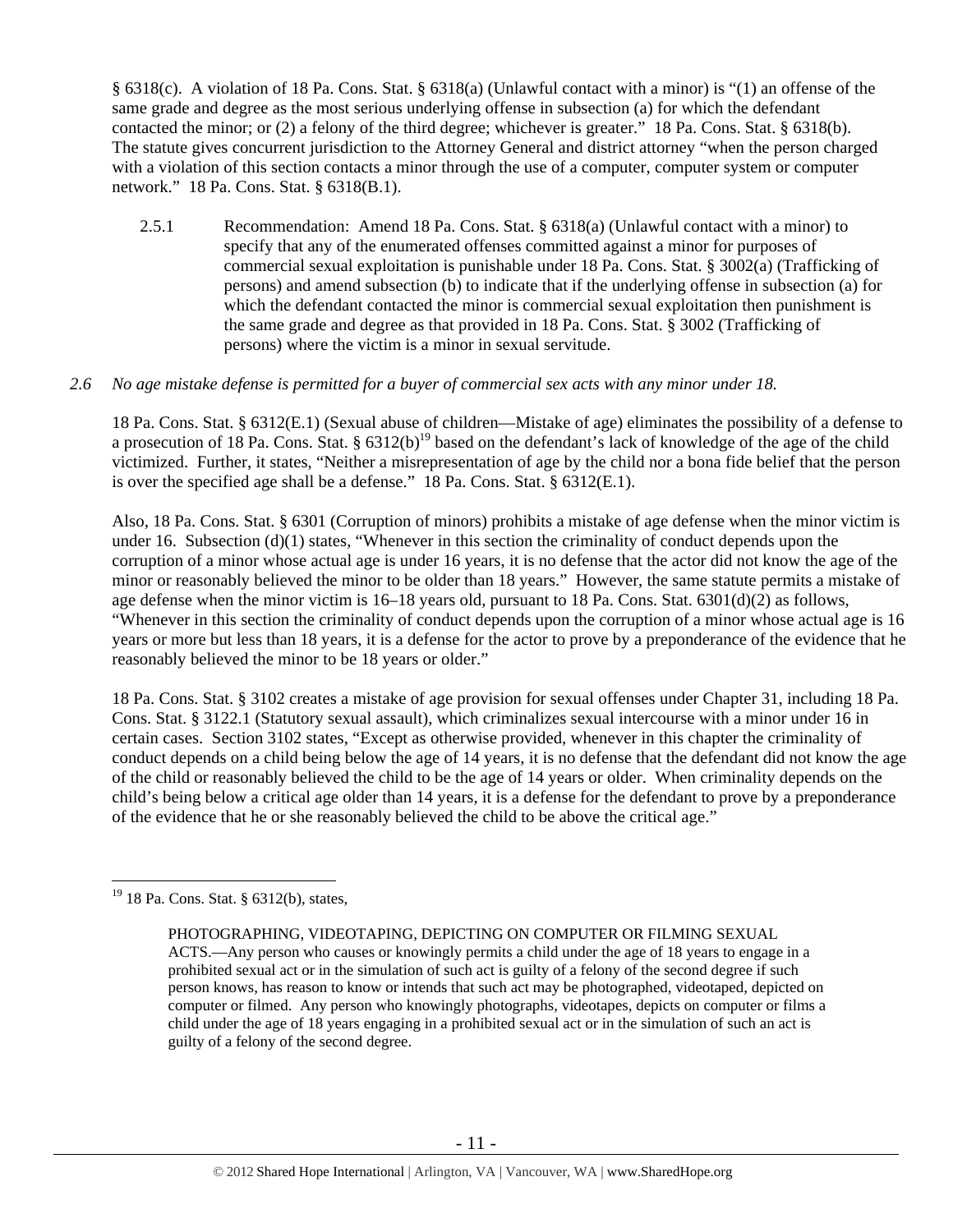Furthermore, 18 Pa. Cons. Stat. § 304 (Ignorance or mistake) holds that "[i]gnorance or mistake as to a matter of fact, for which there is reasonable explanation or excuse, is a defense if: (1) the ignorance or mistake negatives the intent, knowledge, belief, recklessness, or negligence required a [sic] establish a material element of the offense; or (2) the law provides that the state of mind established by such ignorance or mistake constitutes a defense."

2.6.1 Recommendation: Add a provision prohibiting a mistake of age defense in any case of commercial sexual exploitation of a child under 18 in 18 Pa. Cons. Stat. § 3002 (Trafficking of persons).

## *2.7 Base penalties for buying sex acts with a minor under 18 are sufficiently high and not reduced for older minors.*

Unlawful contact with a minor, which includes being in contact with a minor for prostitution, defines a minor as under 18 and does not adjust the penalty based on the age of the minor victim. 18 Pa. Cons. Stat. § 6318(b)(2), (c). For this crime, a buyer can be convicted of a third degree felony punishable by a fine up to \$15,000 and imprisonment up to 7 years. 18 Pa. Cons. Stat. §§ 1101(3), 1103(3).

If prosecuted as a prostitution offense, then 18 Pa. Cons. Stat. § 5902(e) (Patronizing a prostitute) does not have stiffer penalties for buyers of commercial sex with minors. A first time offender of this crime faces a possible fine of \$2,500 and a term of imprisonment not to exceed one year. 18 Pa. Cons. Stat. §§ 5902(E.1)(1), 1101(6), 1104(3).

*2.8 Financial penalties for buyers of commercial sex acts with minors are sufficiently high to make it difficult for buyers to hide the crime.* 

If convicted of trafficking of persons under 18 Pa. Cons. Stat. § 3002(a), a buyer faces a first degree felony with a possible fine up to \$25,000 in addition to imprisonment up to 20 years. 18 Pa. Cons. Stat. §§ 3002(b), 1101(2), 1103(1).

If convicted of unlawful contact with a minor, which includes being in contact with a minor for prostitution, or corruption of minors, the buyer will be convicted of a felony in the third degree punishable by a fine up to \$15,000. 18 Pa. Cons. Stat. §§ 6318(b)(2), 6301, 1101(3).

Fines for the misdemeanor offense of patronizing a prostitute pursuant to 18 Pa. Cons. Stat. § 5902, range from \$2,500 for the first and second offense under 18 Pa. Cons. Stat. §§ 5902(E.1)(1), 1101(6) to \$5,000 for a third offense under 18 Pa. Cons. Stat. §§ 5902(E.1)(2), 1101(5) to \$10,000 for a fourth and subsequent offenses under 18 Pa. Cons. Stat. §§ 5902(E.1)(3), 1101(4).

A buyer prosecuted under 18 Pa. Cons. Stat. § 3002 (Trafficking of persons) faces mandatory civil asset forfeiture<sup>20</sup> pursuant to 18 Pa. Cons. Stat. § 3004, which states in subsection (a),

(a) GENERAL RULE.—The following shall be subject to forfeitures to the Commonwealth, and no property right shall exist in them:

(1) All assets, foreign or domestic:

 $\overline{a}$ 

(i) Of an individual, entity or organization engaged in planning or perpetrating an act in this Commonwealth which violates section 3002 (relating to trafficking of persons) and all assets, foreign or domestic, affording a person a source of influence over such individual, entity or organization.

(ii) Acquired or maintained by a person with the intent and for the purpose of supporting,

<sup>&</sup>lt;sup>20</sup> For additional information on asset forfeiture laws and procedure, see http://www.sharedhope.org/wpcontent/uploads/2012/11/SHIStateAssetForfeitureLawsChart.pdf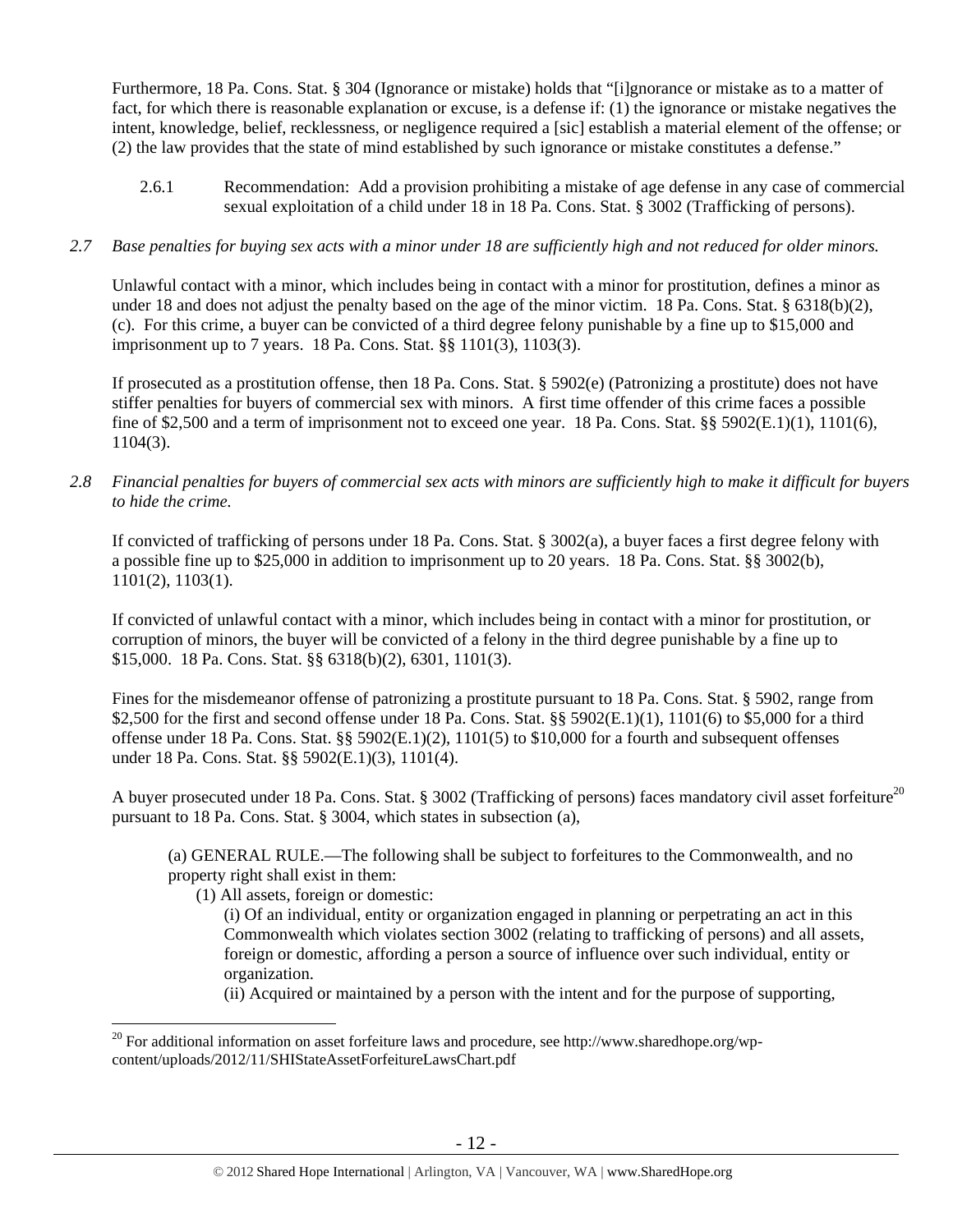planning, conducting or concealing an act in this Commonwealth which violates section 3002. (iii)Derived from, involved in or used or intended to be used to commit an act in this Commonwealth which violates section 3002.

(2) All assets within this Commonwealth:

(i) Of an individual, entity or organization engaged in planning or perpetrating an act which violates section 3002.

(ii) Acquired or maintained with the intent and for the purpose of supporting, planning, conducting or concealing an act which violates section 3002.

(iii)Derived from, involved in or used or intended to be used to commit an act which violates section 3002.

"Property subject to forfeiture under this section may be seized by the law enforcement authority upon process issued by any court of common pleas having jurisdiction over the property." 18 Pa. Cons. Stat. §3004(b). Distribution of forfeited property is governed by 18 Pa. Cons. Stat. §3004(d), which states,

Whenever property is forfeited under this section, the property shall be transferred to the custody of the district attorney. The district attorney, where appropriate, may retain the property for official use or sell the property, but the proceeds from any such sale shall be used to pay all proper expenses of the proceedings for forfeiture and sale, including expenses of seizure, maintenance of custody, advertising and court costs. The balance of the proceeds shall be used for the enforcement of the criminal laws of Pennsylvania.

Additionally, buyers who are convicted of trafficking are subject to mandatory restitution. Under 18 Pa. Cons. Stat. § 3003(a), "A person convicted of an offense under this chapter [Trafficking of persons] shall, in addition to any other remedy deemed appropriate by the court, be sentenced to pay the victim restitution, including the greater of: (1) the gross income or value to the person to whom the labor or services were performed by the victim; or (2) the value of the victim's labor based on the minimum wage of this Commonwealth."

A buyer convicted of a sexual crime other than trafficking of persons, is subject to mandatory restitution orders, under 18 Pa. Cons. Stat. § 1106(a) (Restitution for injuries to person or property), which states, "Upon conviction for any crime wherein property has been stolen, converted or otherwise unlawfully obtained, or its value substantially decreased as a direct result of the crime, or wherein the victim suffered personal injury directly resulting from the crime, the offender shall be sentenced to make restitution in addition to the punishment prescribed therefor." 18 Pa. Cons. Stat. § 1106(a) (Restitution for injuries to person or property). "Personal injury" is defined as "[a]ctual bodily harm, including pregnancy, directly resulting from the crime." 18 Pa. Cons. Stat. § 1106(h). As a result, if the victim<sup>21</sup> suffered "personal injury directly resulting from the crime," then the buyer could potentially be required to pay restitution for every crime related to trafficking. 18 Pa. Cons. Stat. § 1106(a).

<sup>&</sup>lt;sup>21</sup> "Victim" is defined in the Crime Victim's Act, codified at 18 Pa. Cons. Stat. § 11.103. The definition of victim included in 18 Pa. Cons. Stat. § 1106(h) refers to "section 479.1 of the act of April 9, 1929 (P.L. 177, No. 175), known as the Administrative Code of 1929." 18 Pa. Cons. Stat. § 1106(h). This statute has been repealed and replaced by the Crime Victim's Act, also known as "the act of November 24, 1998, P.L. 822, No. 111." *Restitution for injuries to person or property—18 Pa. Cons. Stat. § 1106*, ONECLE, http://law.onecle.com/pennsylvania/crimesand-offenses/00.011.006.000.html (last visited July 14, 2011); 1998 Pa. Laws 111; 18 Pa. Cons. Stat. § 11.103. *See* Section 5.1 for a definition of "victim" as defined in the Crime Victim's Act.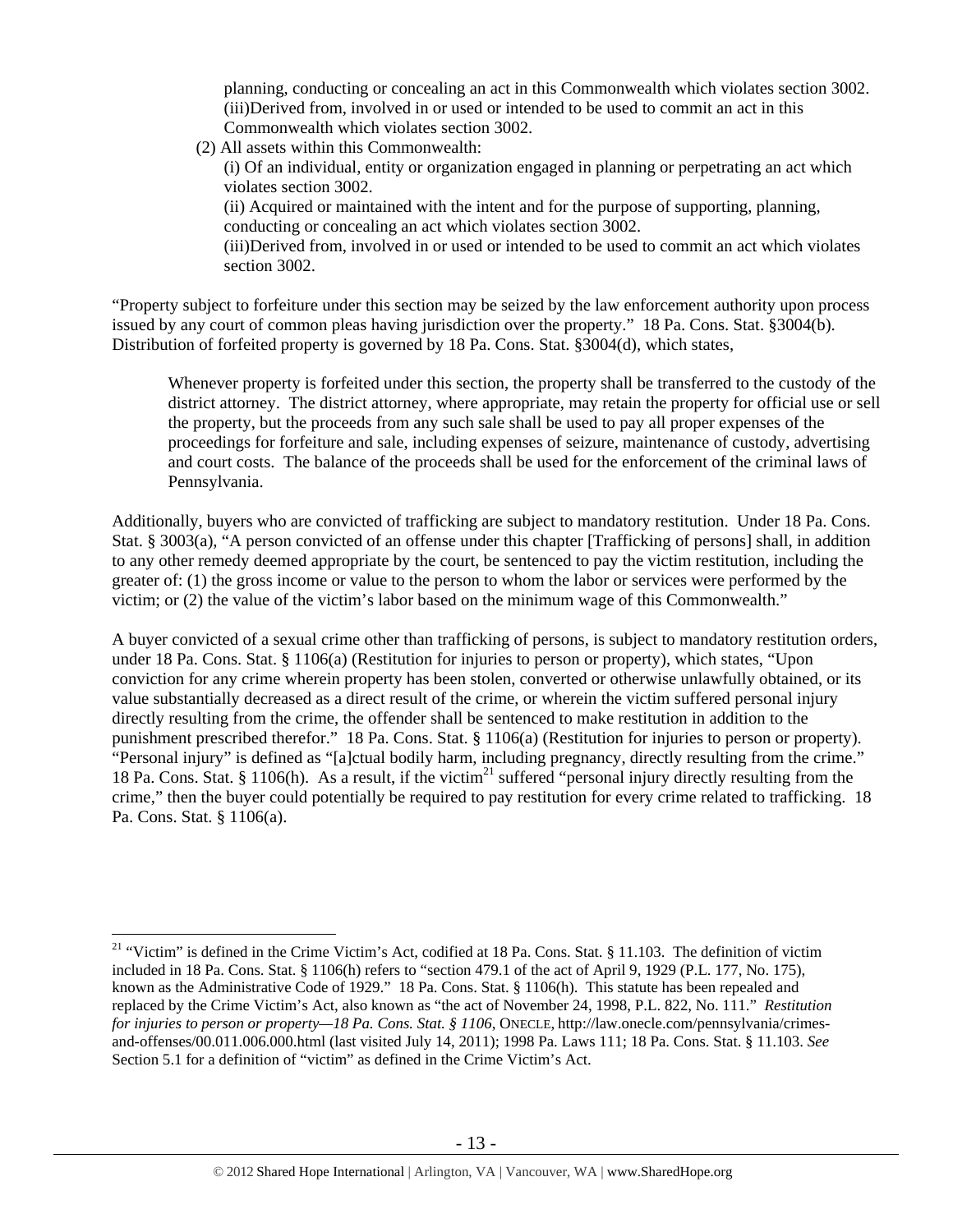## *2.9 Buying and possessing child pornography carries penalties as high as similar federal offenses.*

Pursuant to 18 Pa. Cons. Stat. § 6312(d)(1), "Any person who intentionally views or knowingly possesses or controls any book, magazine, pamphlet, slide, photograph, film, videotape, computer depiction or other material depicting a child under the age of 18 years engaging in a prohibited sexual act or in the simulation of such act commits an offense." A first time offender of this provision is guilty of a third degree felony, punishable by a possible fine up to \$15,000 and possible imprisonment up to 7 years. 18 Pa. Cons. Stat. §§ 6312(d)(2), 1101(3), 1103(3). Second and subsequent offenses of this provision are second degree felonies with possible fines up to \$25,000 and possible imprisonment up to 10 years. 18 Pa. Cons. Stat. §§ 6312(d)(2), 1101(2), 1103(2).

In comparison, a federal conviction for possession of child pornography<sup>22</sup> is generally punishable by imprisonment for 5–20 years and a fine not to exceed  $$250,000.<sup>23</sup>$  Subsequent convictions, however, are punishable by imprisonment up to 40 years and a fine not to exceed  $$250,000.<sup>24</sup>$ 

## *2.10 Convicted buyers of commercial sex acts with minors and child pornography are required to register as sex offenders*.

While convictions for most CSEC offenses require defendants to register as sex offenders, those convicted of trafficking of persons under 18 Pa. Cons. Stat. § 3002 or of patronizing a prostitute of any age under 18 Pa. Cons. Stat. § 5902(e) are not required to register as sex offenders. Under 42 Pa. Cons. Stat. § 9795.1(a)(1)<sup>25</sup> (Registration), an individual convicted of promoting the prostitution of a minor under 18 Pa. Cons. Stat. § 5902(b.1), unlawful contact with a minor pursuant to 18 Pa. Cons. Stat. § 6318, sexual abuse of a child under 18 Pa. Cons. Stat. § 6312, kidnapping under 18 Pa. Cons. Stat. § 2901 "where the victim is a minor," sexual exploitation of a minor under 18 Pa. Cons. Stat. § 6320, or certain offenses under 18 Pa. Cons. Stat. § 5903(a) (Obscene and other sexual materials and performances), will be required to register "with the Pennsylvania State Police for a period of ten years." 42 Pa. Cons. Stat. § 9795.1(a)(1).

<sup>&</sup>lt;sup>22</sup> 18 U.S.C. §§ 2252(a)(2), (a)(4) (Certain activities relating to material involving the sexual exploitation of minors),  $2252A(a)(2)$ –(3) (Certain activities relating to material constituting or containing child pornography), 1466A(a), (b) (Obscene visual representations of the sexual abuse of children).

<sup>&</sup>lt;sup>23</sup> 18 U.S.C. §§ 2252(b) (stating that a conviction under subsection (a)(2) is punishable by imprisonment for 5–20 years and a fine, while a conviction under subsection (a)(4) is punishable by imprisonment up to 10 years, a fine, or both),  $2252A(b)(1)$  (a conviction is punishable by imprisonment for 5–20 years and a fine), 1466A(a), (b) (stating that a conviction under subsection (a) is "subject to the penalties provided in section  $2252A(b)(1)$ ," imprisonment for  $5-20$  years and a fine, while a conviction under subsection (b) is "subject to the penalties provided in section  $2252A(b)(2)$ ," imprisonment up to 10 years, a fine, or both); *see also* 18 U.S.C. §§ 3559(a)(1) (classifying all of the above listed offenses as felonies), 3571(b)(3) (providing a fine up to \$250,000 for any felony conviction).

<sup>&</sup>lt;sup>24</sup> 18 U.S.C. §§ 2252(b) (stating if a person has a prior conviction under subsection (a)(2), or a list of other statutes, a conviction is punishable by a fine and imprisonment for 15–40 years, but if a person has a prior conviction under subsection (a)(4), or a list of other statutes, a conviction is punishable by a fine and imprisonment for  $10-20$  years),  $2252A(b)(1)$  (stating if a person has a prior conviction under subsection (a)(2), (a)(3), or a list of other statutes, a conviction is punishable by a fine and imprisonment for  $15-40$  years),  $1466A(a)$ , (b) (stating that the penalty scheme for section 2252A(b) applies); *see also* 18 U.S.C. §§ 3559(a)(1) (classifying all of the above listed offenses as felonies), 3571(b)(3) (providing a fine up to \$250,000 for any felony conviction).

<sup>&</sup>lt;sup>25</sup> Here and elsewhere in this report that 42 Pa. Cons. Stat. § 9795.1 (Registration) is quoted or cited, it has been updated to reflect the amendments added by the passage of Senate Bill 1183, Act 2011-111, P.L. 446, § 1.2. (Effective Feb. 18, 2012).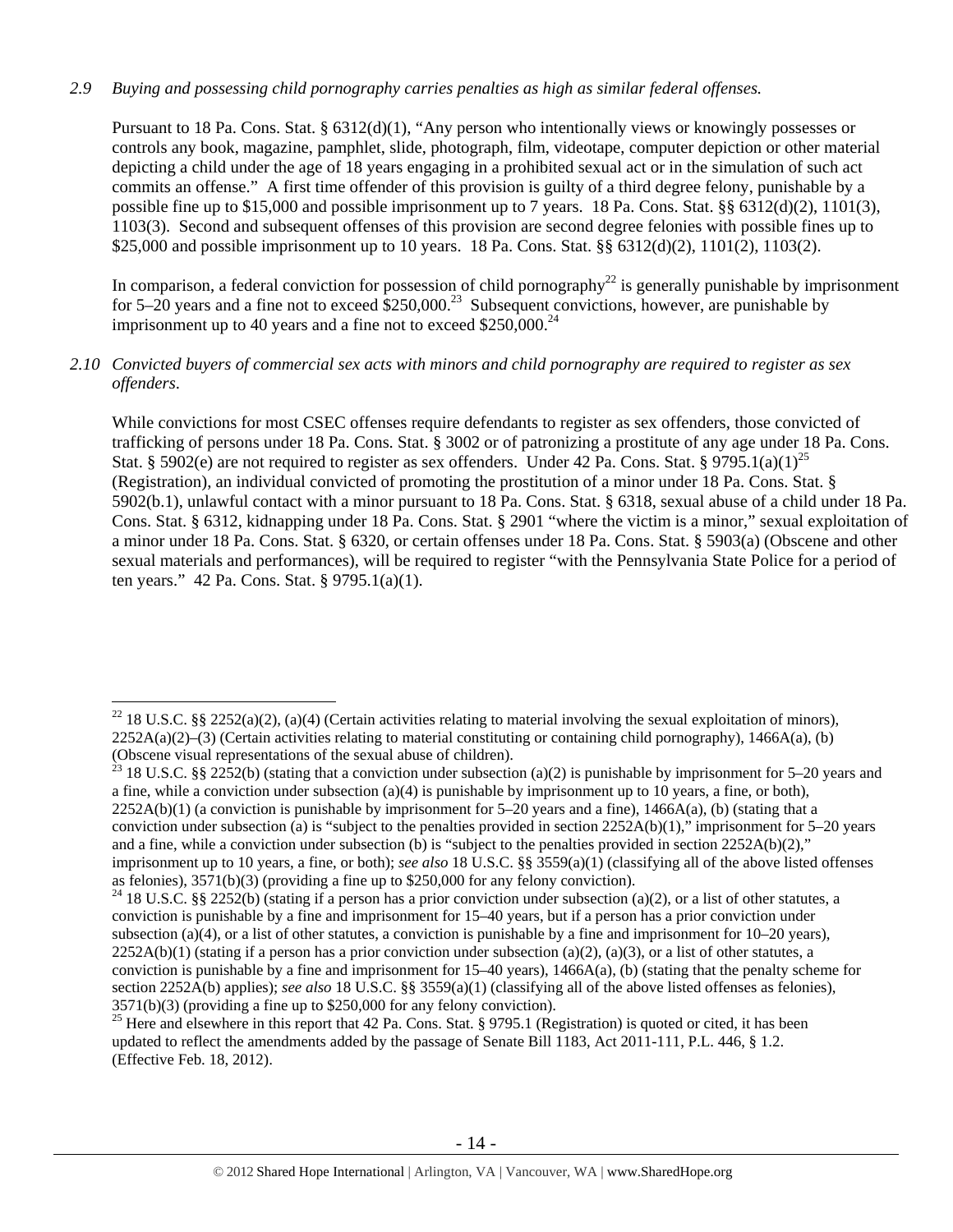Under 42 Pa. Cons. Stat. § 9799.13<sup>26</sup> (Applicability), a person convicted of a sexually violent offense must "register" with the Pennsylvania state police as provided in sections 9799.15 (relating to period of registration), 9799.19 (relating to initial registration) and 9799.25 (relating to verification by sexual offenders and Pennsylvania state police) and otherwise comply with the provisions of this subchapter." Pursuant to 42 Pa. Cons. Stat. § 9799.12<sup>27</sup> (Definitions), "sexually violent offense" is defined as "an offense specified in section 9799.14 (relating to sexual offenses and tier system) as a tier I, tier II or tier III sexual offense." Under 42 Pa. Cons. Stat. § 9799.14<sup>28</sup> (Sexual offenses and tier system), tier I offenses include corruption of minors under 18 Pa. Cons. Stat. §  $6301(A)(1)(II)$  and tier II offenses include promoting prostitution of a minor under § 5902(b.1), offenses involving obscene and other sexual materials and performances under § 5903(A)(3)(II), (4)(II), (5)(II) OR (6), sexual abuse of children under § 6312(B) and (C), unlawful contact with minors under § 6318, and sexual exploitation of children under § 6320. 42 Pa. Cons. Stat. § 9799.14(B)(8), (C)(2)–(7).

Notably, incarcerated buyers of commercial sex with minors will be required to attend "sexual offender treatment" under 42 Pa. Cons. Stat. § 9718.1 (Sexual offender treatment), which requires those who commit a crime of "[p]rostitution, as defined in section 5902 (relating to prostitution and related offenses), if the offense involved a minor under 18 years of age" or sexual exploitation of a minor under 18 Pa. Cons. Stat. § 6320(a) to receive treatment. 42 Pa. Cons. Stat. § 9718.1(a)(5), (9).

2.10.1 Recommendation: Amend the sex offender registry statute under 42 Pa. Cons. Stat. § 9795.1 to include violations of 18 Pa. Cons. Stat. § 3002 (Trafficking of persons) when they involve trafficking a minor for sexual purposes and commercial sexual exploitation of children offenses pursuant to 18 Pa. Cons. Stat. § 6301(a) (Corruption of minors).

<sup>&</sup>lt;sup>26</sup> Here and elsewhere in this report that 42 Pa. Cons. Stat. § 9799.13 (Applicability) is quoted or cited, it has been updated to reflect the amendments added by the passage of Senate Bill 1183, Act 2011-111, P.L. 446, § 1.2. (Effective Feb. 18, 2012).

<sup>&</sup>lt;sup>27</sup> Here and elsewhere in this report that 42 Pa. Cons. Stat. § 9799.12 (Definition) is quoted or cited, it has been updated to reflect the amendments added by the passage of Senate Bill 1183, Act 2011-111, P.L. 446, § 1.2. (Effective Feb. 18, 2012).

 $28$  Here and elsewhere in this report that 42 Pa. Cons. Stat. § 9799.14 (Sexual offenses and tier system) is quoted or cited, it has been updated to reflect the amendments added by the passage of Senate Bill 1183, Act 2011-111, P.L. 446, § 1.2. (Effective Feb. 18, 2012).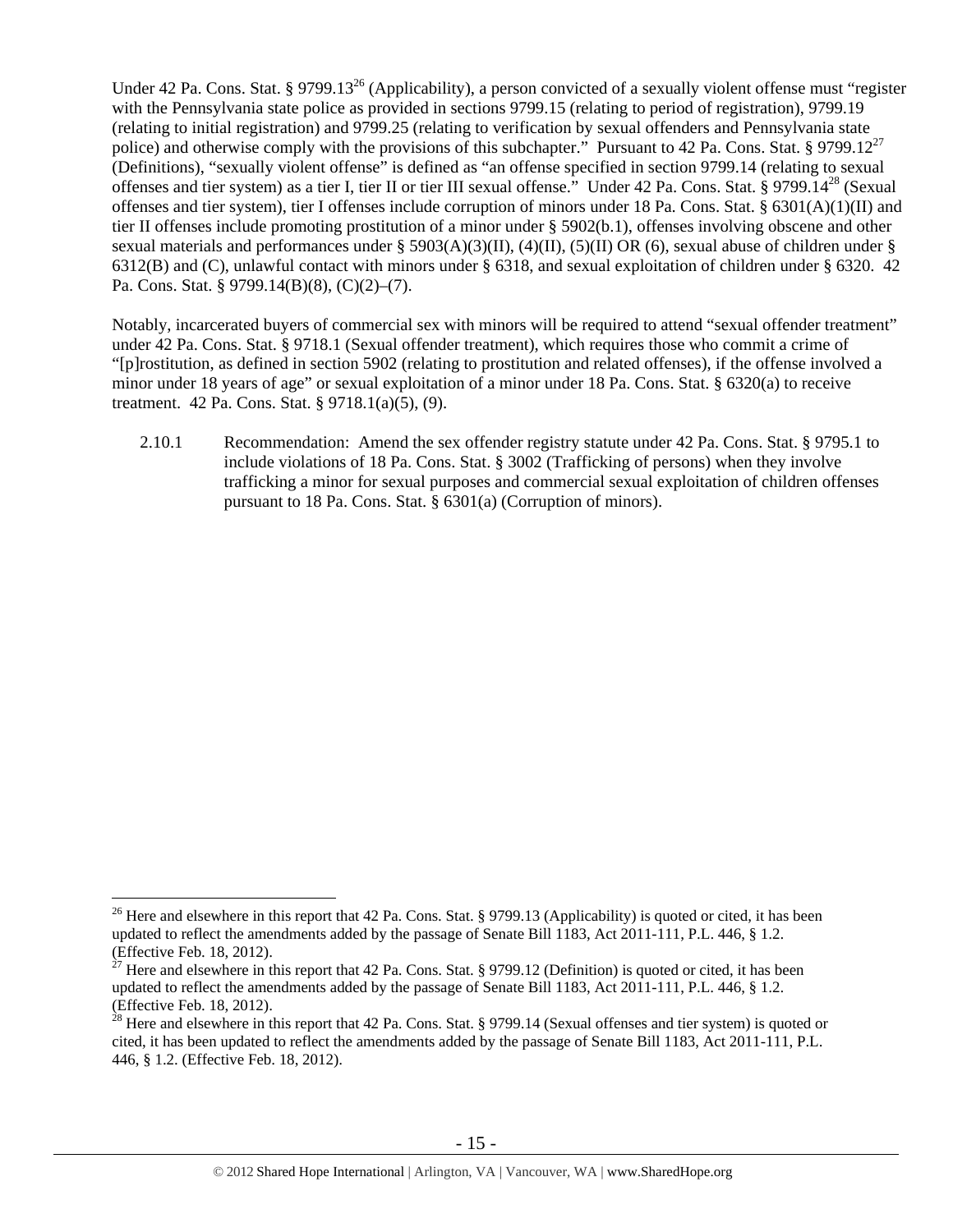#### **FRAMEWORK ISSUE 3: CRIMINAL PROVISIONS FOR TRAFFICKERS**

#### *Legal Components:*

- *3.1 Penalties for trafficking a child for sexual exploitation are as high as federal penalties.*
- *3.2 Creating and distributing child pornography carries penalties as high as similar federal offenses*.
- *3.3 Using the Internet to lure, entice, recruit, or sell commercial sex acts with a minor is a separate crime or results in an enhanced penalty for traffickers.*
- *3.4 Financial penalties for traffickers, including asset forfeiture, are sufficiently high*.
- *3.5 Convicted traffickers are required to register as sex offenders.*
- *3.6 Laws relating to termination of parental rights for certain offenses include sex trafficking or commercial sexual exploitation of children (CSEC) offenses in order to remove the children of traffickers from their control and potential exploitation.*

*\_\_\_\_\_\_\_\_\_\_\_\_\_\_\_\_\_\_\_\_\_\_\_\_\_\_\_\_\_\_\_\_\_\_\_\_\_\_\_\_\_\_\_\_\_\_\_\_\_\_\_\_\_\_\_\_\_\_\_\_\_\_\_\_\_\_\_\_\_\_\_\_\_\_\_\_\_\_\_\_\_\_\_\_\_\_\_\_\_\_\_\_\_\_* 

## *Legal Analysis:*

*3.1 Penalties for trafficking a child for sexual exploitation are as high as federal penalties.* 

Trafficking a minor under 18 is a first degree felony with a possible fine not to exceed \$25,000 and possible imprisonment up to 20 years. 18 Pa. Cons. Stat. §§ 3002(b), 1101(2), 1103(1). If, however, a trafficker commits the offense of trafficking of persons while also committing "(1) 18 Pa.C.S. § 2901 (relating to kidnapping); (2) 18 Pa.C.S. § 3121 (relating to rape); or (3) 18 Pa.C.S. § 3123 (relating to involuntary deviate sexual intercourse)," then the maximum possible term of imprisonment increases to life imprisonment. 42 Pa. Cons. Stat. § 9720.2.

For the offense of promoting prostitution of a minor under 18 pursuant to 18 Pa. Cons. Stat. § 5902(b.1), a trafficker is guilty of a third degree felony punishable by a fine up to \$15,000 and possible imprisonment up to 7 years. 18 Pa. Cons. Stat. §§ 1101(3), 1103(3). .

A trafficker could be punished under 18 Pa. Cons. Stat. § 6301 (Corruption of minors). Subsection (a)(1)(i), states, "Except as provided in subparagraph (ii), whoever, being of the age of 18 years and upwards, by any act corrupts or tends to corrupt the morals of any minor less than 18 years of age, or who aids, abets, entices or encourages any such minor in the commission of any crime, or who knowingly assists or encourages such minor in violating his or her parole or any order of court, commits a misdemeanor of the first degree." 18 Pa. Cons. Stat. §  $6301(a)(1)(i)$ . This crime is punishable by a possible fine of \$10,000 and possible imprisonment up to 5 years. 18 Pa. Cons. Stat. §§ 1101(4), 1104(1). However, a trafficker age 18 or older who "by any course of conduct in violation of Chapter 31 (relating to sexual offenses) corrupts or tends to corrupt the morals of any minor less than 18 years of age, or who aids, abets, entices or encourages any such minor in the commission of an offense under Chapter 31" may be found guilty of a third degree felony. 18 Pa. Cons. Stat. §  $6301(a)(1)(ii)$ . This crime is punishable by a possible fine up to \$15,000 and possible imprisonment up to 7 years. 18 Pa. Cons. Stat. §§ 6301(a)(1)(ii), 1101(3), 1103(3).

18 Pa. Cons. Stat. § 6318(a) (Unlawful contact with minor) states,

(a) OFFENSE DEFINED.—A person commits an offense if he is intentionally in contact with a minor, or a law enforcement officer acting in the performance of his duties who has assumed the identity of a minor, for the purpose of engaging in an activity prohibited under any of the following, and either the person initiating the contact or the person being contacted is within this Commonwealth:

. . . .

(3) Prostitution as defined in section 5902 (relating to prostitution and related offenses).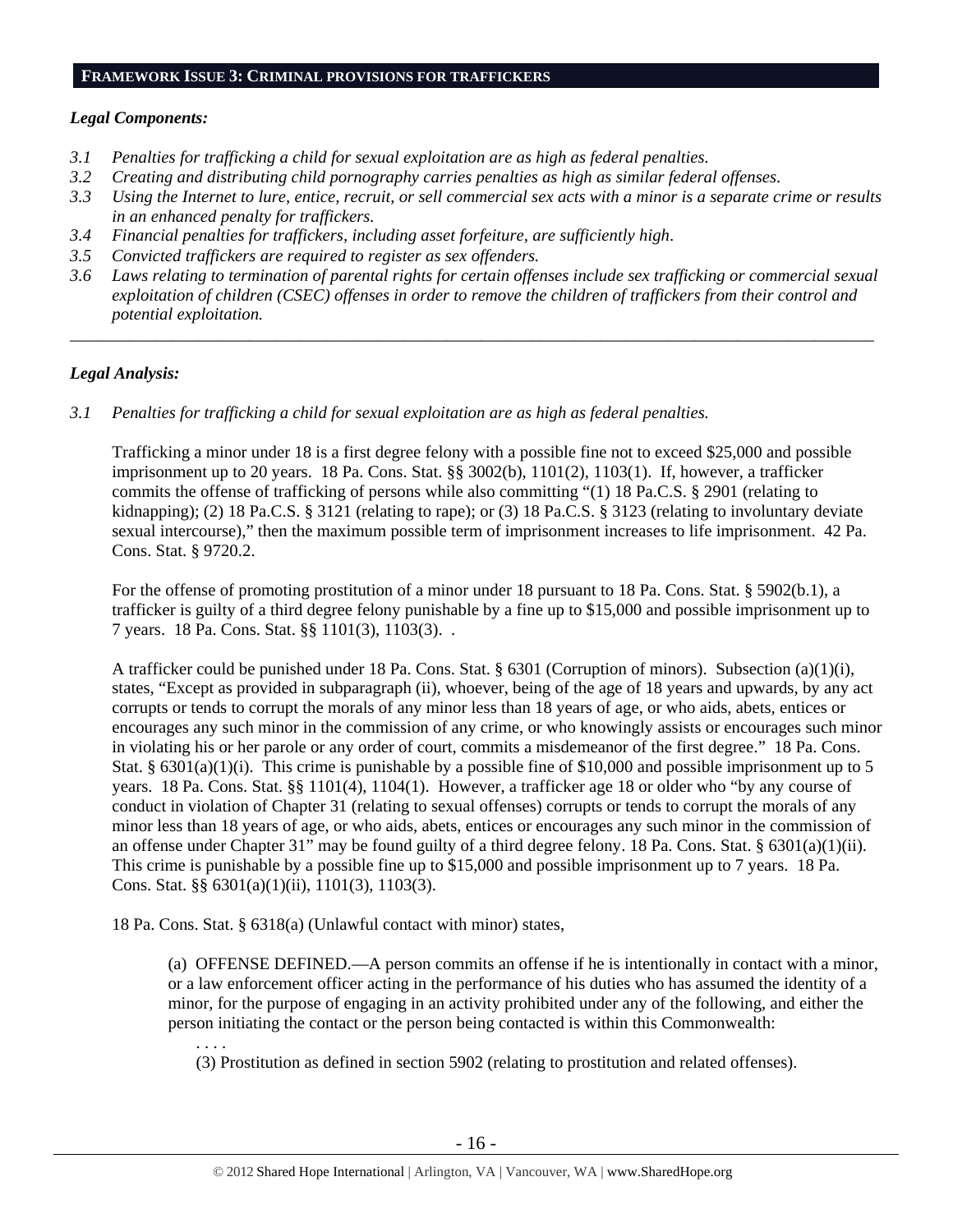(4) Obscene and other sexual materials and performances as defined in section 5903 (relating to obscene and other sexual materials and performances).

(5) Sexual abuse of children as defined in section 6312 (relating to sexual abuse of children). (6) Sexual exploitation of children as defined in section 6320 (relating to sexual exploitation of children).

Under subsection (b), "A violation of subsection (a) is: (1) an offense of the same grade and degree as the most serious underlying offense in subsection (a) for which the defendant contacted the minor; or (2) a felony of the third degree; whichever is greater." Subsection (c) defines "contacts" as "[d]irect or indirect contact or communication by any means, method or device, including contact or communication in person or through an agent or agency, through any print medium, the mails, a common carrier or communication common carrier, any electronic communication system and any telecommunications, wire, computer or radio communications device or system."

Sexual exploitation of a child, which is defined as "procur[ing] for another person a child under 18 years of age for the purpose of sexual exploitation"<sup>29</sup> is a second degree felony punishable by a fine up to \$25,000 and possible imprisonment up to 10 years. 18 Pa. Cons. Stat. §§ 6320(a), (b), 1101(2), 1103(2).

In comparison, if the victim is under the age of 14, a conviction under the Trafficking Victims Protection Act  $(TVPA)^{30}$  for child sex trafficking is punishable by 15 years to life imprisonment and a fine not to exceed \$250,000. 18 U.S.C. §§ 1591(b)(1), 3559(a)(1), 3571(b)(3). If the victim is between the ages of 14–17, a conviction is punishable by 10 years to life imprisonment and a fine not to exceed \$250,000. 18 U.S.C. §§ 1591(b)(2), 3559(a)(1), 3571(b)(3). A conviction is punishable by mandatory life imprisonment, however, if the trafficker has a prior conviction for a federal sex offense<sup>31</sup> against a minor.

*3.2 Creating and distributing child pornography carries penalties as high as similar federal offenses*.

18 Pa. Cons. Stat. § 6312 criminalizes creating and distributing child pornography by stating in subsections (b) and (c),

(b) PHOTOGRAPHING, VIDEOTAPING, DEPICTING ON COMPUTER OR FILMING SEXUAL ACTS.—Any person who causes or knowingly permits a child under the age of 18 years to engage in a prohibited sexual act or in the simulation of such act is guilty of a felony of the second degree if such person knows, has reason to know or intends that such act may be photographed, videotaped, depicted on computer or filmed. Any person who knowingly photographs, videotapes, depicts on computer or films a child under the age of 18 years engaging in a prohibited sexual act or in the simulation of such an act is guilty of a felony of the second degree.

(c) DISSEMINATION OF PHOTOGRAPHS, VIDEOTAPES, COMPUTER DEPICTIONS AND FILMS.—

(1) Any person who knowingly sells, distributes, delivers, disseminates, transfers, displays or exhibits to others, or who possesses for the purpose of sale, distribution, delivery, dissemination, transfer, display or exhibition to others, any book, magazine, pamphlet, slide, photograph, film, videotape, computer depiction or other material depicting a child under the age of 18 years engaging in a prohibited sexual act or in the simulation of such act commits an offense.

<sup>&</sup>lt;sup>29</sup> 18 Pa. Cons. Stat. § 6320(c) defines "procure" as "[t]o obtain or make available for sexual exploitation" and "sexual exploitation" as "[a]ctual or simulated sexual activity or nudity arranged for the purpose of sexual stimulation or gratification of any person."<br> $\frac{30 \text{ } \text{See } \text{supra}}$  note 11.

 $\frac{31}{1}$  *See supra* note 16 for the definition of "federal sex offense."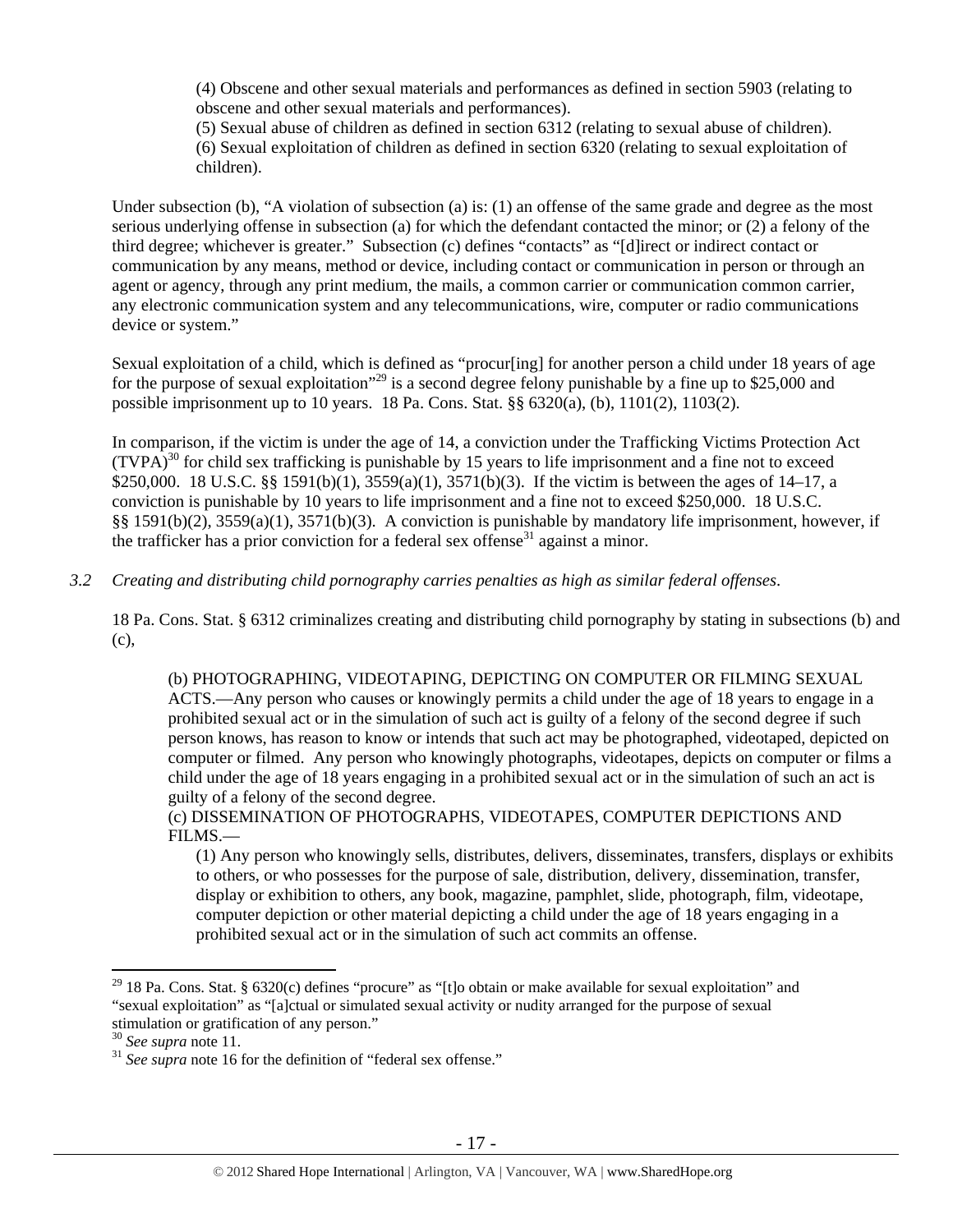(2) A first offense under this subsection is a felony of the third degree, and a second or subsequent offense under this subsection is a felony of the second degree

Creating child pornography is a second degree felony punishable by a fine up to \$25,000 and possible imprisonment up to 10 years. 18 Pa. Cons. Stat. §§ 6312(b), 1101(2), 1103(2). For a first offense, disseminating or selling child pornography is a third degree felony punishable by a fine up to \$15,000 and possible imprisonment up to 7 years. 18 Pa. Cons. Stat. §§ 6312(c), 1101(3), 1103(3). A subsequent offense is a second degree felony. 18 Pa. Cons. Stat. §§ 6312(c).

Creating child pornography is also criminalized under 18 Pa. Cons. Stat. §  $5903(a)^{32}$  (Obscene and other sexual materials and performances) which states:

(a) OFFENSES DEFINED.—No person, knowing the obscene character of the materials or performances involved, shall:

. . .  $(3)$ ....

> (ii) design, copy, draw, photograph, print, utter, publish or in any manner manufacture or prepare any obscene materials in which a minor is depicted;

 $(4)$ ...

(ii) write, print, publish, utter or cause to be written, printed, published or uttered any advertisement or notice of any kind giving information, directly or indirectly, stating or purporting to state where, how, from whom or by what means any obscene materials can be purchased, obtained or had in which a minor is included;

 $(5)$ ...

 $\overline{a}$ 

(ii) produce, present or direct any obscene performance or participate in a portion thereof that is obscene or that contributes to its obscenity if a minor is included;

In comparison, if the victim is under the age of 14, a conviction under the TVPA for child sex trafficking is punishable by 15 years to life imprisonment and a fine not to exceed \$250,000. 18 U.S.C. §§ 1591(b)(1), 3559(a)(1), 3571(b)(3). If the victim is between the ages of 14–17, a conviction is punishable by 10 years to life imprisonment and a fine not to exceed \$250,000. 18 U.S.C.  $\S$  1591(b)(2), 3559(a)(1), 3571(b)(3). A conviction is punishable by mandatory life imprisonment, however, if the trafficker has a prior conviction for a federal sex offense<sup>33</sup> against a minor. Additionally, a federal conviction for distribution of child pornography<sup>34</sup> is generally

<sup>32</sup> In 1975, the Supreme Court of Pennsylvania held in Commonwealth v. MacDonald, 347 A.2d 290, 299 (Pa. 1975), "that section 5903(a) fails to satisfy the *Miller* standard and therefore may not constitutionally be applied unless and until it is amended to specifically define the sexual conduct whose depiction or description is to be regulated thereby." The statute was subsequently amended and appears to have not been held unconstitutional since. *See, e.g.*, Commonwealth v. Bond, 504 A.2d 869, 875 (Pa. Super. Ct. 1986); Commonwealth v. Croll, 480 A.2d 266, 268–69 (Pa. Super. Ct. 1984) ("Initially, appellant argues that the obscenity statute is unconstitutionally vague. This question has, however, been considered and decided adversely to appellant by this Court. *See Commonwealth v. Doe* . . . . Appellant's argument was ably refuted by Judge Johnson in that case. Appellant concedes that the Pennsylvania Act was amended 'with slavish adherence to' the decision of the United States Supreme Court in *Miller v. California* . . . .") (citations omitted).

Here and elsewhere in this report that 18 Pa. Cons. Stat. § 5903 (Obscene and other sexual materials and performances) is quoted or cited, it has been updated to reflect the amendments added by the passage of Senate Bill 1183, Act 2011-111, P.L. 446, § 1.2. (Effective Feb. 18, 2012).<br><sup>33</sup> See supra note 16 for the definition of "federal sex offense."

<sup>&</sup>lt;sup>34</sup> 18 U.S.C. §§ 2252(a)(1), (a)(2), (a)(3) (Certain activities relating to material involving the sexual exploitation of minors),  $2252A(a)(2)$ , (a)(3) (Certain activities relating to material constituting or containing child pornography), 1466A(a) (Obscene visual representations of the sexual abuse of children).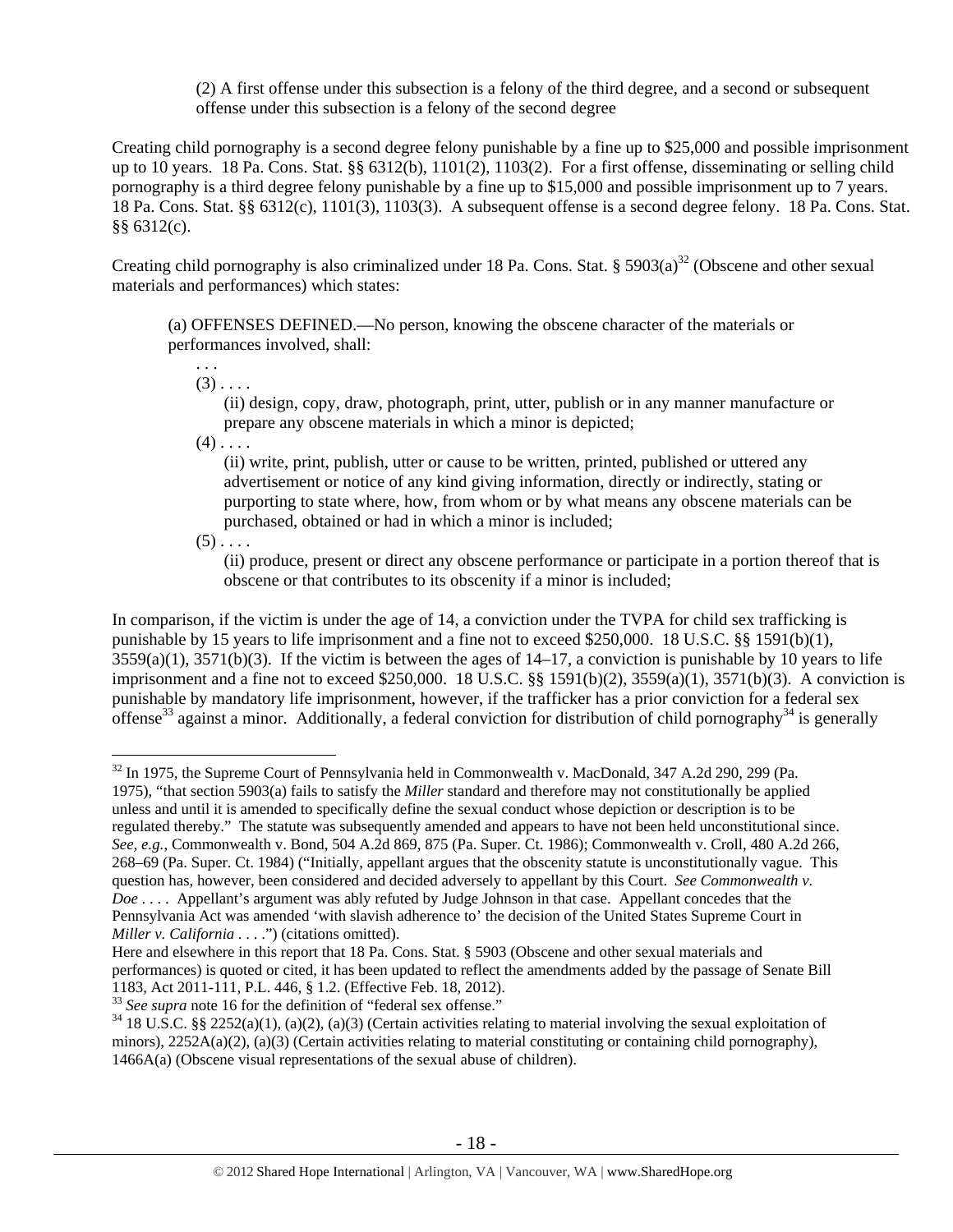punishable by imprisonment for  $5-20$  years and a fine not to exceed \$250,000.<sup>35</sup> Subsequent convictions, however, are punishable by imprisonment up to 40 years and a fine not to exceed  $$250,000.<sup>36</sup>$ 

*3.3 Using the Internet to lure, entice, recruit, or sell commercial sex acts with a minor is a separate crime or results in an enhanced penalty for traffickers.* 

18 Pa. Cons. Stat. § 6318(a) (Unlawful contact with minor) can possibly be used to prosecute those who use the Internet to lure, entice or recruit minors to engage in commercial and non-commercial sex acts. Under this provision,

(a) OFFENSE DEFINED.—A person commits an offense if he is intentionally in contact with a minor, or a law enforcement officer acting in the performance of his duties who has assumed the identity of a minor, for the purpose of engaging in an activity prohibited under any of the following, and either the person initiating the contact or the person being contacted is within this Commonwealth:

- (1) Any of the offenses enumerated in Chapter 31(relating to sexual offenses).
- (2) Open lewdness as defined in section 5901 (relating to open lewdness).
- (3) Prostitution as defined in section 5902 (relating to prostitution and related offenses).

(4) Obscene and other sexual materials and performances as defined in section 5903 (relating to obscene and other sexual materials and performances).

(5) Sexual abuse of children as defined in section 6312 (relating to sexual abuse of children).

(6) Sexual exploitation of children as defined in section 6320 (relating to sexual exploitation of children).

"Contacts" is defined in subsection (c) as "[d]irect or indirect contact or communication by any means, method or device, including contact or communication in person or through an agent or agency, through any print medium, the mails, a common carrier or communication common carrier, any electronic communication system and any telecommunications, wire, computer or radio communications device or system." 18 Pa. Cons. Stat. § 6318(c). A violation of 18 Pa. Cons. Stat. § 6318(a) (Unlawful contact with a minor) is "(1) an offense of the same grade and degree as the most serious underlying offense in subsection (a) for which the defendant contacted the minor; or (2) a felony of the third degree; whichever is greater." 18 Pa. Cons. Stat. § 6318(b).

The statute gives concurrent jurisdiction, which exists with the Attorney General and district attorney, "when the person charged with a violation of this section contacts a minor through the use of a computer, computer system or computer network." 18 Pa. Cons. Stat. § 6318(B.1).

3.3.1 Recommendation: Amend 18 Pa. Cons. Stat. § 6318(a) (Unlawful contact with minor) to specify use of the Internet and provide heightened penalties in such cases.

<sup>&</sup>lt;sup>35</sup> 18 U.S.C. §§ 2252(b) (stating that a conviction under subsection (a)(1), (a)(2), or (a)(3) is punishable by imprisonment for 5–20 years and a fine), 2252A(b)(1) (a conviction is punishable by imprisonment for 5–20 years and a fine), 1466A(a), (b) (stating that a conviction under subsection (a) is "subject to the penalties provided in section 2252A(b)(1)," imprisonment for 5–20 years and a fine, while a conviction under subsection (b) is "subject to the penalties provided in section 2252A(b)(2)," imprisonment up to 10 years, a fine, or both); *see also* 18 U.S.C. §§ 3559(a)(1) (classifying all of the above listed offenses as felonies),  $3571(b)(3)$  (providing a fine up to \$250,000 for any felony conviction).

<sup>&</sup>lt;sup>36</sup> 18 U.S.C. §§ 2252(b) (stating if a person has a prior conviction under subsection (a)(1), (a)(2), or (a)(3) or a list of other statutes, a conviction is punishable by a fine and imprisonment for  $15-40$  years),  $2252A(b)(1)$  (stating if a person has a prior conviction under subsection (a)(2), (a)(3), or a list of other statutes, a conviction is punishable by a fine and imprisonment for  $15-40$  years),  $1466A(a)$ , (b) (stating that the penalty scheme for section  $2252A(b)$ applies); *see also* 18 U.S.C. §§ 3559(a)(1) (classifying all of the above listed offenses as felonies), 3571(b)(3) (providing a fine up to \$250,000 for any felony conviction).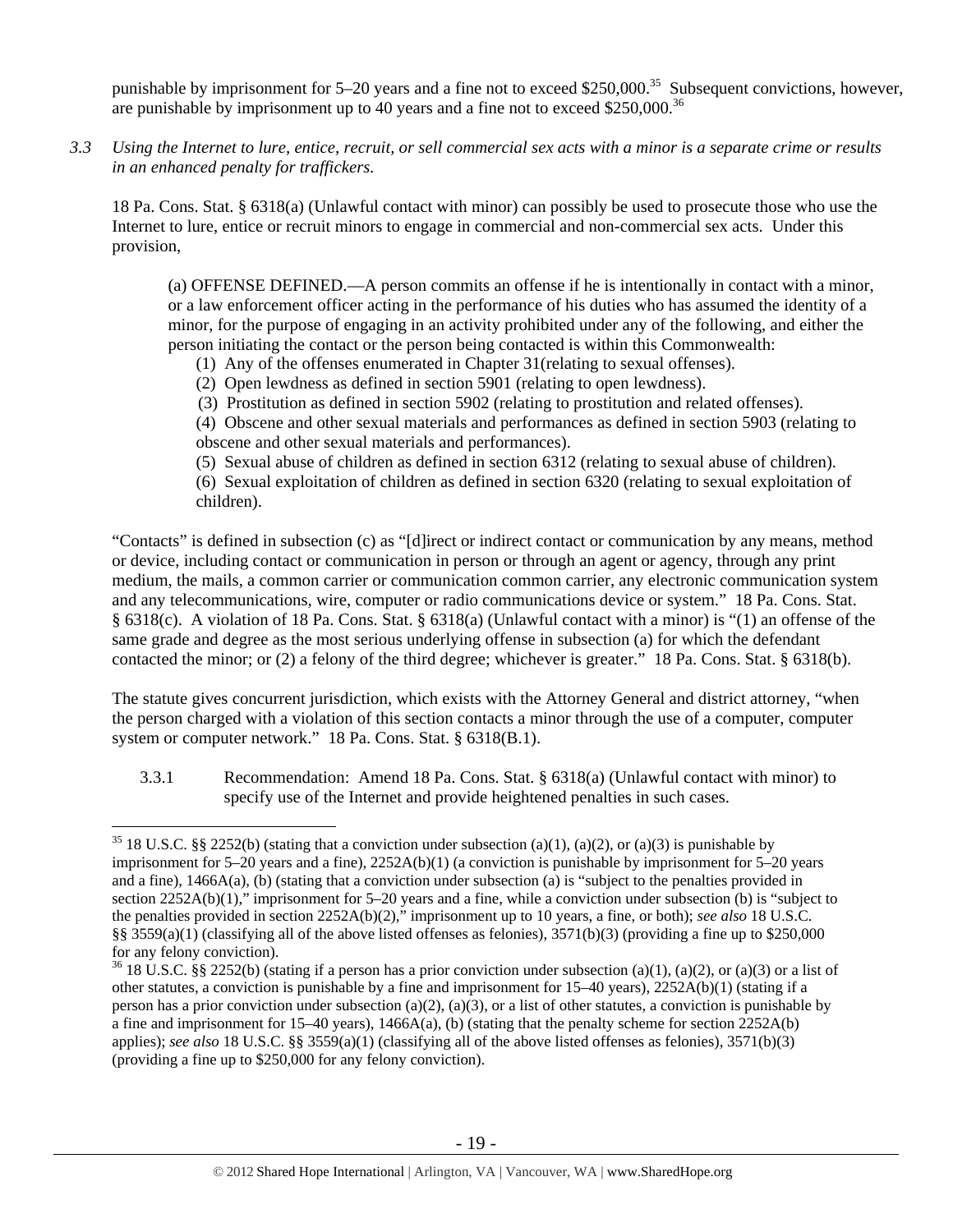## *3.4 Financial penalties for traffickers, including asset forfeiture, are sufficiently high*.

Trafficking a minor under 18 is a first degree felony with a fine up to \$25,000. 18 Pa. Cons. Stat. §§ 3002(b), 1101(2). If convicted of corruption of a minor under 18 Pa. Cons. Stat. §  $6301(a)(1)(ii)$ , a third degree felony, then traffickers can receive a fine up to \$15,000. 18 Pa. Cons. Stat. §§  $6301(a)(1)(ii)$ ,  $1101(3)$ . If convicted of sexual exploitation of a child under 18 Pa. Cons. Stat. § 6320, a second degree felony, then traffickers can receive a fine up to \$25,000. 18 Pa. Cons. Stat. §§ 6320(b), 1101(2). For promoting prostitution of minors under 16 and for some forms of promoting prostitution of minors 16 and 17 years of age, including "(1) owning, controlling, managing, supervising or otherwise keeping, alone or in association with others, a house of prostitution or a prostitution business; (2) procuring an inmate for a house of prostitution or a place in a house of prostitution for one who would be an inmate; (3) encouraging, inducing, or otherwise intentionally causing another to become or remain a prostitute" or "compel[ling] another to engage in or promote prostitution," then the trafficker is guilty of a third degree felony with a possible fine up to \$15,000. 18 Pa. Cons. Stat. §§ 5902(b)(1)–(3), 5902(c)(1)(i)–(iii), 1101(3). With a few other exceptions, for other forms of promoting prostitution of 16 and 17 year olds, the trafficker is guilty of a second degree misdemeanor with a possible fine up to \$5,000. 18 Pa. Cons. Stat. §§ 5902(b)(4)–(6), 5902(c)(2), 1101(5).

Mandatory restitution for victims of trafficking is available through 18 Pa. Cons. Stat. § 3003(a), which states, "A person convicted of an offense under this chapter [Trafficking of persons] shall, in addition to any other remedy deemed appropriate by the court, be sentenced to pay the victim restitution, including the greater of: (1) the gross income or value to the person to whom the labor or services were performed by the victim; or (2) the value of the victim's labor based on the minimum wage of this Commonwealth." Additionally, mandatory restitution is available for other crimes under 18 Pa. Cons. Stat. § 1106(a) (Restitution for injuries to person or property) which states, "Upon conviction for any crime wherein property has been stolen, converted or otherwise unlawfully obtained, or its value substantially decreased as a direct result of the crime, or wherein the victim suffered personal injury directly resulting from the crime, the offender shall be sentenced to make restitution in addition to the punishment prescribed therefor."

Traffickers prosecuted under 18 Pa. Cons. Stat. § 3002 (Trafficking of persons) also face mandatory, civil asset forfeiture under 18 Pa. Cons. Stat. § 3004. The statute states,

(a) GENERAL RULE.—The following shall be subject to forfeitures to the Commonwealth, and no property right shall exist in them:

(1) All assets, foreign or domestic:

(i) Of an individual, entity or organization engaged in planning or perpetrating an act in this Commonwealth which violates section 3002 (relating to trafficking of persons) and all assets, foreign or domestic, affording a person a source of influence over such individual, entity or organization.

(ii) Acquired or maintained by a person with the intent and for the purpose of supporting, planning, conducting or concealing an act in this Commonwealth which violates section 3002. (iii)Derived from, involved in or used or intended to be used to commit an act in this Commonwealth which violates section 3002.

(2) All assets within this Commonwealth:

(i) Of an individual, entity or organization engaged in planning or perpetrating an act which violates section 3002.

(ii) Acquired or maintained with the intent and for the purpose of supporting, planning, conducting or concealing an act which violates section 3002.

(iii)Derived from, involved in or used or intended to be used to commit an act which violates section 3002.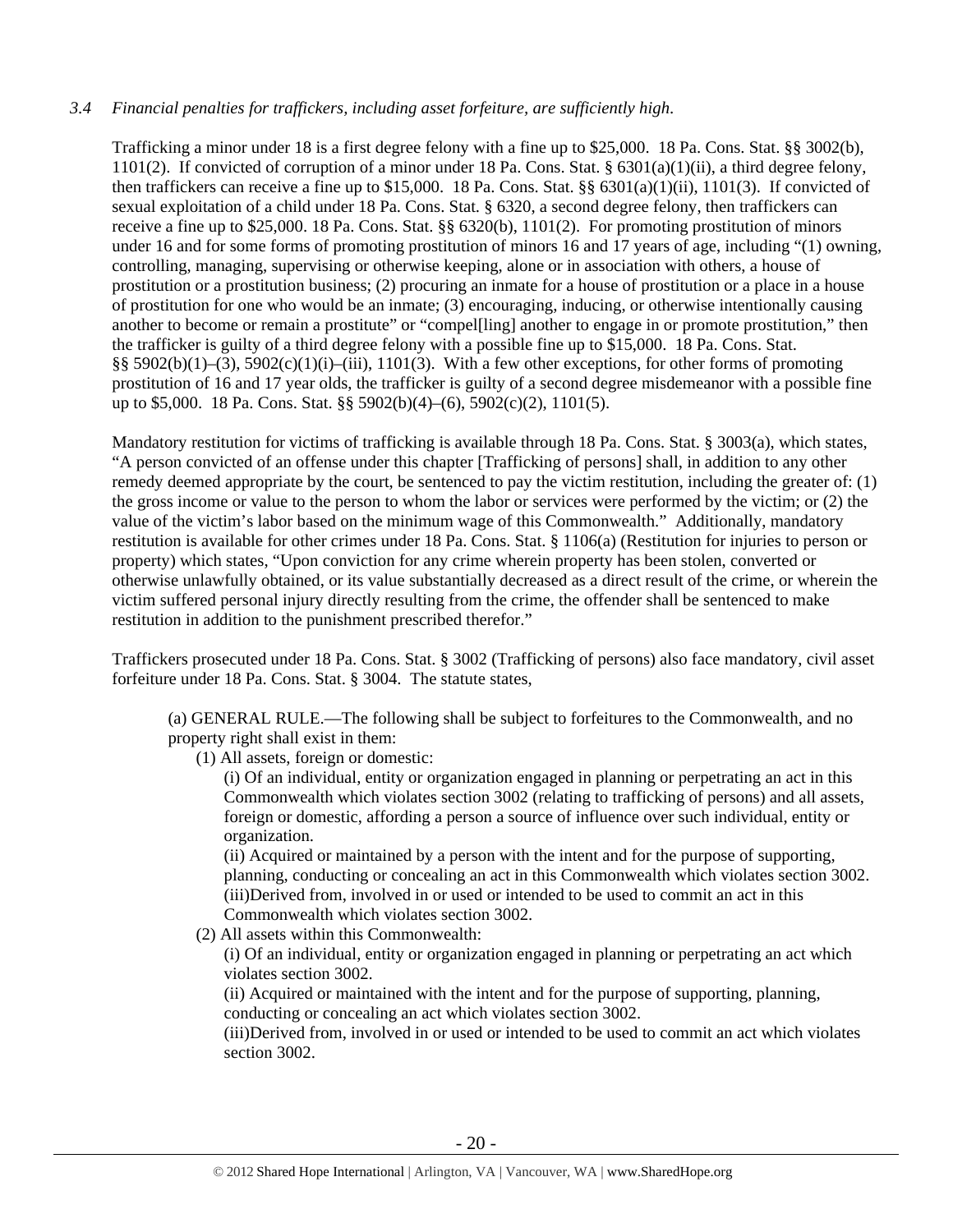. . . .

"Property subject to forfeiture under this section may be seized by the law enforcement authority upon process issued by any court of common pleas having jurisdiction over the property." 18 Pa. Cons. Stat. §3004(b). Distribution of forfeited property is governed by 18 Pa. Cons. Stat. §3004(d), which states,

Whenever property is forfeited under this section, the property shall be transferred to the custody of the district attorney. The district attorney, where appropriate, may retain the property for official use or sell the property, but the proceeds from any such sale shall be used to pay all proper expenses of the proceedings for forfeiture and sale, including expenses of seizure, maintenance of custody, advertising and court costs. The balance of the proceeds shall be used for the enforcement of the criminal laws of Pennsylvania.

## *3.5 Convicted traffickers are required to register as sex offenders.*

While convictions for most CSEC offenses require defendants to register as sex offenders, those convicted of trafficking of persons under 18 Pa. Cons. Stat. § 3002 are not required to register as sex offenders. Under 42 Pa. Cons. Stat. § 9795.1(a)(1)<sup>37</sup> (Registration), an individual convicted of promoting the prostitution of a minor under 18 Pa. Cons. Stat. § 5902(b.1), unlawful contact with a minor pursuant to 18 Pa. Cons. Stat. § 6318, sexual abuse of a child under 18 Pa. Cons. Stat. § 6312, kidnapping under 18 Pa. Cons. Stat. § 2901 "where the victim is a minor," sexual exploitation of a minor under 18 Pa. Cons. Stat. § 6320, or certain offenses under 18 Pa. Cons. Stat. § 5903(a) (Obscene and other sexual materials and performances), will be required to register "with the Pennsylvania State Police for a period of ten years." 42 Pa. Cons. Stat. § 9795.1(a)(1).

Under 42 Pa. Cons. Stat. § 9799.13<sup>38</sup> (Applicability), a person convicted of a sexually violent offense must "register with the Pennsylvania state police as provided in sections 9799.15 (relating to period of registration), 9799.19 (relating to initial registration) and 9799.25 (relating to verification by sexual offenders and Pennsylvania state police) and otherwise comply with the provisions of this subchapter." Pursuant to 42 Pa. Cons. Stat. § 9799.12<sup>39</sup> (Definitions), "sexually violent offense" is defined as "an offense specified in section 9799.14 (relating to sexual offenses and tier system) as a tier I, tier II or tier III sexual offense." Under 42 Pa. Cons. Stat. § 9799.14<sup>40</sup> (Sexual offenses and tier system), tier I offenses include corruption of minors under 18 Pa. Cons. Stat. § 6301(A)(1)(II), and tier II offenses include promoting prostitution of a minor under 18 PA.C.S. § 5902(b.1), offenses involving obscene and other sexual materials and performances under 18 PA.C.S. §  $5903(A)(3)(II)$ ,  $(4)(II)$ ,  $(5)(II)$  OR  $(6)$ , sexual abuse of children under 18 PA.C.S. § 6312(B) and (C), unlawful contact with minors under 18 PA.C.S. § 6318, sexual exploitation of children under 18 PA.C.S. § 6320. 42 Pa. Cons. Stat. § 9799.14(B)(8), (C)(2)–(7).

An incarcerated trafficker may also be required to attend "sexual offender treatment" pursuant to 42 Pa. Cons. Stat. § 9718.1 if the trafficker is convicted of any prostitution offense (including promoting prostitution) under 18 Pa. Cons. Stat. § 5902(b.1) or sexual exploitation of a minor under 18 Pa. Cons. Stat. § 6320(a). 42 Pa. Cons. Stat. § 9718.1(a)(5), (9).

 $37$  Here and elsewhere in this report that 42 Pa. Cons. Stat. § 9795.1 (Registration) is quoted or cited, it has been updated to reflect the amendments added by the passage of Senate Bill 1183, Act 2011-111, P.L. 446, § 1.2. (Effective Feb. 18, 2012).

<sup>&</sup>lt;sup>38</sup> Here and elsewhere in this report that 42 Pa. Cons. Stat. § 9799.13 (Applicability) is quoted or cited, it has been updated to reflect the amendments added by the passage of Senate Bill 1183, Act 2011-111, P.L. 446, § 1.2. (Effective Feb. 18, 2012).<br> $39$  See supra note 27.

<sup>39</sup> *See supra* note 27. 40 *See supra* note 28.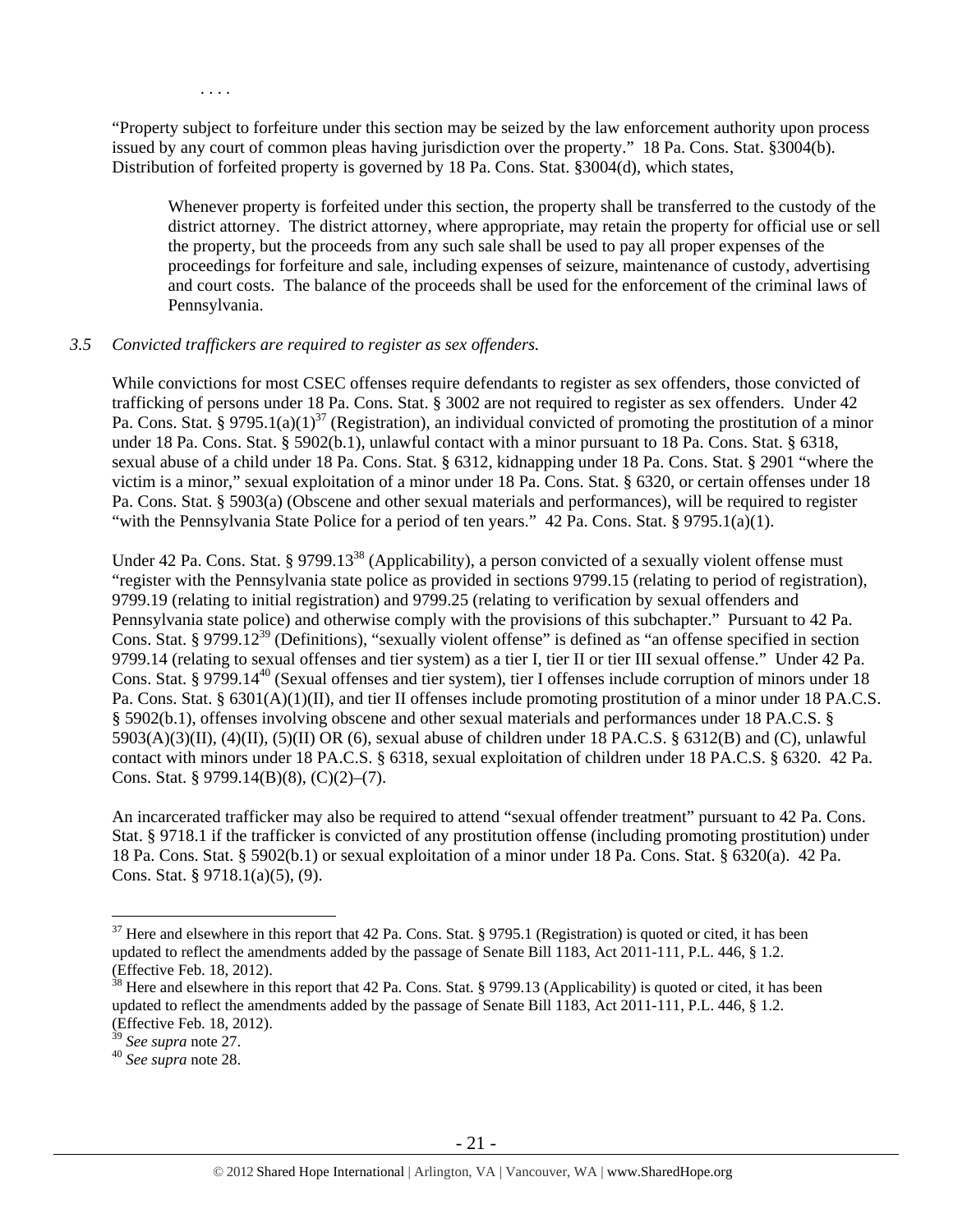- 3.5.1 Recommendation: Amend the sex offender registry statute under 42 Pa. Cons. Stat. § 9795.1 to include violations of 18 Pa. Cons. Stat. § 3002 (Trafficking of persons) when they involve trafficking minors for sexual purposes and commercial sexual exploitation of children offenses pursuant to 18 Pa. Cons. Stat. § 6301(a) (Corruption of minors).
- *3.6 Laws relating to termination of parental rights for certain offenses include sex trafficking or commercial sexual exploitation of children (CSEC) offenses in order to remove the children of traffickers from their control and potential exploitation.*

In Pennsylvania, only a few violent crimes are grounds for the terminating parental rights. These select crimes must have been committed by the parent against one of the parent's children. Neither trafficking of persons nor commercial sexual exploitation crimes against children are included on this list. 23 Pa. Cons. Stat. § 2511 (Grounds for involuntary termination—Version effective April 25, 2011) states,

The rights of a parent in regard to a child may be terminated after a petition filed on any of the following grounds:

(2) The repeated and continued incapacity, abuse, neglect or refusal of the parent has caused the child to be without essential parental care, control or subsistence necessary for his physical or mental well-being and the conditions and causes of the incapacity, abuse, neglect or refusal cannot or will not be remedied by the parent.

## . . . .

. . . .

(9) The parent has been convicted of one of the following in which the victim was a child of the parent:

(i) an offense under 18 Pa.C.S. Ch. 25 (relating to criminal homicide);

(ii) a felony under 18 Pa.C.S. § 2702 (relating to aggravated assault);

(iii) an offense in another jurisdiction equivalent to an offense in subparagraph (i) or (ii); or

(iv) an attempt, solicitation or conspiracy to commit an offense in subparagraph (i), (ii) or (iii).

3.6.1 Recommendation: Add the crimes of 18 Pa. Cons. Stat. § 3002 (Trafficking of persons) and § 5902(b) (Prostitution and related offenses), when the victim is a minor, along with 18 Pa. Cons. Stat. § 6320 (Sexual exploitation of children), and § 6318 (Unlawful contact with a minor), when commercial sexual exploitation is involved, to the list of crimes in 23 Pa. Cons. Stat. § 2511 constituting grounds for petition for terminating parental rights.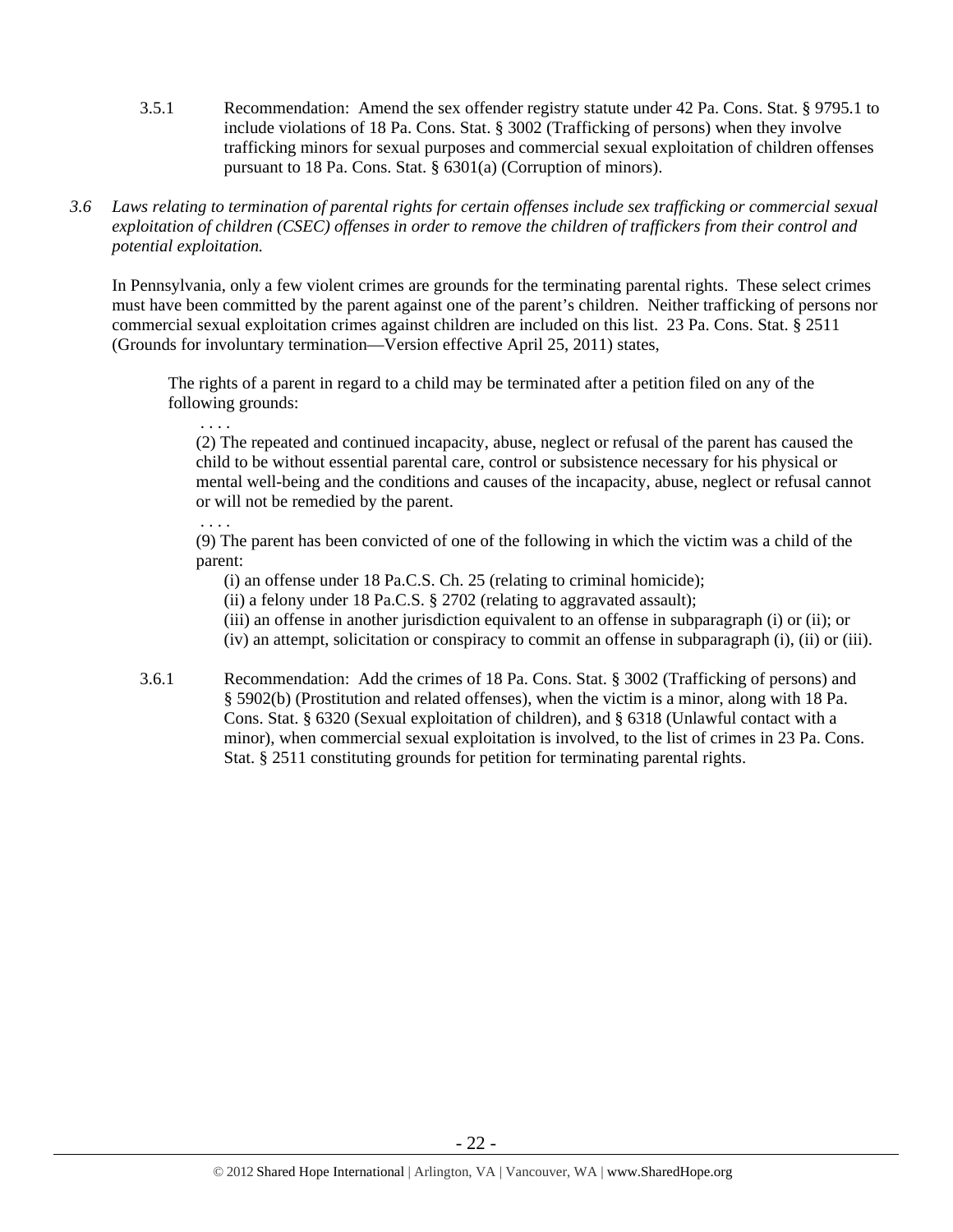#### **FRAMEWORK ISSUE 4: CRIMINAL PROVISIONS FOR FACILITATORS**

#### *Legal Components:*

- *4.1 The acts of assisting, enabling, or financially benefitting from child sex trafficking are included as criminal offenses in the state sex trafficking statute.*
- *4.2 Financial penalties, including asset forfeiture laws, are in place for those who benefit financially from or aid and assist in committing domestic minor sex trafficking.*

*\_\_\_\_\_\_\_\_\_\_\_\_\_\_\_\_\_\_\_\_\_\_\_\_\_\_\_\_\_\_\_\_\_\_\_\_\_\_\_\_\_\_\_\_\_\_\_\_\_\_\_\_\_\_\_\_\_\_\_\_\_\_\_\_\_\_\_\_\_\_\_\_\_\_\_\_\_\_\_\_\_\_\_\_\_\_\_\_\_\_\_\_\_\_* 

- *4.3 Promoting and selling child sex tourism is illegal.*
- *4.4 Promoting and selling child pornography is illegal.*

#### *Legal Analysis:*

*4.1 The acts of assisting, enabling, or financially benefitting from child sex trafficking are included as criminal offenses in the state sex trafficking statute*.

18 Pa. Cons. Stat. § 3002 (Trafficking in persons) states, "A person commits an offense if the person knowingly traffics or knowingly attempts to traffic another person, knowing that the other person will be subjected to forced labor or services." The term "traffics" includes "[r]ecruits, entices, harbors, transports or provides or obtains by any means," which could reach some facilitators. But the term does not include benefiting, assisting, or aiding, which are terms more explicitly applicable to facilitators. 18 Pa. Cons. Stat. § 3001. Trafficking is a first degree felony if the person trafficked is under 18, with a possible fine not to exceed \$25,000 and possible imprisonment up to 20 years. 18 Pa. Cons. Stat. §§ 3002, 1101(2), 1103(2).

Facilitators may be charged under several sections of 18 Pa. Cons. Stat. § 5902 (Prostitution and related offenses). Under 18 Pa. Cons. Stat. § 5902(b) (Promoting prostitution), "owning, controlling, managing, supervising or otherwise keeping, alone or in association with others, a house of prostitution or a prostitution business" constitutes a third degree felony, but "leasing or otherwise permitting a place controlled by the actor, alone or in association with others, to be regularly used for prostitution or the promotion of prostitution, or failure to make reasonable effort to abate such use by ejecting the tenant, notifying law enforcement authorities, or other legally available means" is only a second degree misdemeanor. 18 Pa. Cons. Stat. §  $5902(b)(1)$ ,  $(b)(7)$ ,  $(c)(1)(i)$ ,  $(c)(2)$ . The possible penalty for a third degree felony crime is a fine up to \$15,000 and possible imprisonment up to 7 years. 18 Pa. Cons. Stat. §§ 1101(3), 1103(3).

Additional facilitator crimes that fall within promoting prostitution are "soliciting, receiving, or agreeing to receive any benefit for doing or agreeing to do anything forbidden by this subsection." 18 Pa. Cons. Stat. § 5902(b)(8). If the child involved is under 16, then these offenses are felonies in the third degree punishable by a fine up to \$15,000 and imprisonment not to exceed 7 years. 18 Pa. Cons. Stat.  $\S$  5902(c)(1)(iii), 1101(3), 1103(3). For these offenses, if the minor is 16 or over, the offense is punishable as a misdemeanor in the second degree by a fine up to \$5,000 and a term of imprisonment up to 2 years. 18 Pa. Cons. Stat. §§ 5902(c)(2), 1101(5), 1104(2).

- 4.1.1 Recommendation: Raise the severity of the crime of promoting prostitution of a minor under 18 Pa. Cons. Stat. § 5902(b), (c) to align with 18 Pa. Cons. Stat. § 3002 (Trafficking of persons).
- *4.2 Financial penalties, including asset forfeiture laws, are in place for those who benefit financially from or aid and assist in committing domestic minor sex trafficking.*

If convicted of trafficking of persons under 18 Pa. Cons. Stat. § 3002, facilitators may have assets forfeited pursuant to 18 Pa. Cons. Stat. § 3004, which states,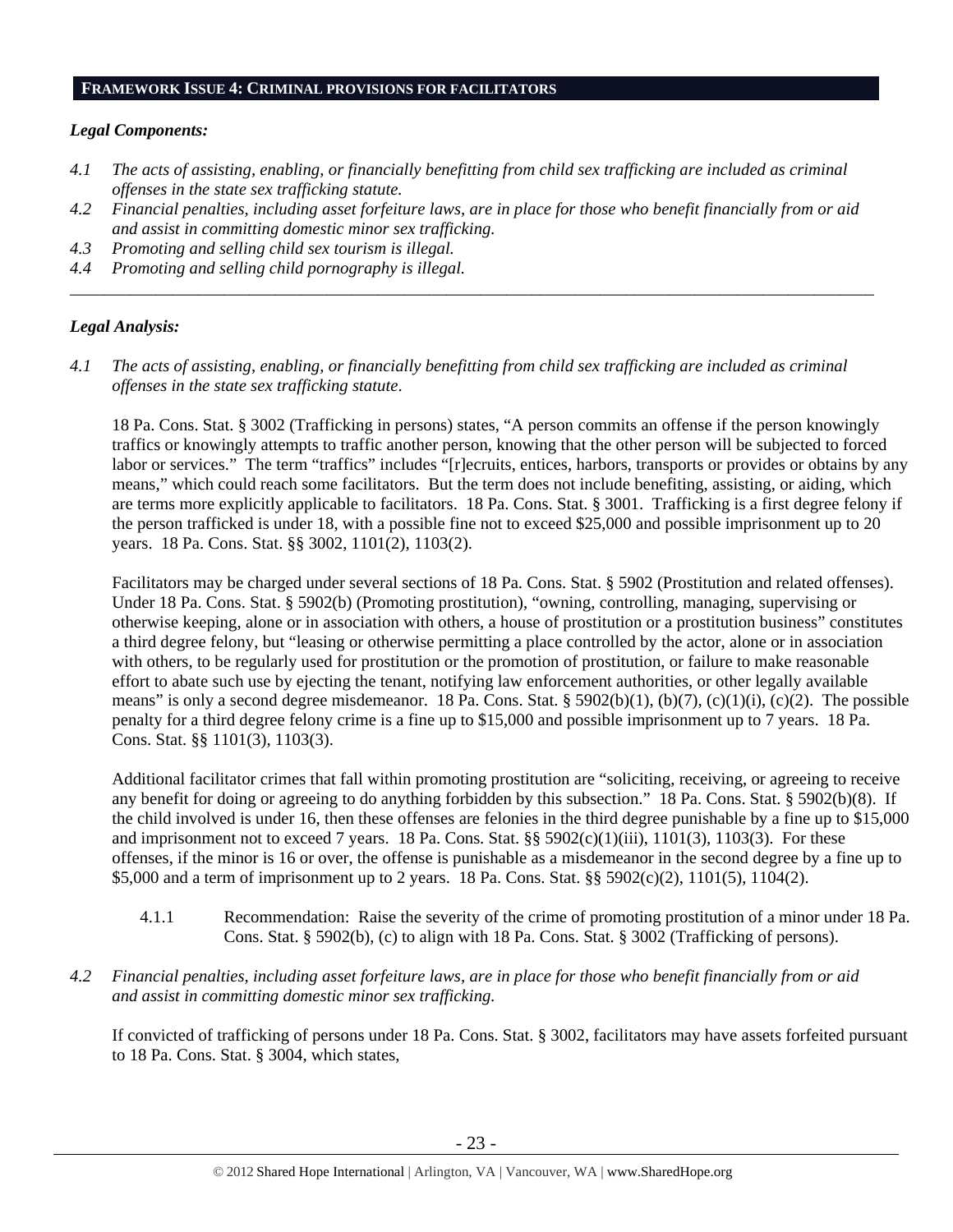(a) GENERAL RULE.—The following shall be subject to forfeitures to the Commonwealth, and no property right shall exist in them:

(1) All assets, foreign or domestic:

(i) Of an individual, entity or organization engaged in planning or perpetrating an act in this Commonwealth which violates section 3002 (relating to trafficking of persons) and all assets, foreign or domestic, affording a person a source of influence over such individual, entity or organization.

(ii) Acquired or maintained by a person with the intent and for the purpose of supporting, planning, conducting or concealing an act in this Commonwealth which violates section 3002. (iii)Derived from, involved in or used or intended to be used to commit an act in this Commonwealth which violates section 3002.

(2) All assets within this Commonwealth:

(i) Of an individual, entity or organization engaged in planning or perpetrating an act which violates section 3002.

(ii) Acquired or maintained with the intent and for the purpose of supporting, planning, conducting or concealing an act which violates section 3002.

(iii)Derived from, involved in or used or intended to be used to commit an act which violates section 3002.

"Property subject to forfeiture under this section may be seized by the law enforcement authority upon process issued by any court of common pleas having jurisdiction over the property." 18 Pa. Cons. Stat. §3004(b). Distribution of forfeited property is governed by 18 Pa. Cons. Stat. §3004(d), which states,

Whenever property is forfeited under this section, the property shall be transferred to the custody of the district attorney. The district attorney, where appropriate, may retain the property for official use or sell the property, but the proceeds from any such sale shall be used to pay all proper expenses of the proceedings for forfeiture and sale, including expenses of seizure, maintenance of custody, advertising and court costs. The balance of the proceeds shall be used for the enforcement of the criminal laws of Pennsylvania.

Additionally, facilitators who are convicted of trafficking are subject to mandatory restitution. Under 18 Pa. Cons. Stat. § 3003(a), "A person convicted of an offense under this chapter [Trafficking of persons] shall, in addition to any other remedy deemed appropriate by the court, be sentenced to pay the victim restitution, including the greater of: (1) the gross income or value to the person to whom the labor or services were performed by the victim; or (2) the value of the victim's labor based on the minimum wage of this Commonwealth."

A facilitator convicted of a crimes other than trafficking of persons, is subject to mandatory restitution orders, under 18 Pa. Cons. Stat. § 1106(a) (Restitution for injuries to person or property), which states, "Upon conviction for any crime wherein property has been stolen, converted or otherwise unlawfully obtained, or its value substantially decreased as a direct result of the crime, or wherein the victim suffered personal injury directly resulting from the crime, the offender shall be sentenced to make restitution in addition to the punishment prescribed therefor." 18 Pa. Cons. Stat. § 1106(a) (Restitution for injuries to person or property). "Personal injury" is defined as "[a]ctual bodily harm, including pregnancy, directly resulting from the crime." 18 Pa. Cons. Stat. § 1106(h). As a result, if the victim<sup>41</sup> suffered "personal injury directly resulting from the

<sup>&</sup>lt;sup>41</sup> "Victim" is defined in the Crime Victim's Act, codified at 18 Pa. Cons. Stat. § 11.103. The definition of victim included in 18 Pa. Cons. Stat. § 1106(h) refers to "section 479.1 of the act of April 9, 1929 (P.L. 177, No. 175), known as the Administrative Code of 1929." 18 Pa. Cons. Stat. § 1106(h). This statute has been repealed and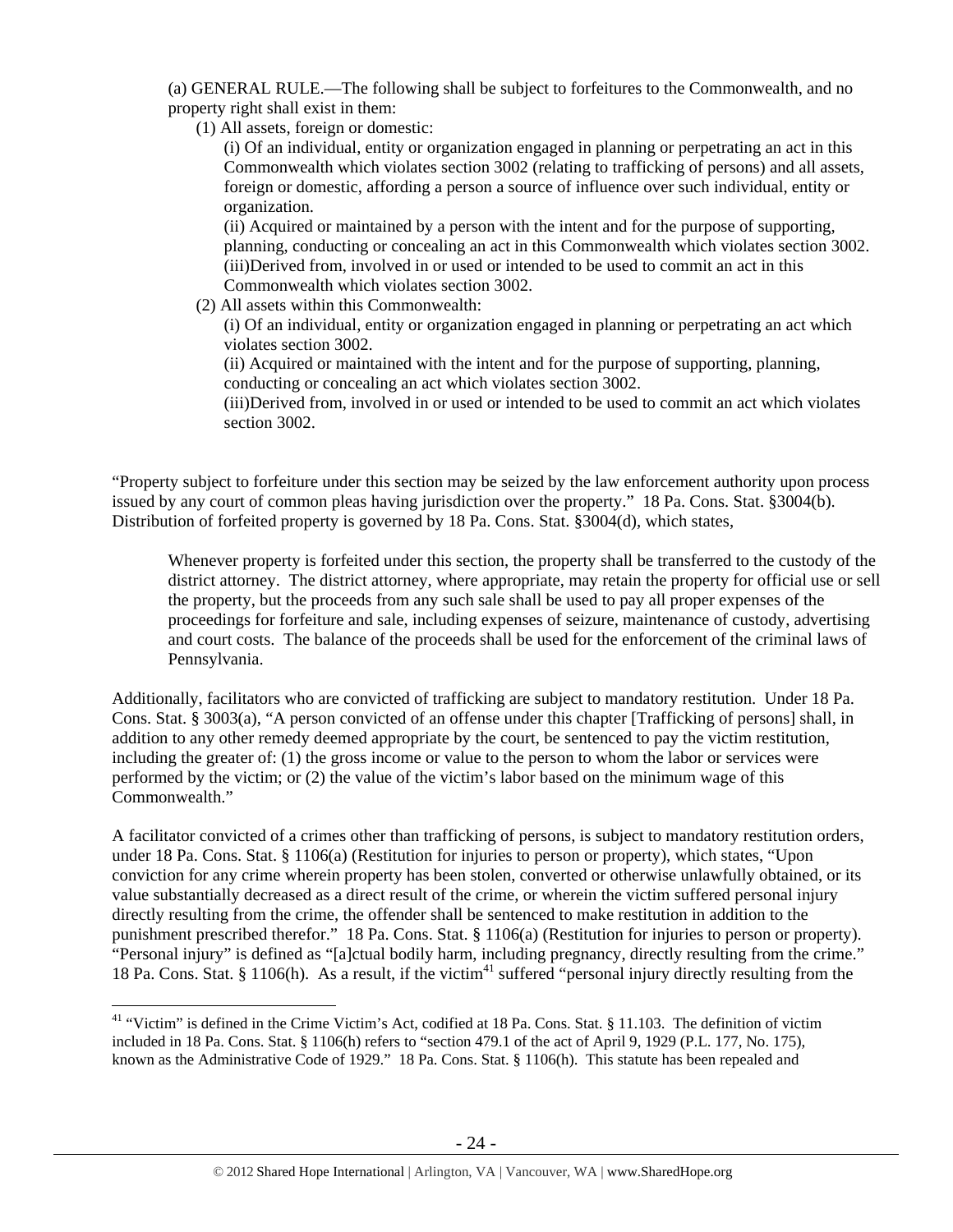crime," then the buyer could potentially be required to pay restitution for every crime related to trafficking. 18 Pa. Cons. Stat. § 1106(a).

*4.3 Promoting and selling child sex tourism is illegal*.

Pennsylvania has no provision related to sex tourism.

- 4.3.1 Recommendation: Enact a law that prohibits selling or offering to sell travel services that include or facilitate travel for the purpose of engaging in commercial sexual exploitation of a minor, if occurring in Pennsylvania.
- *4.4 Promoting and selling child pornography is illegal*.

The facilitation of child pornography is illegal in Pennsylvania. 18 Pa. Cons. Stat. § 6312(c)(1) states, "Any person who knowingly sells, distributes, delivers, disseminates, transfers, displays or exhibits to others, or who possesses for the purpose of sale, distribution, delivery, dissemination, transfer, display or exhibition to others, any book, magazine, pamphlet, slide, photograph, film, videotape, computer depiction or other material depicting a child under the age of 18 years engaging in a prohibited sexual act or in the simulation of such act commits an offense." A first time offender is guilty of a felony in the third degree punishable by a fine up to \$15,000 and a term of imprisonment up to 7 years. 18 Pa. Cons. Stat. §§ 5902(c)(2), 1101(3), 1103(3). A second time offender is guilty of a felony in the second degree punishable by a fine up to \$25,000 and possible imprisonment up to 10 years. 18 Pa. Cons. Stat. §§ 5902(c)(2), 1101(2), 1103(2).

Promoting child pornography is also criminalized under 18 Pa. Cons. Stat. §  $5903(a)(4)^{42}$  (Obscene and other sexual materials and performances) which states:

(a) OFFENSES DEFINED.—No person, knowing the obscene character of the materials or performances involved, shall:

. . .  $(4)$  ...

> (ii) write, print, publish, utter or cause to be written, printed, published or uttered any advertisement or notice of any kind giving information, directly or indirectly, stating or purporting to state where, how, from whom or by what means any obscene materials can be purchased, obtained or had in which a minor is included

. . . .

 replaced by the Crime Victim's Act, also known as "the act of November 24, 1998, P.L. 822, No. 111." *Restitution for injuries to person or property—18 Pa. Cons. Stat. § 1106*, ONECLE, http://law.onecle.com/pennsylvania/crimesand-offenses/00.011.006.000.html (last visited July 14, 2011); 1998 Pa. Laws 111; 18 Pa. Cons. Stat. § 11.103. *See* Section 5.1 for a definition of "victim" as defined in the Crime Victim's Act. <sup>42</sup> *See supra* note 32.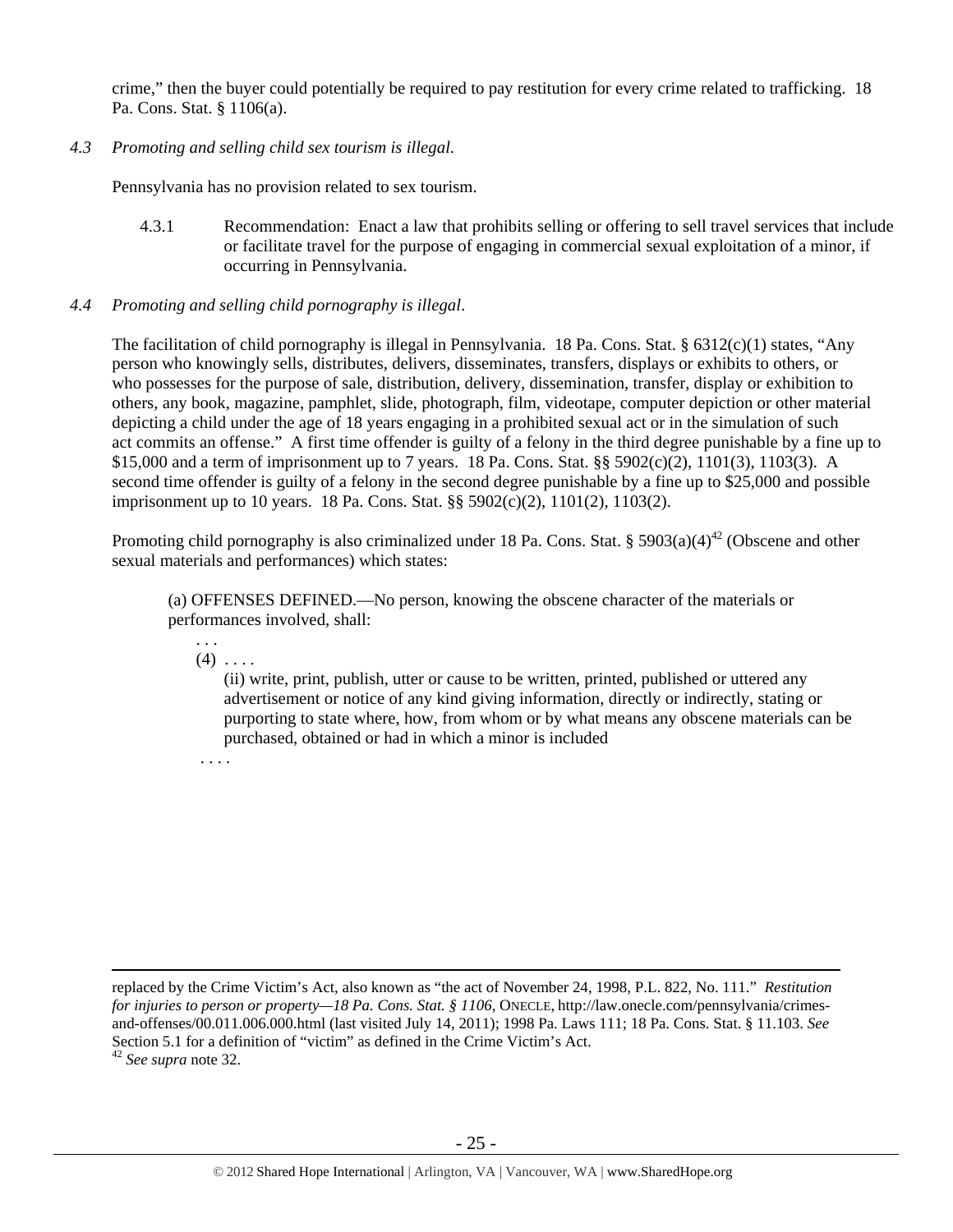## **FRAMEWORK ISSUE 5: PROTECTIVE PROVISIONS FOR THE CHILD VICTIMS**

## *Legal Components:*

- *5.1 Statutorily-mandated victim services define "victim" to specifically include victims of domestic minor sex trafficking or commercial sexual exploitation of children (CSEC) to ensure prompt identification and access to victims' rights and services.*
- *5.2 The state sex trafficking statute expressly prohibits a defendant from raising consent of the minor to the commercial sex acts as a defense.*
- *5.3 Prostitution laws apply only to adults, making minors under 18 specifically immune from this offense.*
- *5.4 Child victims of sex trafficking or commercial sexual exploitation are provided with a child protection response, including specialized shelter and services, and are not detained in juvenile detention facilities.*
- *5.5 Commercial sexual exploitation or sex trafficking is identified as a type of abuse and neglect within child protection statutes.*
- *5.6 The definition of "caregiver" (or similar term) in the child welfare statutes is broad enough to include a trafficker who has custody or control of a child in order to bring a trafficked child into the protection of child protective services.*
- *5.7 Crime victims' compensation is specifically available to a child victim of sex trafficking or commercial sexual exploitation of children (CSEC) without regard to ineligibility factors.*
- *5.8 Victim-friendly procedures and protections are provided in the trial process for minors under 18.*
- *5.9 Expungement or sealing of juvenile delinquency records resulting from arrests or adjudications for prostitutionrelated offenses committed as a result of, or in the course of, the commercial sexual exploitation of a minor is available within a reasonable time after turning 18.*
- *5.10 Victim restitution and civil remedies for victims of domestic minor sex trafficking or commercial sexual exploitation of children (CSEC) are authorized by law.*
- *5.11 Statutes of limitations for civil and criminal actions for child sex trafficking or commercial sexual exploitation of children (CSEC) offenses are eliminated or lengthened sufficiently to allow prosecutors and victims a realistic opportunity to pursue criminal action and legal remedies.*

*\_\_\_\_\_\_\_\_\_\_\_\_\_\_\_\_\_\_\_\_\_\_\_\_\_\_\_\_\_\_\_\_\_\_\_\_\_\_\_\_\_\_\_\_\_\_\_\_\_\_\_\_\_\_\_\_\_\_\_\_\_\_\_\_\_\_\_\_\_\_\_\_\_\_\_\_\_\_\_\_\_\_\_\_\_\_\_\_\_\_\_\_\_\_* 

## *Legal Analysis:*

*5.1 Statutorily-mandated victim services define "victim" to specifically include victims of domestic minor sex trafficking or commercial sexual exploitation of children (CSEC) to ensure prompt identification and access to victims' rights and services.* 

Pennsylvania's Crime Victims Act under 18 Pennsylvania Statutes (Pa. Cons. Stat.) § 11.103 defines a "direct victim" in part as "[a]n individual against whom a crime has been committed or attempted and who as a direct result of the criminal act or attempt suffers physical or mental injury, death or the loss of earnings under this act." For purposes of this statute, a "crime" is "[a]n act which was committed: (1) In this Commonwealth by a person, including a juvenile, without regard to legal exemption or defense which would constitute a crime under the following: . . . . (ii) 18 Pa.C.S. (relating to crimes and offenses)." 18 Pa. Cons. Stat. § 11.103. Since the crimes of trafficking of persons pursuant to 18 Pa. Cons. Stat. § 3002, promoting prostitution pursuant to 18 Pa. Cons. Stat. § 5902, and sexual exploitation of children pursuant to 18 Pa. Cons. Stat. § 6302 all fall within title 18 (Crimes and offenses), commercially sexually exploited minors are included as victims within the Crime Victims Act.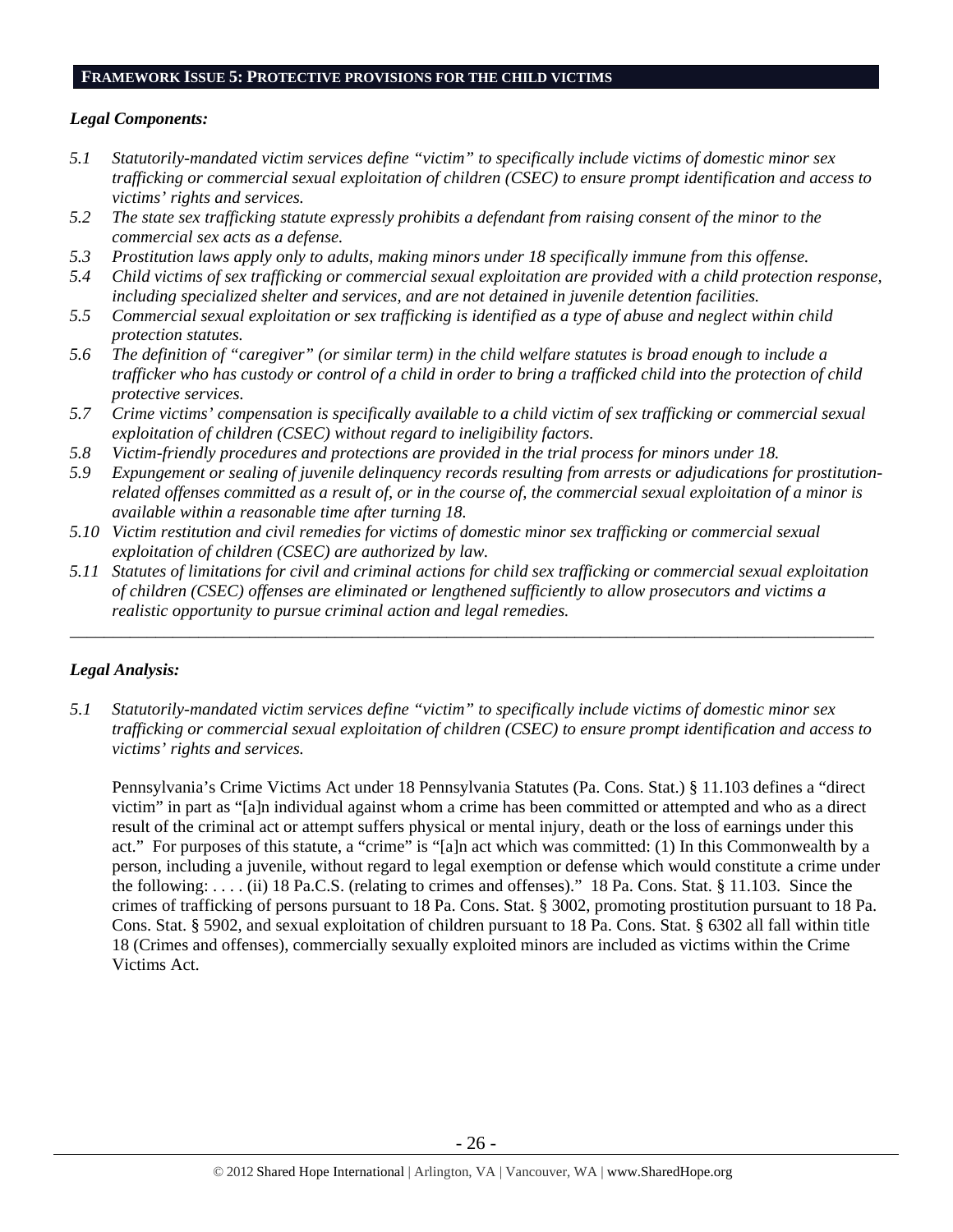*5.2 The state sex trafficking statute expressly prohibits a defendant from raising consent of the minor to the commercial sex acts as a defense.* 

Trafficking of persons under 18 Pa. Cons. Stat. § 3002 does not refer to a defense based on the minor's consent to the commercial sex act. However, the law does not specifically prohibit a defendant from raising such a defense.

- 5.2.1 Recommendation: Add a provision that specifically prohibits a consent defense in prosecutions under 18 Pa. Cons. Stat. § 3002(a) (Trafficking of persons) where the victim is a minor under 18 and the purpose is for sexual servitude, and under 18 Pa. Cons. Stat. § 5902, § 6318, § 6301, § 6320, § 6312, and § 5903(A)(6) where the sexual offense is commercial in nature and involves minors.
- *5.3 Prostitution laws apply only to adults, making minors under 18 specifically immune from this offense.*

Pennsylvania's prostitution statute under 18 Pa. Cons. Stat. § 5902(a) is age-neutral and so allows for the arrest and prosecution of a minor for the offense of prostitution. Specifically, "A person is guilty of prostitution if he or she: (1) is an inmate of a house of prostitution or otherwise engages in sexual activity as a business; or (2) loiters in or within view of any public place for the purpose of being hired to engage in sexual activity." 18 Pa. Cons. Stat.  $§$  5902(a).

- 5.3.1 Recommendation: Amend 18 Pa. Cons. Stat. § 5902(a) (Prostitution and related offenses) to make the law inapplicable to minors under 18.
- *5.4 Child victims of sex trafficking or commercial sexual exploitation are provided with a child protection response, including specialized shelter and services, and are not detained in juvenile detention facilities.*

A commercially sexually exploited child could be charged with prostitution and face criminal proceedings. However, 42 Pa. Cons. Stat. § 6322(a) (Transfer from criminal proceedings) states in part that, apart from certain exceptions, "if it appears to the court in a criminal proceeding that the defendant is a child, this chapter shall immediately become applicable, and the court shall forthwith halt further criminal proceedings, and, where appropriate, transfer the case to the division or a judge of the court assigned to conduct juvenile hearings, together with a copy of the accusatory pleading and other papers, documents, and transcripts of testimony relating to the case."

In Pennsylvania, law enforcement officers may take a child into custody on various grounds. 42 Pa. Cons. Stat.  $§$  6324 states,<sup>43</sup>

A child may be taken into custody:

(1) Pursuant to an order of the court under this chapter. Prior to entering a protective custody order removing a child from the home of the parent, guardian or custodian, the court must determine that to allow the child to remain in the home is contrary to the welfare of the child.

 $\overline{a}$ <sup>43</sup> According to a notation in LEXIS, "Pursuant to Pa.R.C.P. No. 1800(6), for purposes of delinquency proceedings, 42 Pa.C.S. § 6324 is suspended where inconsistent with Pa.R.C.P. No. 1202." Pursuant to Rule 1800(6) of the Pennsylvania Rules of Juvenile Court Procedure, "The Act of July 9, 1976, P.L. 586, No. 142, § 2, 42 Pa.C.S. § 6324, which authorizes law enforcement officers to take a child into custody, is suspended only insofar as the Act is inconsistent with Rule 1202, which provides for police officers taking a child into custody." Pa. R.J.C.P. 1800(6). At this time, Rule 1202 of the Pennsylvania Rules of Juvenile Court Procedure is not substantially inconsistent with 42 Pa. Cons. Stat. § 6324.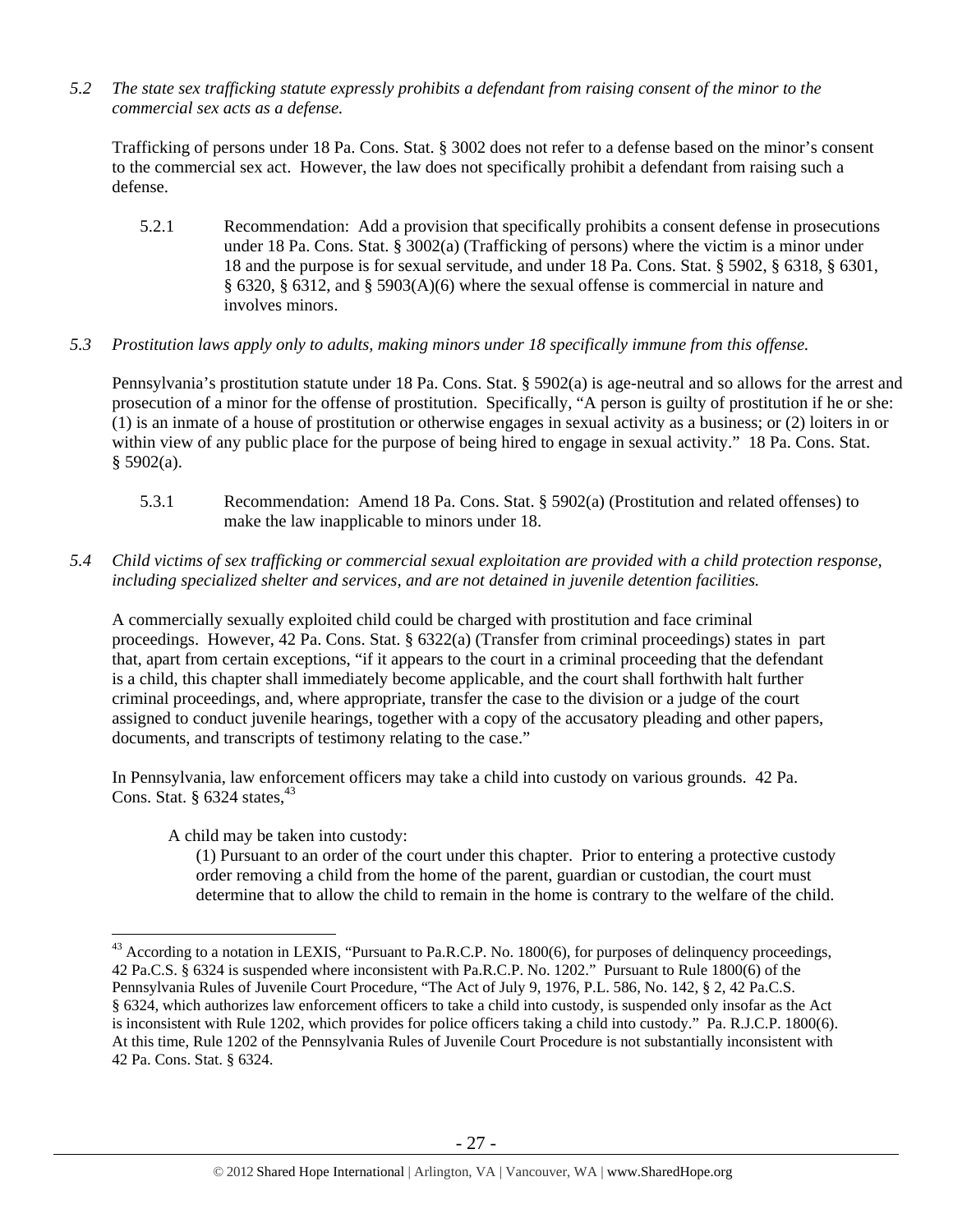(2) Pursuant to the laws of arrest.

(3) By a law enforcement officer or duly authorized officer of the court if there are reasonable grounds to believe that the child is suffering from illness or injury or is in imminent danger from his surroundings, and that his removal is necessary.

(4) By a law enforcement officer or duly authorized officer of the court if there are reasonable grounds to believe that the child has run away from his parents, guardian, or other custodian. (5) By a law enforcement officer or duly authorized officer of the court if there are reasonable grounds to believe that the child has violated conditions of his probation.

Specific provisions govern the detention of a child taken into custody. Under 42 Pa. Cons. Stat. § 6325, "A child taken into custody shall not be detained or placed in shelter care prior to the hearing on the petition unless his detention or care is required to protect the person or property of others or of the child or because the child may abscond or be removed from the jurisdiction of the court or because he has no parent, guardian, or custodian or other person able to provide supervision and care for him and return him to the court when required, or an order for his detention or shelter care has been made by the court pursuant to this chapter."

A court could find a commercially sexually exploited child to be a delinquent if the minor commits, with some exceptions, "an act designated a crime under the law of this Commonwealth, or of another state if the act occurred in that state, or under Federal law, or under local ordinances." 42 Pa. Cons. Stat. § 6302. Since a minor could be charged with prostitution, a court could find a commercially sexually exploited minor to be a delinquent. If a court finds a minor to be a delinquent, pursuant to 42 Pa. Cons. Stat. § 6327(a) he or she may be detained in one of the following places:

(1) A licensed foster home or a home approved by the court.

(2) A facility operated by a licensed child welfare agency or one approved by the court. (3) A detention home, camp, center or other facility for delinquent children which is under the direction or supervision of the court or other public authority or private agency, and is approved

by the Department of Public Welfare.

(4) Any other suitable place or facility, designated or operated by the court and approved by the Department of Public Welfare.

Under no circumstances shall a child be detained in any facility with adults, or where the child is apt to be abused by other children.

Notably, a commercially sexually exploited child may not be detained in jail, and "[i]t is unlawful for any person in charge of or employed by a jail knowingly to receive for detention or to detain in the jail any person whom he has or should have reason to believe is a child unless, in a criminal proceeding, the child has been charged with or has been found guilty of an act set forth in paragraph (2)(i), (ii), (iii) or (v) of the definition of 'delinquent act' in section 6302 (relating to definitions)." 42 Pa. Cons. Stat. § 6327(c). The provisions in § 6302 include murder, certain offenses committed with a deadly weapon, child with certain prior offenses, or certain children found guilty in criminal proceedings.

If a commercially sexually exploited minor was placed on probation for a delinquent offense, a probation officer may take the minor back into custody "if the probation officer has reasonable cause to believe that the health or safety of the child is in imminent danger, or that he may abscond or be removed from the jurisdiction of the court, or when ordered by the court pursuant to this chapter or that he violated the conditions of his probation."  $42$  Pa. Cons. Stat. §  $6304(a)(5)$ .

A commercially sexually exploited child could also be found to be a "dependent child" in 42 Pa. Cons. Stat. § 6302 if the child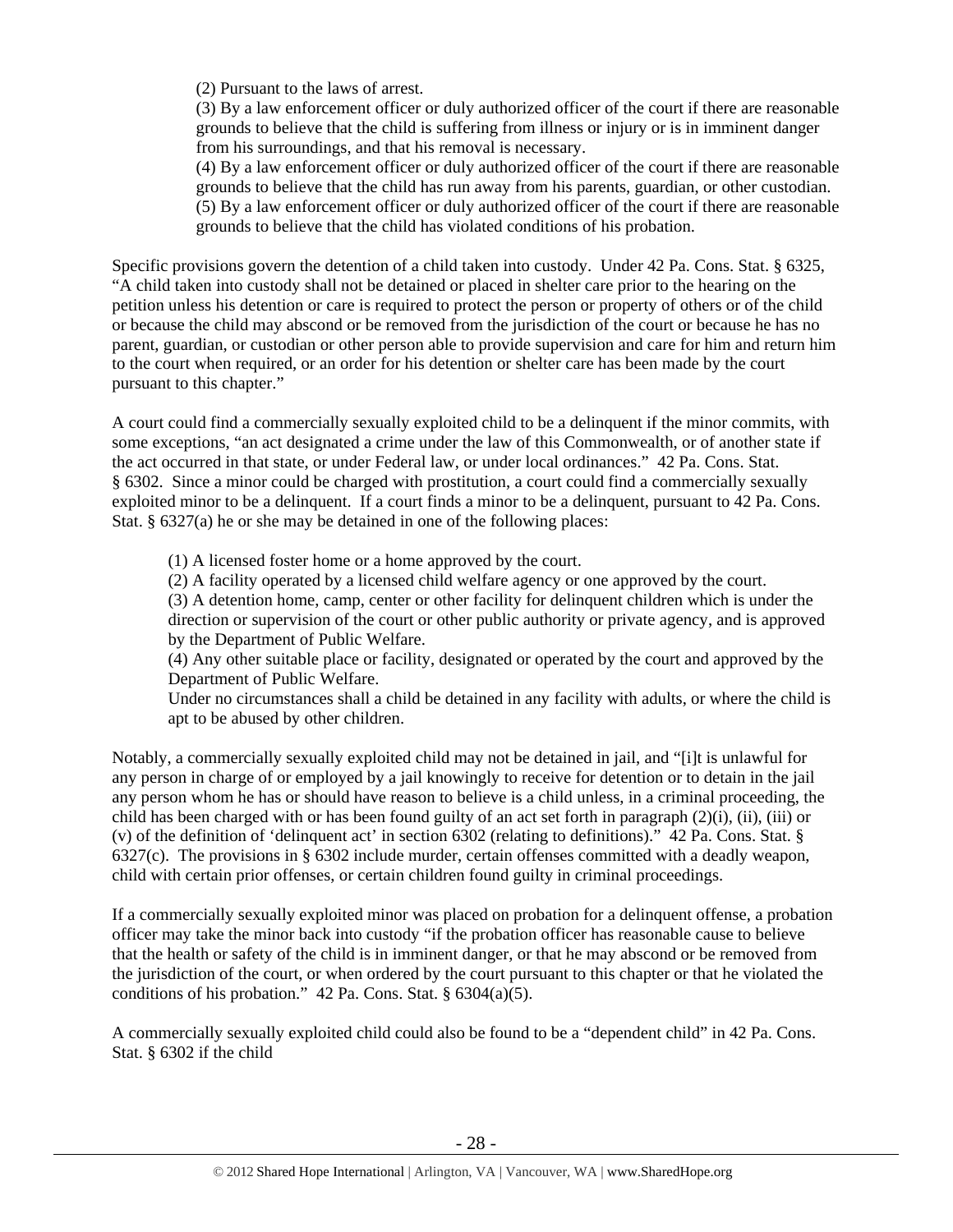(1) is without proper parental care or control, subsistence, education as required by law, or other care or control necessary for his physical, mental, or emotional health, or morals. A determination that there is a lack of proper parental care or control may be based upon evidence of conduct by the parent, guardian or other custodian that places the health, safety or welfare of the child at risk, including evidence of the parent's, guardian's or other custodian's use of alcohol or a controlled substance that places the health, safety or welfare of the child at risk;

(5) while subject to compulsory school attendance is habitually and without justification truant from school;

. . . .

. . .

If the child is "alleged to be dependent" the child "may be detained or placed only in a Department of Public Welfare approved shelter care facility as stated in subsection (a)(1), (2) and (4), and shall not be detained in a jail or other facility intended or used for the detention of adults charged with criminal offenses, but may be detained in the same shelter care facilities with alleged or adjudicated delinquent children." 42 Pa. Cons. Stat. § 6327(e).

- 5.4.1 Recommendation: Establish a mandatory response law directing any minor involved in prostitution under 18 Pa. Cons. Stat. § 5902 or who is a victim of trafficking of persons for commercial sexual exploitation under 18 Pa. Cons. Stat. § 3002(a) away from the criminal justice system and into a protective system..
- *5.5 Commercial sexual exploitation or sex trafficking is identified as a type of abuse and neglect within child protection statutes.*

Commercial sexual exploitation of a minor is included in the definition of "sexual abuse or exploitation" in 23 Pa. Cons. Stat. § 6303(a), in the chapter on child protective services, which is defined as,

(1) The employment, use, persuasion, inducement, enticement or coercion of a child to engage in or assist another individual to engage in sexually explicit conduct.

(2) The employment, use, persuasion, inducement, enticement or coercion of a child to engage in or assist another individual to engage in simulation of sexually explicit conduct for the purpose of producing visual depiction, including photographing, videotaping, computer depicting and filming.

(3) Any of the following offenses committed against a child:

(i) Rape.

- (ii) Sexual assault.
- (iii) Involuntary deviate sexual intercourse.
- (iv) Aggravated indecent assault.
- (v) Molestation.
- (vi) Incest.
- (vii) Indecent exposure.
- (viii) Prostitution.
- (ix) Sexual abuse.
- (x) Sexual Exploitation.

Additionally, under 23 Pa. Cons. Stat. § 6303(b) "child abuse" is defined as including "[a]n act or failure to act by a perpetrator which causes nonaccidental serious mental injury to or sexual abuse or sexual exploitation of a child under 18 years of age." 23 Pa. Cons. Stat. § 6303(b)(1)(ii).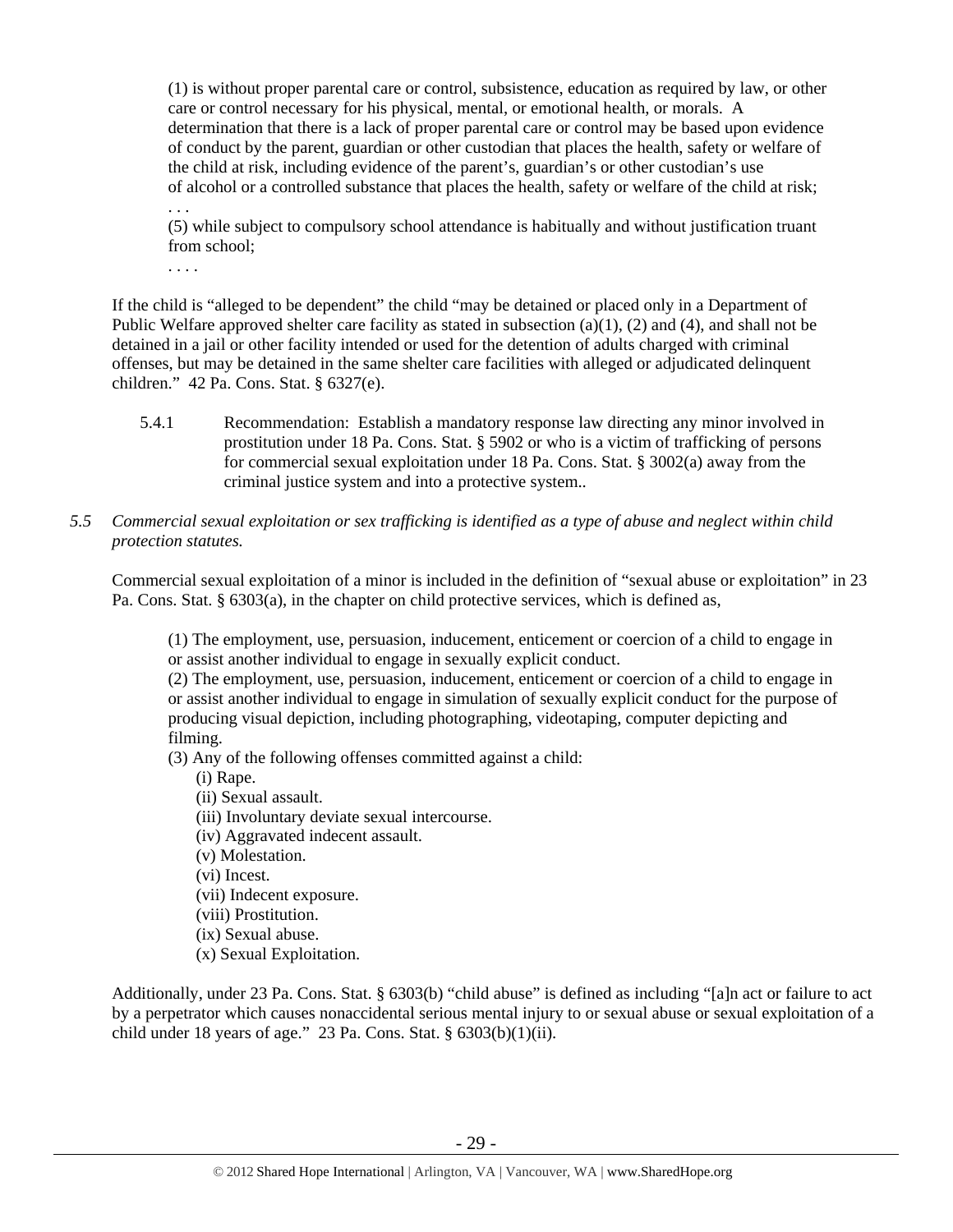*5.6 The definition of "caregiver" (or similar term) in the child welfare statutes is broad enough to include a trafficker who has custody or control of a child in order to bring a trafficked child into the protection of child protective services.* 

Under 42 Pa. Cons. Stat. § 6302 (Definitions), "custodian" is defined as a "[a] person other than a parent or legal guardian, who stands in loco parentis<sup>44</sup> to the child, or a person to whom legal custody of the child has been given by order of a court." 42 Pa. Cons. Stat. § 6302. There is a legitimate question as to whether this definition applies to traffickers.

Additionally, 23 Pa. Cons. Stat. § 6303 (Definitions), which provides definitions for the code chapter on "child protective services," includes in the definition of "perpetrator" "a person responsible for the welfare of a child." The term "person responsible for the child's welfare" is further defined to include "a person who provides permanent or temporary care, supervision, mental health diagnosis or treatment, training or control of a child in lieu of parental care, supervision and control." 23 Pa. Cons. Stat. § 6303. This definition is possibly broad enough to include a trafficker.

*5.7 Crime victims' compensation is specifically available to a child victim of sex trafficking or commercial sexual exploitation of children (CSEC) without regard to ineligibility factors.* 

A sexually exploited child will likely qualify as a victim for crime victims' compensation in Pennsylvania. Specifically, "persons eligible for compensation" include "a direct victim." 18 Pa. Cons. Stat. § 11.701(a)(1). For purposes of this statute, a "direct victim" is defined in part as "[a]n individual against whom a crime has been committed or attempted and who as a direct result of the criminal act or attempt suffers physical or mental injury, death or the loss of earnings under this act." 18 Pa. Cons. Stat. § 11.103. For purposes of this statute, a "crime" is "[a]n act which was committed: (1) In this Commonwealth by a person, including a juvenile, without regard to legal exemption or defense which would constitute a crime under the following: . . . . (ii) 18 Pa. Cons. Stat. (relating to crimes and offenses)." 18 Pa. Cons. Stat. § 11.103. Since the crimes of trafficking of persons under 18 Pa. Cons. Stat. § 3002, promoting prostitution under 18 Pa. Cons. Stat. § 5902(b), and sexual exploitation of children under 18 Pa. Cons. Stat. § 6320 all fall within Title 18 (Crimes and offenses), then commercially sexually exploited minors are covered under Pennsylvania's Crime Victims Act.

However, if the commercially sexually exploited child is regarded as "criminally responsible for the crime upon which a claim is based or an accomplice," the child may be ineligible for compensation. 18 Pa. Cons. Stat. § 11.701(b). Additionally, a victim may be ineligible for crime victims' compensation if the case was not immediately reported to the police under 18 Pa. Cons. Stat. § 11.707, which states,

(a) REQUIREMENTS.—No award shall be made unless it is determined by a preponderance of the evidence that:

 . . . . (3) The crime was promptly reported to the proper authorities. In no case may an award be made if the record shows that the report was made more than 72 hours after the occurrence of the crime unless:

<sup>44</sup> Case law defines the term "*in loco parentis*" in Chapter 63 as follows: "'The phrase "*in loco parentis*" refers to a person who puts oneself [sic] in the situation of a lawful parent by assuming the obligations incident to the parental relationship without going through the formality of a legal adoption. The status of *in loco parentis* embodies two ideas; first, the assumption of a parental status, and, second, the discharge of parental duties . . . . The rights and liabilities arising out of an *in loco parentis* relationship are, as the words imply, exactly the same as between parent and child.'" *In re* D.M.*,* 995 A.2d 371, 378 (2010) (alteration in the original) (citations omitted) (quoting Peters v. Costello*,* 891 A.2d 705, 710 (2005)).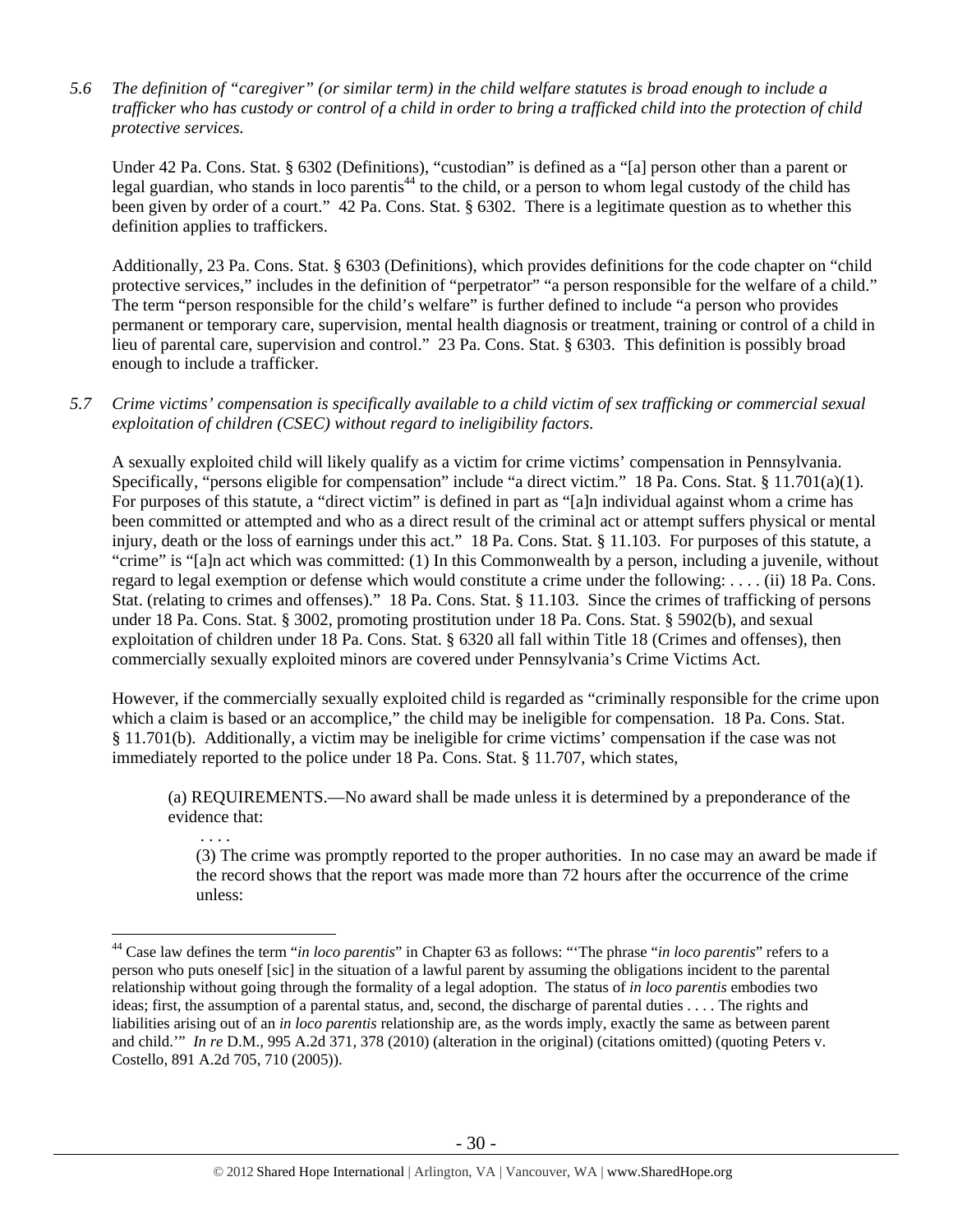(i) the victim is under 18 years of age at the time of the occurrence of the crime and the alleged offender is the victim's parent or a person responsible for the victim's welfare, an individual residing in the same home as the victim or a paramour of the victim's parent; or (ii) the Office of Victims' Services finds the delay to have been justified, consistent with bureau regulations.

Also, to receive an award, the Office of Victims' Services in the Pennsylvania Commission on Crime and Delinquency must determine that "[t]he direct victim, intervenor or claimant has fully cooperated with all law enforcement agencies and the Office of Victims' Services unless the Office of Victims' Services finds the noncompliance to have been justified consistent with Office of Victims' Services regulations." 18 Pa. Cons. Stat. § 11.707(a)(4). Due to the trauma victims of commercial sexual exploitation have undergone, they frequently do not immediately cooperate with the police, and thus victims could become ineligible for funds.

Even if the victim clears the hurdles to obtain victims' compensation, the commercially sexually exploited minor could have the amount of the award reduced if the Office of Victims' Services determines that "the direct victim or intervenor, because of conduct, contributed to the infliction of the injury." 18 Pa. Cons. Stat. § 11.707(f)(1). This provision, however, does include a provision stating that "[i]f the crime involved is rape or sexual assault, the conduct of the direct victim shall not be considered." 18 Pa. Cons. Stat. § 11.707(f)(2).

5.7.1 Recommendation: Amend the crime victims' compensation rules to stipulate an exception to the ineligibility factors contained in 18 Pa. Cons. Stat. § 11.701(b) and § 11.707 for minor victims of sexual offenses under 18 Pa. Cons. Stat. § 5902, § 6318, § 6301, § 6320, § 6312, and § 5903(A)(6) where the sexual offense is commercial in nature and for minor victims of trafficking of persons under 18 Pa. Cons. Stat. § 3002 when the purpose is for sexual servitude.

## *5.8 Victim-friendly procedures and protections are provided in the trial process for minors under 18.*

Child victims under 16 are entitled to certain victim-friendly criminal justice procedures. 42 Pa. Cons. Stat. § 5982. 42 Pa. Cons. Stat. § 5985(a)<sup>45</sup> (Testimony by contemporaneous alternative method) states that the court may allow "the testimony of the child victim or child material witness be taken under oath or affirmation in a room other than the courtroom and transmitted by a contemporaneous alternative method" or "may order that the child victim's or child material witness's testimony be recorded for presentation in court by any method that accurately captures and preserves the visual images, oral communications and other information presented during such testimony" under 42 Pa. Cons. Stat. § 5984.1(a) (Recorded testimony).<sup>46</sup>

<sup>&</sup>lt;sup>45</sup> In 1994, the Pennsylvania Supreme Court held 42 Pa. Cons. Stat. § 5985 violated the confrontation clause of Art. 1 § 9 of the Pennsylvania Constitution. Commonwealth v. Louden, 638 A.2d 953 (Pa. 1994). The statute was subsequently amended in 1996 and in 2004. It does not appear that a case has either upheld or overturned the statute since the amendments. In 1998, a proposed amendment to the Pennsylvania Constitution allowing the legislature to enact laws regarding the manner of children's testimony was held to violate the state constitution. Commonwealth v. Wilson, 707 A.2d 1114, 1121 n.2 (Pa. 1998) (Newman, J., dissenting) (citing Bergdoll v. Kane, 694 A.2d 1155 (Pa. 1997)); *See* Pa. Const., art. XI, § 1 (explaining that two amendments may not be proposed in one question on the ballot). It has not been re-proposed since. The Pennsylvania Supreme Court stated of 42 Pa. Cons. Stat. § 5985 in 1998, "[I]t is apparent that the use of videotaped depositions and closed-circuit television as testimony continues to be an unresolved issue." *Id.* <sup>46</sup> 42 Pa. Cons. Stat. § 5984.1(b) states,

<sup>(</sup>b) DETERMINATION.—Before the court orders the child victim or the child material witness to testify by recorded testimony, the court must determine, based on evidence presented to it, that testifying either in an open forum in the presence and full view of the finder of fact or in the defendant's presence will result in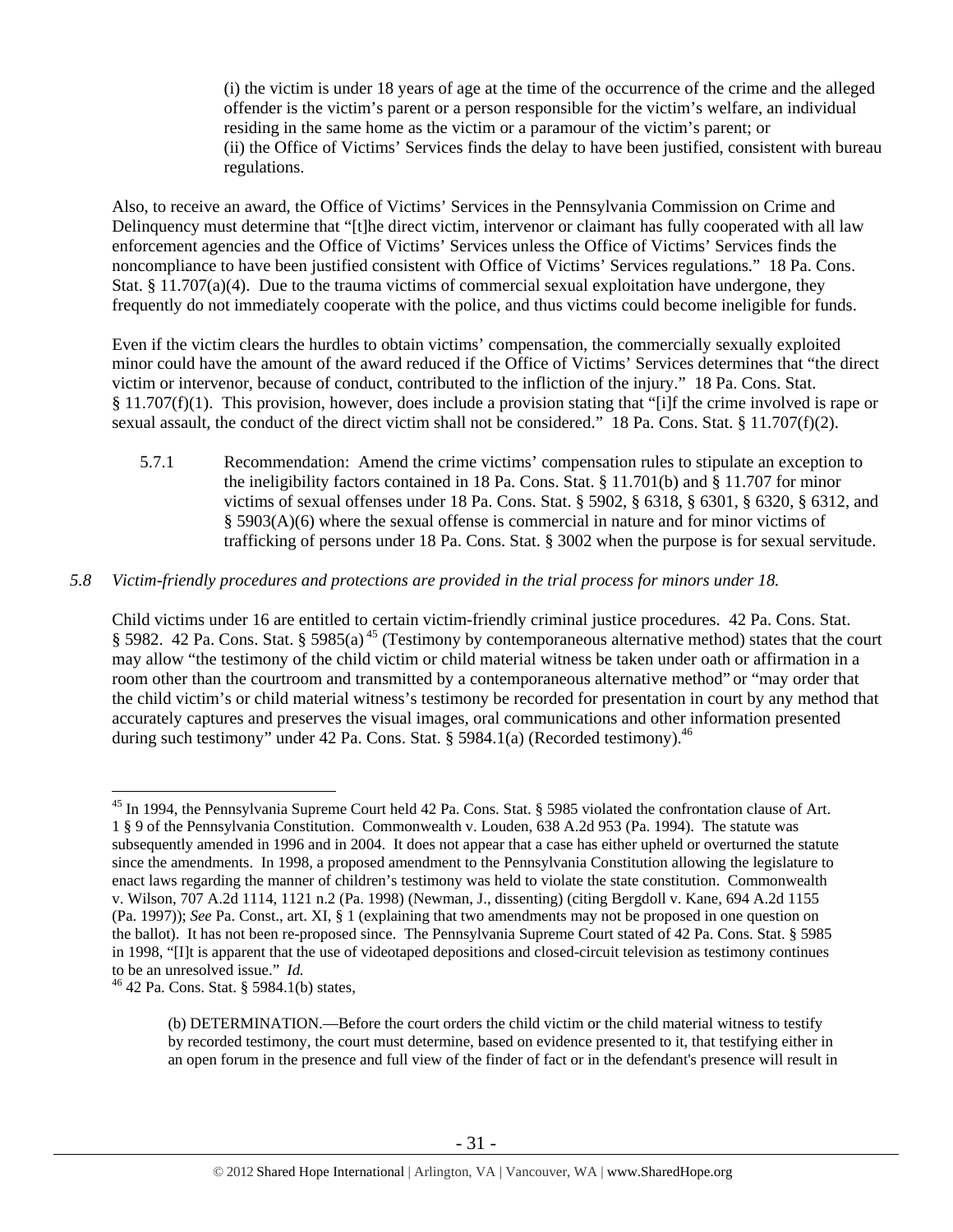Additionally, "in a prosecution involving a child victim of sexual or physical abuse, unless the court otherwise orders, the name of the child victim shall not be disclosed by officers or employees of the court to the public, and any records revealing the name of the child victim will not be open to public inspection." 42 Pa. Cons. Stat.  $§$  5988(a).

Statutes providing protections to victims of sexual crimes do not protect victims of commercial sexual exploitation. These statutes include 18 Pa. Cons. Stat. § 3104 (Evidence of victim's sexual conduct), § 3105 (Prompt complaint), which does not require prompt reporting for prosecution, and § 3107 (Resistance not required), These statutes generally prevent introducing a victim's past sexual conduct, which could negatively affect a jury's view of the victim, allow an extended time for prosecuting the crime, since victims often do not come forward quickly, and do not require that the victim resist the defendant's advances. 18 Pa. Cons. Stat. §§ 3104(a), 3105, 3107. However, these statutes only apply to chapter 31 offenses within title 18 of the Pennsylvania Consolidated Statutes, which include 18 Pa. Cons. Stat. § 3121 (Rape), § 3122.1 (Statutory sexual assault), § 3123 (Involuntary deviate sexual intercourse), § 3124.1 (Sexual assault), § 3124.2 (Institutional sexual assault), § 3125 (Aggravated indecent assault), § 3126 (Indecent assault), and § 3127 (Indecent exposure). 18 Pa. Cons. Stat. § 3002 (Trafficking of persons), § 5902 (Prostitution and related offenses), and § 6320 (Sexual exploitation of children) are located in other chapters. Therefore, victims of these crimes do not benefit from these protections.

- 5.8.1 Recommendation: Extend victim protections to minor victims under 18 Pa. Cons. Stat. § 3002(a) (Trafficking of persons), § 5902 (Prostitution and related offenses), and § 6320 (Sexual exploitation of children).
- *5.9 Expungement or sealing of juvenile delinquency records resulting from arrests or adjudications for prostitution-related offenses committed as a result of, or in the course of, the commercial sexual exploitation of a minor is available within a reasonable time after turning 18.*

Offenses a minor committed while a victim of commercial sexual exploitation can be expunged pursuant to 18 Pa. Cons. Stat. § 9123, which states in subsection (a),

(a) EXPUNGEMENT OF JUVENILE RECORDS.—Notwithstanding the provisions of section 9105 (relating to other criminal justice information) and except upon cause shown, expungement of records of juvenile delinquency cases wherever kept or retained shall occur after 30 days' notice to the district attorney, whenever the court upon its motion or upon the motion of a child or the parents or guardian finds:

(1) a complaint is filed which is not substantiated or the petition which is filed as a result of a complaint is dismissed by the court;

(2) six months have elapsed since the final discharge of the person from supervision under a consent decree and no proceeding seeking adjudication or conviction is pending;

(3) five years have elapsed since the final discharge of the person from commitment, placement, probation or any other disposition and referral and since such final discharge, the person has not been convicted of a felony, misdemeanor or adjudicated delinquent and no proceeding is pending seeking such conviction or adjudication; or

(4) the individual is 18 years of age or older, the attorney for the Commonwealth consents to the expungement and a court orders the expungement after giving consideration to the following factors:

 the child victim or child material witness suffering serious emotional distress that would substantially impair the child victim's or child material witness's ability to reasonably communicate.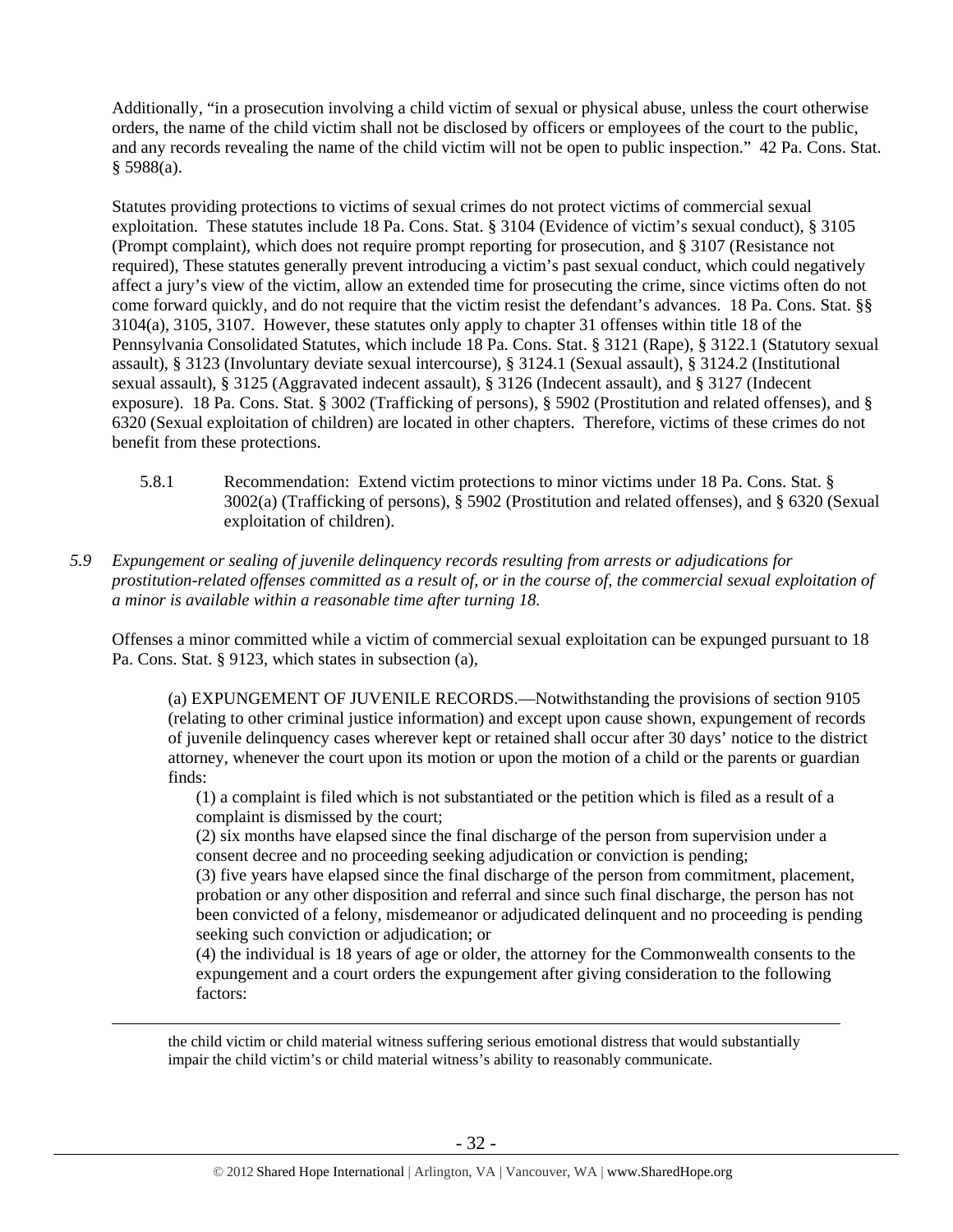(i) the type of offense;

(ii) the individual's age, history of employment, criminal activity and drug or alcohol problems;

- (iii) adverse consequences that the individual may suffer if the records are not expunged; and
- (iv) whether retention of the record is required for purposes of protection of the public safety.
- *5.10 Victim restitution and civil remedies for victims of domestic minor sex trafficking or commercial sexual exploitation of children (CSEC) are authorized by law.*

If the perpetrator is prosecuted as a trafficker under 18 Pa. Cons. Stat. § 3002, the commercially sexually exploited victim will be entitled to restitution. 18 Pa. Cons. Stat. § 3003(a) states that

A person convicted of an offense under this chapter shall, in addition to any other remedy deemed appropriate by the court, be sentenced to pay the victim restitution, including the greater of: (1) the gross income or value to the person to whom the labor or services were performed by the

victim; or

(2) the value of the victim's labor based on the minimum wage of this Commonwealth.

Additionally, a commercially sexually exploited child victim could receive restitution "for any crime wherein property has been stolen, converted or otherwise unlawfully obtained, or its value substantially decreased as a direct result of the crime, or wherein the victim<sup>47</sup> suffered personal injury directly resulting from the crime." 18 Pa. Cons. Stat. § 1106(a). "Personal injury" is defined as "[a]ctual bodily harm, including pregnancy, directly resulting from the crime." 18 Pa. Cons. Stat. § 1106(h).

18 Pa. Cons. Stat. § 3003(b) (Restitution for offenses) states, "Nothing in this section shall be construed to preclude any other remedy at law or in equity."

*5.11 Statutes of limitations for civil and criminal actions for child sex trafficking or commercial sexual exploitation of children (CSEC) offenses are eliminated or lengthened sufficiently to allow prosecutors and victims a realistic opportunity to pursue criminal action and legal remedies.* 

A commercially sexually exploited minor must bring a civil action against the offender in a definitive time, but that length of time could be extended under 42 Pa. Cons. Stat. § 5533(b) in cases where force is involved. Specifically, 42 Pa. Cons. Stat. § 5533(b) states in part,

(1)

 $\overline{a}$ 

(i) If an individual entitled to bring a civil action is an unemancipated minor at the time the cause of action accrues, the period of minority shall not be deemed a portion of the time period within which the action must be commenced. Such person shall have the same time for commencing an action after attaining majority as is allowed to others by the provisions of this subchapter.

(ii) As used in this paragraph, the term "minor" shall mean any individual who has not yet attained 18 years of age.

<sup>&</sup>lt;sup>47</sup> "Victim" is defined in the Crime Victim's Act, codified at 18 Pa. Cons. Stat. § 11.103. The definition of victim included in 18 Pa. Cons. Stat. § 1106(h) cites "section 479.1 of the act of April 9, 1929 (P.L. 177, No. 175), known as the Administrative Code of 1929." 18 Pa. Cons. Stat. § 1106(h). This statute has been repealed and replaced by the Crime Victim's Act, also known as "the act of November 24, 1998, P.L. 822, No. 111." *Restitution for injuries to person or property—18 Pa. Cons. Stat. § 1106*, ONECLE, http://law.onecle.com/pennsylvania/crimes-andoffenses/00.011.006.000.html (last visited July 14, 2011); 1998 Pa. Laws 111; 18 Pa. Cons. Stat. § 11.103. *See* Section 5.1 for a definition of "victim" as defined in the Crime Victim's Act.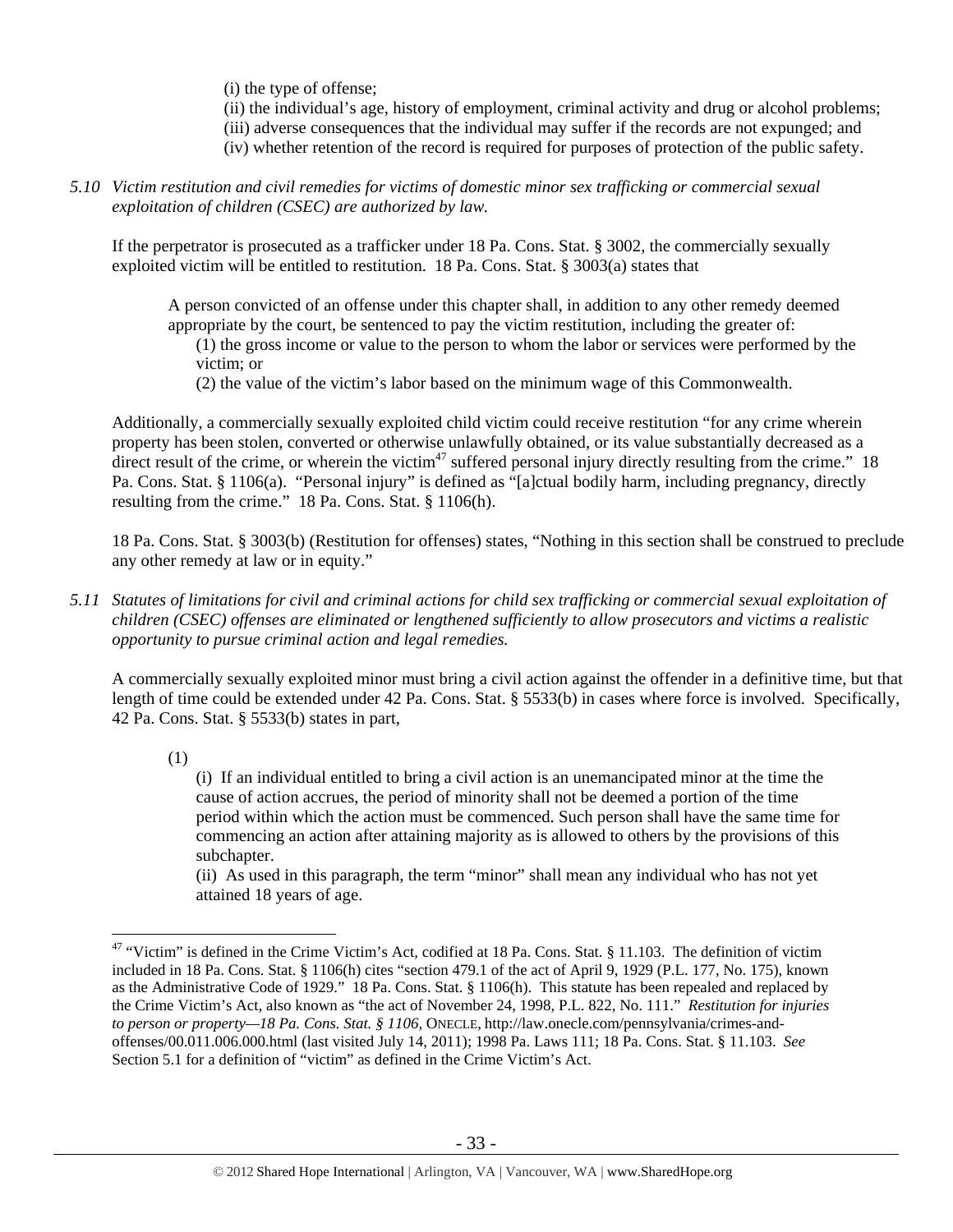(i) If an individual entitled to bring a civil action arising from childhood sexual abuse is under 18 years of age at the time the cause of action accrues, the individual shall have a period of 12 years after attaining 18 years of age in which to commence an action for damages regardless of whether the individual files a criminal complaint regarding the childhood sexual abuse.

(ii) For the purposes of this paragraph, the term "childhood sexual abuse" shall include, but not be limited to, the following sexual activities between a minor and an adult, provided that the individual bringing the civil action engaged in such activities as a result of forcible compulsion or by threat of forcible compulsion which would prevent resistance by a person of reasonable resolution:

(A) sexual intercourse, which includes penetration, however slight, of any body part or object into the sex organ of another;

(B) deviate sexual intercourse, which includes sexual intercourse per os or per anus; and (C) indecent contact, which includes any touching of the sexual or other intimate parts of the person for the purpose of arousing or gratifying sexual desire in either person.<sup>48</sup>

This cause of action requires "forcible compulsion;" however, that term is defined broadly.

With respect to criminal statutes of limitation, "major sexual offenses" have a statute of limitations of 12 years, and the list of offenses includes sexual abuse of children under 18 Pa. Cons. Stat. § 6312 but does not include other commercial sexual exploitation offenses. 42 Pa. Cons. Stat. § 5552(B.1). The general limit is two years. 42 Pa. Cons. Stat. § 5552(a). However, the time period for bringing criminal actions is extended for "[a]ny sexual offense committed against a minor who is less than 18 years of age any time up to the later of the period of limitation provided by law after the minor has reached 18 years of age or the date the minor reaches 50 years of age." 42 Pa. Cons. Stat.  $\S$  5552(c)(3). For purposes of this provision, "sexual offense" includes corruption of minors under 18 Pa. Cons. Stat. § 6301, sexual abuse of children under 18 Pa. Cons. Stat. § 6312(b), and sexual exploitation of children under 18 Pa. Cons. Stat. § 6320. Under subsection (b), the prosecution of "major offenses" "must be commenced within five years" from the time the crime was committed. For the purposes of this provision, "major offense" includes promoting prostitution under 18 Pa. Cons. Stat. § 5902(b), criminal attempt under 18 Pa. Cons. Stat. § 901, criminal solicitation under 18 Pa. Cons. Stat. § 902, and corrupt organizations under 18 Pa. Cons. Stat. § 911. While some commercial sexual exploitation offenses, such as sexual exploitation of a minor, are included in these lists, notably absent are the trafficking of persons statute codified at 18 Pa. Cons. Stat. § 3002 and the living off prostitutes and patronizing prostitution provisions codified at 18 Pa. Cons. Stat. § 5902(d), (e).

- 5.11.1 Recommendation: Add 18 Pa. Cons. Stat. § 3002(a) (Trafficking of persons) and § 5902(d), (e) (Prostitution) to the list of crimes constituting "major sexual offenses" that are given extended statutes of limitations under 42 Pa. Cons. Stat. § 5552(B.1).
- 5.11.2 Recommendation: Amend 42 Pa. Cons. Stat. § 5533(b) to permit the extended statute of limitations for civil actions for childhood sexual abuse by victims of commercial sexual exploitation without proof of "forcible compulsion."

(2)

<sup>&</sup>lt;sup>48</sup> 18 Pa. Con. Stat. § 3101 (Relating to definitions) defines "forcible compulsion" for 42 Pa. Cons. Stat. § 5533(b) as "[c]ompulsion by use of physical, intellectual, moral, emotional or psychological force, either express or implied. The term includes, but is not limited to, compulsion resulting in another person's death, whether the death occurred before, during or after sexual intercourse."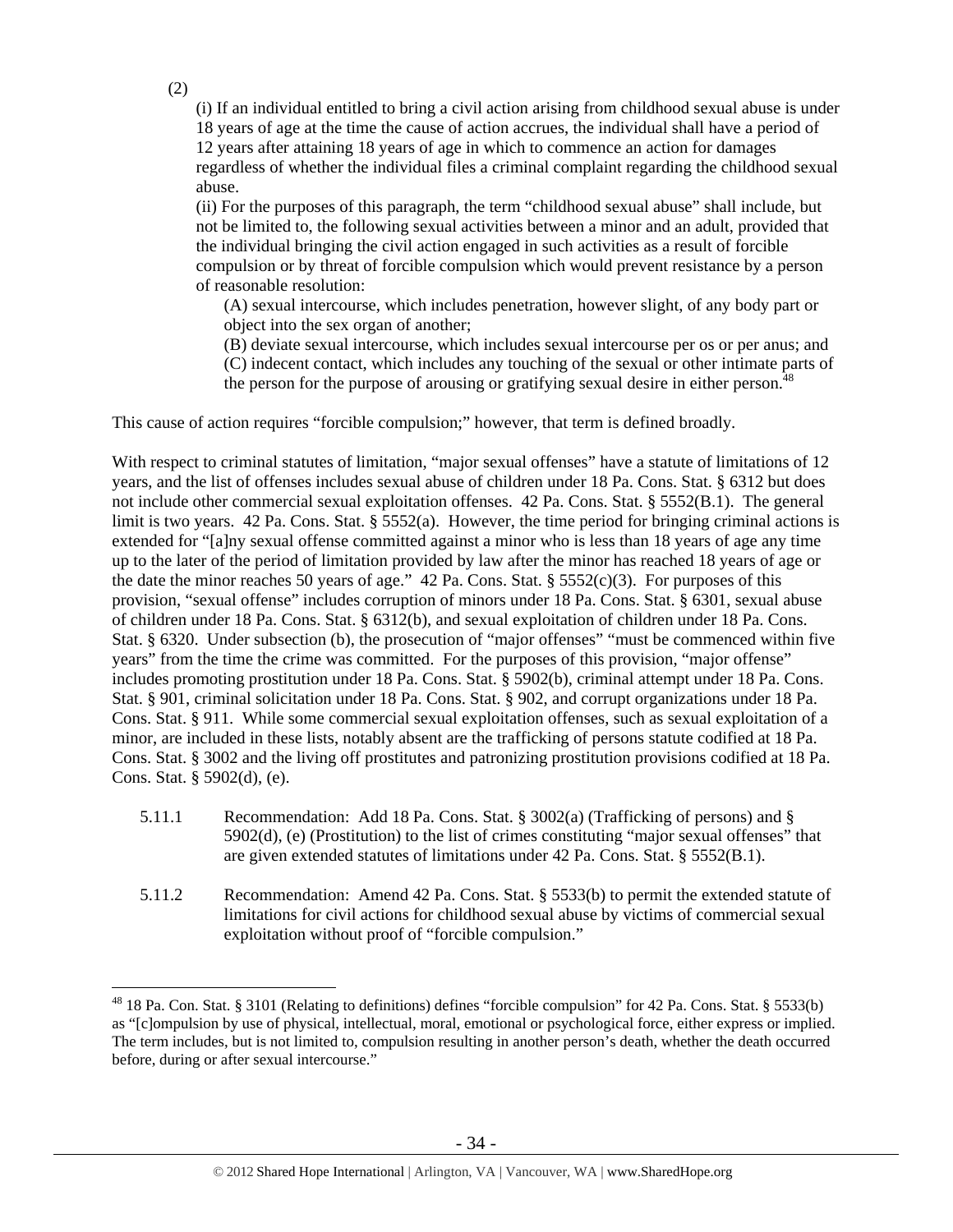#### **FRAMEWORK ISSUE 6: CRIMINAL JUSTICE TOOLS FOR INVESTIGATION AND PROSECUTION**

#### *Legal Components:*

- *6.1 Training on human trafficking and domestic minor sex trafficking for law enforcement is statutorily mandated.*
- *6.2 Single party consent to audiotaping is permitted in law enforcement investigations.*
- *6.3 Wiretapping is an available tool to investigate domestic minor sex trafficking.*
- *6.4 Using a law enforcement decoy posing as a minor to investigate buying or selling of commercial sex acts is not a defense to soliciting, purchasing, or selling sex with a minor.*
- *6.5 Using the Internet to investigate buyers and traffickers is a permissible investigative technique.*
- *6.6 Law enforcement and child welfare agencies are mandated to promptly report missing and recovered children. \_\_\_\_\_\_\_\_\_\_\_\_\_\_\_\_\_\_\_\_\_\_\_\_\_\_\_\_\_\_\_\_\_\_\_\_\_\_\_\_\_\_\_\_\_\_\_\_\_\_\_\_\_\_\_\_\_\_\_\_\_\_\_\_\_\_\_\_\_\_\_\_\_\_\_\_\_\_\_\_\_\_\_\_\_\_\_\_\_\_\_\_\_\_*

## *Legal Analysis:*

 $\overline{a}$ 

*6.1 Training on human trafficking and domestic minor sex trafficking for law enforcement is statutorily mandated.*

Training on domestic minor sex trafficking does not appear to be required for law enforcement in Pennsylvania. Training on the sexual assault collection program pursuant to 35 Pa. Cons. Stat. § 10172.3, crime victims' compensation program pursuant to 18 Pa. Cons. Stat. § 11.212, and training on electronic surveillance techniques pursuant to 18 Pa. Cons. Stat. § 5724 are required and might include aspects related to domestic minor sex trafficking.

- 6.1.1 Recommendation: Add training on human trafficking and domestic minor sex trafficking to the trainings required on the sexual assault collection program under 35 Pa. Cons. Stat. § 10172.3, Crime Victims Act under 18 Pa. Cons. Stat. § 11.212, and on electronic surveillance techniques under 18 Pa. Cons. Stat. § 5724.
- *6.2 Single party consent to audiotaping is permitted in law enforcement investigations.*

Pennsylvania law requires both parties to consent to audiotaping. Those who intentionally intercept wire, electronic, or oral communications are guilty of third degree felonies. 18 Pa. Cons. Stat. § 5703. An exception exists "where all parties to the communication have given prior consent to such interception." 18 Pa. Cons. Stat. § 5704(4).

Notably, 18 Pa. Cons. Stat. § 5704 also provides an exception for offenses related to corrupt organizations under 18 Pa. Cons. Stat. § 911, trafficking of persons under 18 Pa. Cons. Stat. § 3002, and unlawful contact with a minor under 18 Pa. Cons. Stat. § 6318. 18 Pa. Cons. Stat. §§ 5704(2), 5708(1). 18 Pa. Cons. Stat. § 5704(2) states,

It shall not be unlawful and no prior court approval shall be required under this chapter for:

. . . . (2) Any investigative or law enforcement officer or any person acting at the direction or request of an investigative or law enforcement officer to intercept a wire, electronic or oral communication involving suspected criminal activities, including, but not limited to, the crimes enumerated in section  $5708^{49}$  (relating to order authorizing interception of wire, electronic or oral communications), where:

 $49$  Crimes falling under 18 Pa. Cons. Stat. § 5708 include 18 Pa. Cons. Stat. § 911 (Corrupt organizations), § 3002 (Trafficking of persons), § 5902 (Prostitution and related offenses) ("where such offense is dangerous to life, limb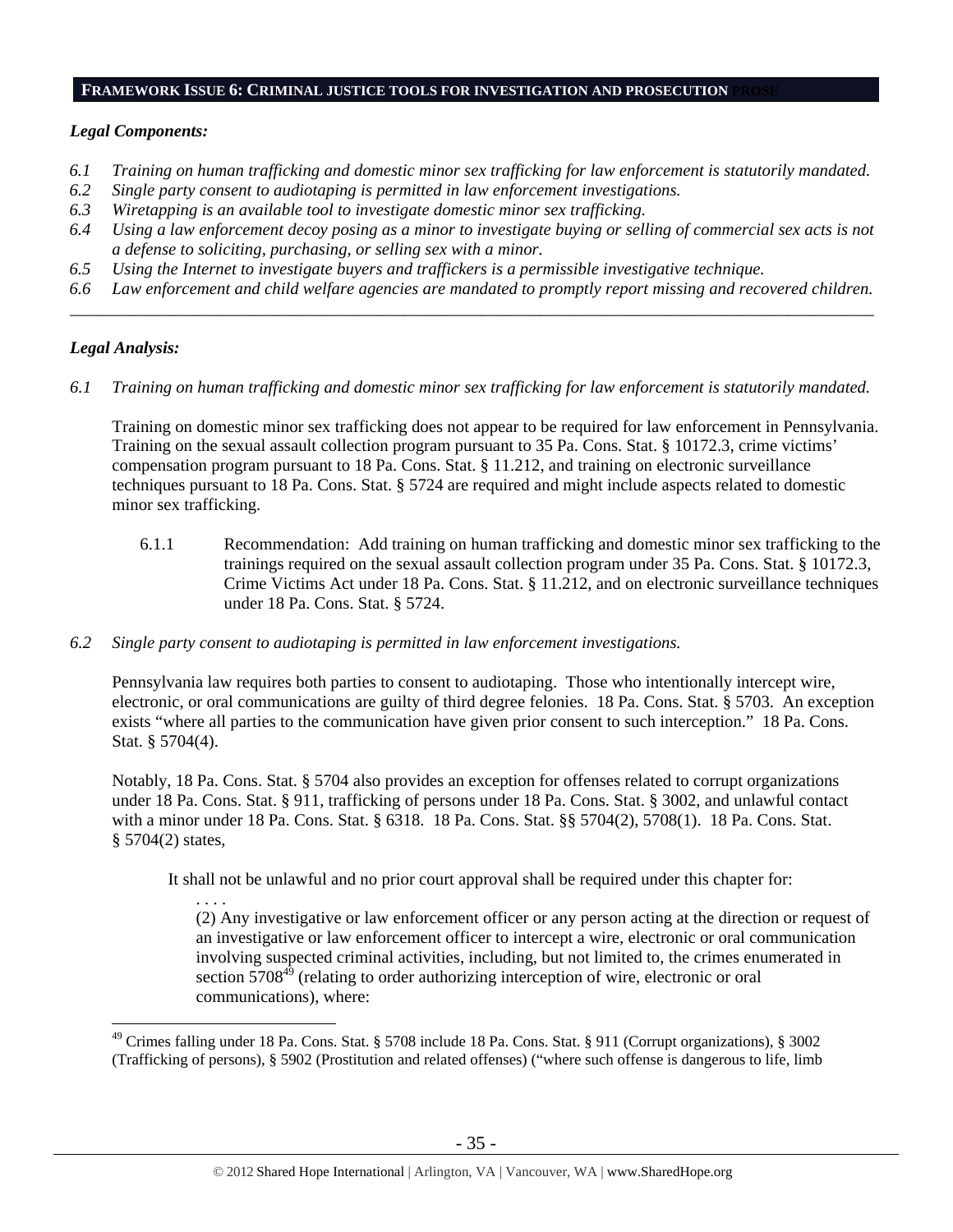(i) (Deleted by amendment).

(ii) one of the parties to the communication has given prior consent to such interception. However, no interception under this paragraph shall be made unless the Attorney General or a deputy attorney general designated in writing by the Attorney General, or the district attorney, or an assistant district attorney designated in writing by the district attorney, of the county wherein the interception is to be made, has reviewed the facts and is satisfied that the consent is voluntary and has given prior approval for the interception . . . ;

(iii) the investigative or law enforcement officer meets in person with a suspected felon and wears a concealed electronic or mechanical device capable of intercepting or recording oral communications. However, no interception under this subparagraph may be used in any criminal prosecution except for a prosecution involving harm done to the investigative or law enforcement officer. This subparagraph shall not be construed to limit the interception and disclosure authority provided for in this subchapter; or

(iv) the requirements of this subparagraph are met. If an oral interception otherwise authorized under this paragraph will take place in the home of a nonconsenting party, then, in addition to the requirements of subparagraph (ii), the interception shall not be conducted until an order is first obtained from the president judge, or his designee who shall also be a judge, of a court of common pleas, authorizing such in-home interception, based upon an affidavit by an investigative or law enforcement officer that establishes probable cause for the issuance of such an order. No such order or affidavit shall be required where probable cause and exigent circumstances exist. For the purposes of this paragraph, an oral interception shall be deemed to take place in the home of nonconsenting party only if both the consenting and nonconsenting parties are physically present in the home at the time of the interception.

#### *6.3 Wiretapping is an available tool to investigate domestic minor sex trafficking.*

Certain specified law enforcement officers may make a written application for "an order authorizing the interception of a wire, electronic or oral communication by the investigative or law enforcement officers or agency having responsibility for an investigation involving suspected criminal activities when such interception may provide evidence of the commission of any of the following offenses, or may provide evidence aiding in the apprehension of the perpetrator or perpetrators of any of the following offenses," which includes 18 Pa. Cons. Stat. § 911 (Corrupt organizations), 18 Pa. Cons. Stat. § 3002 (Trafficking of persons), 18 Pa. Cons. Stat. § 5902 (Prostitution and related offenses) ("where such offense is dangerous to life, limb or property and punishable by imprisonment for more than one year"), and 18 Pa. Cons. Stat. § 6318 (Unlawful contact with minor). 18 Pa. Cons. Stat. § 5708(1), (2).

In emergency situations for the same offenses, 18 Pa. Cons. Stat. § 5713(a) would apply. 18 Pa. Cons. Stat. § 5713(a) states,

Whenever, upon informal application by the Attorney General or a designated deputy attorney general authorized in writing by the Attorney General or a district attorney or an assistant district attorney authorized in writing by the district attorney of a county wherein the suspected criminal activity has been, is or is about to occur, a judge determines there are grounds upon which an order could be issued pursuant to this chapter, and that an emergency situation exists with respect to the investigation of an offense designated in section 5708 (relating to order authorizing interception of wire, electronic or oral communications), and involving conspiratorial activities characteristic of organized crime or a substantial danger to life or limb, dictating authorization for immediate interception of wire, electronic or oral

 or property and punishable by imprisonment for more than one year"), and § 6318 (Unlawful contact with minor). 18 Pa. Cons. Stat. § 5708(1), (2).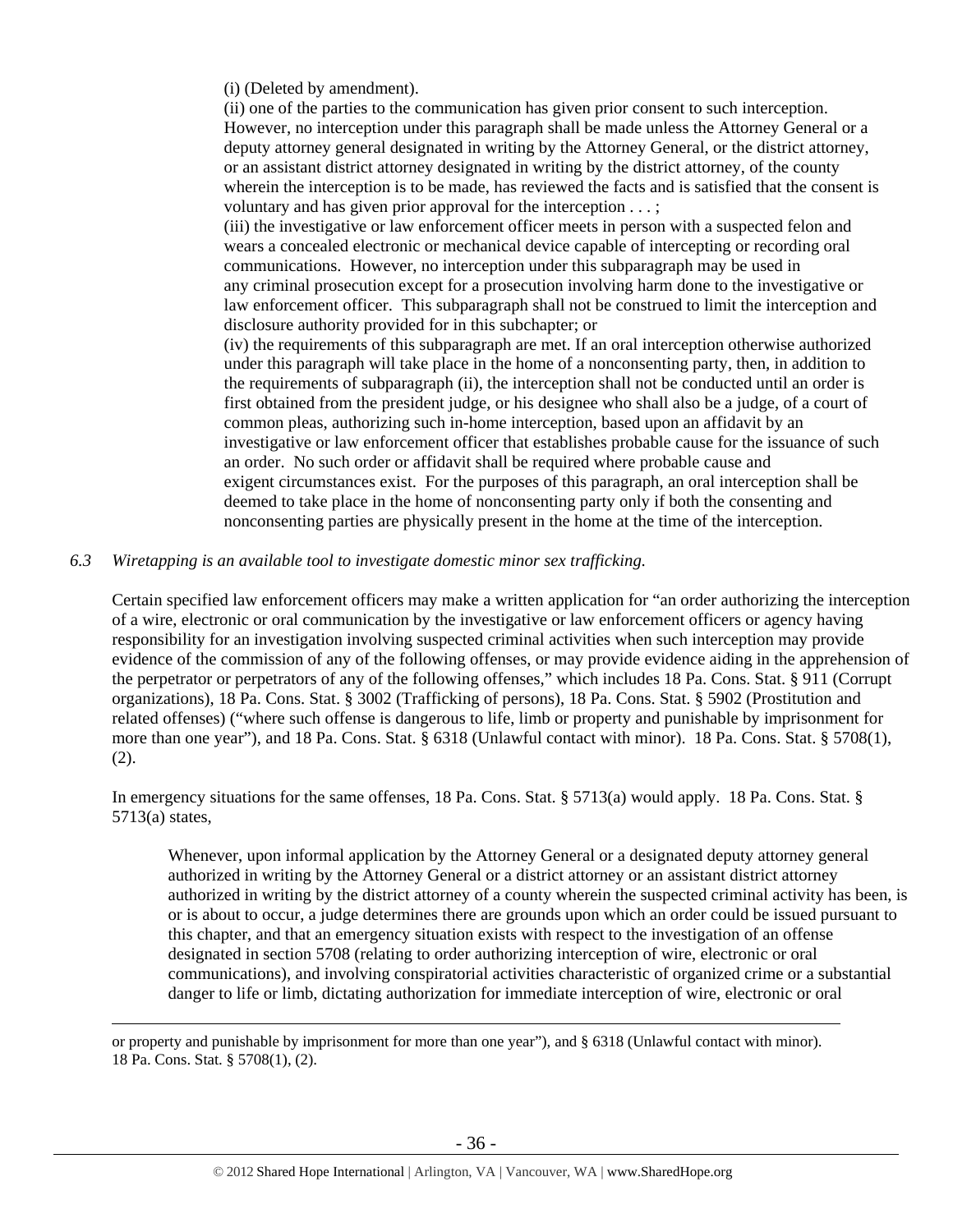communications before an application for an order could with due diligence be submitted to him and acted upon, the judge may grant oral approval for such interception without an order, conditioned upon the filing with him, within 48 hours thereafter, of an application for an order which, if granted, shall recite the oral approval and be retroactive to the time of such oral approval. Such interception shall immediately terminate when the communication sought is obtained or when the application for an order is denied, whichever is earlier. In the event no application for an order is made, the content of any wire, electronic or oral communication intercepted shall be treated as having been obtained in violation of this subchapter.

*6.4 Using a law enforcement decoy posing as a minor to investigate buying or selling of commercial sex acts is not a defense to soliciting, purchasing, or selling sex with a minor.* 

18 Pa. Cons. Stat. § 6318 (Unlawful contact with minor) permits a law enforcement decoy to investigate situations of commercial sexual exploitation of children. 18 Pa. Cons. Stat. § 6318(a) states,

A person commits an offense if he is intentionally in contact with a minor, or a law enforcement officer acting in the performance of his duties who has assumed the identity of a minor, for the purpose of engaging in an activity prohibited under any of the following, and either the person initiating the contact or the person being contacted is within this Commonwealth:

 . . . . (3) Prostitution as defined in section 5902 (relating to prostitution and related offenses). (4) Obscene and other sexual materials and performances as defined in section 5903 (relating to obscene and other sexual materials and performances)

. . . .

(6) Sexual exploitation of children as defined in section 6320 (relating to sexual exploitation of children).

Other CSEC offenses are silent on this investigative technique.

- 6.4.1 Recommendation: Amend the various CSEC crimes to specifically allow law enforcement to investigate these offenses through the use of decoys.
- *6.5 Using the Internet to investigate buyers and traffickers is a permissible investigative technique.*

Pennsylvania's statutes allow using the Internet for investigations in certain offenses related to human trafficking under 18 Pa. Cons. Stat. § 6318 (Unlawful contact with a minor). This statute gives concurrent jurisdiction to the attorney general and district attorney to prosecute when "any crime arising out of the activity prohibited by this section when the person charged with a violation of this section contacts a minor through the use of a computer, computer system or computer network." 18 Pa. Cons. Stat. § 6318(B.1). Under 18 Pa. Cons. Stat. § 6318(a),

A person commits an offense if he is intentionally in contact with a minor, or a law enforcement officer acting in the performance of his duties who has assumed the identity of a minor, for the purpose of engaging in an activity prohibited under any of the following, and either the person initiating the contact or the person being contacted is within this Commonwealth:

. . . .

(3) Prostitution as defined in section 5902 (relating to prostitution and related offenses).

(4) Obscene and other sexual materials and performances as defined in section 5903 (relating to obscene and other sexual materials and performances)

. . . .

(6) Sexual exploitation of children as defined in section 6320 (relating to sexual exploitation of children).